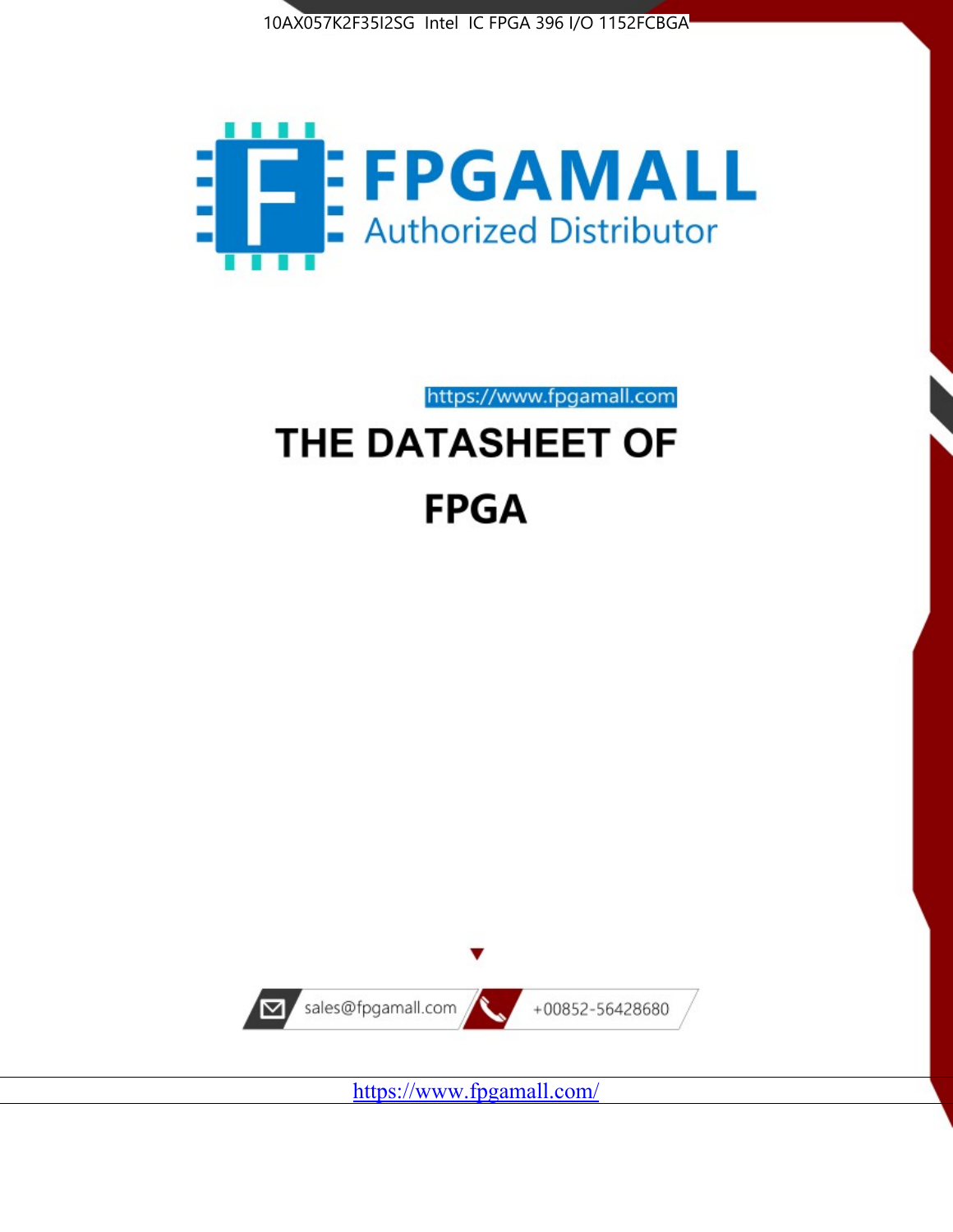10AX057K2F35I2SG Intel IC FPGA 396 I/O 1152FCBGA

![](_page_1_Picture_1.jpeg)

# **Intel® Arria® 10 Device Overview**

![](_page_1_Picture_3.jpeg)

**A10-OVERVIEW | 2018.12.06** Latest document on the web: **[PDF](https://www.intel.com/content/dam/www/programmable/us/en/pdfs/literature/hb/arria-10/a10_overview.pdf)** | **[HTML](https://www.intel.com/content/www/us/en/programmable/documentation/sam1403480274650.html)**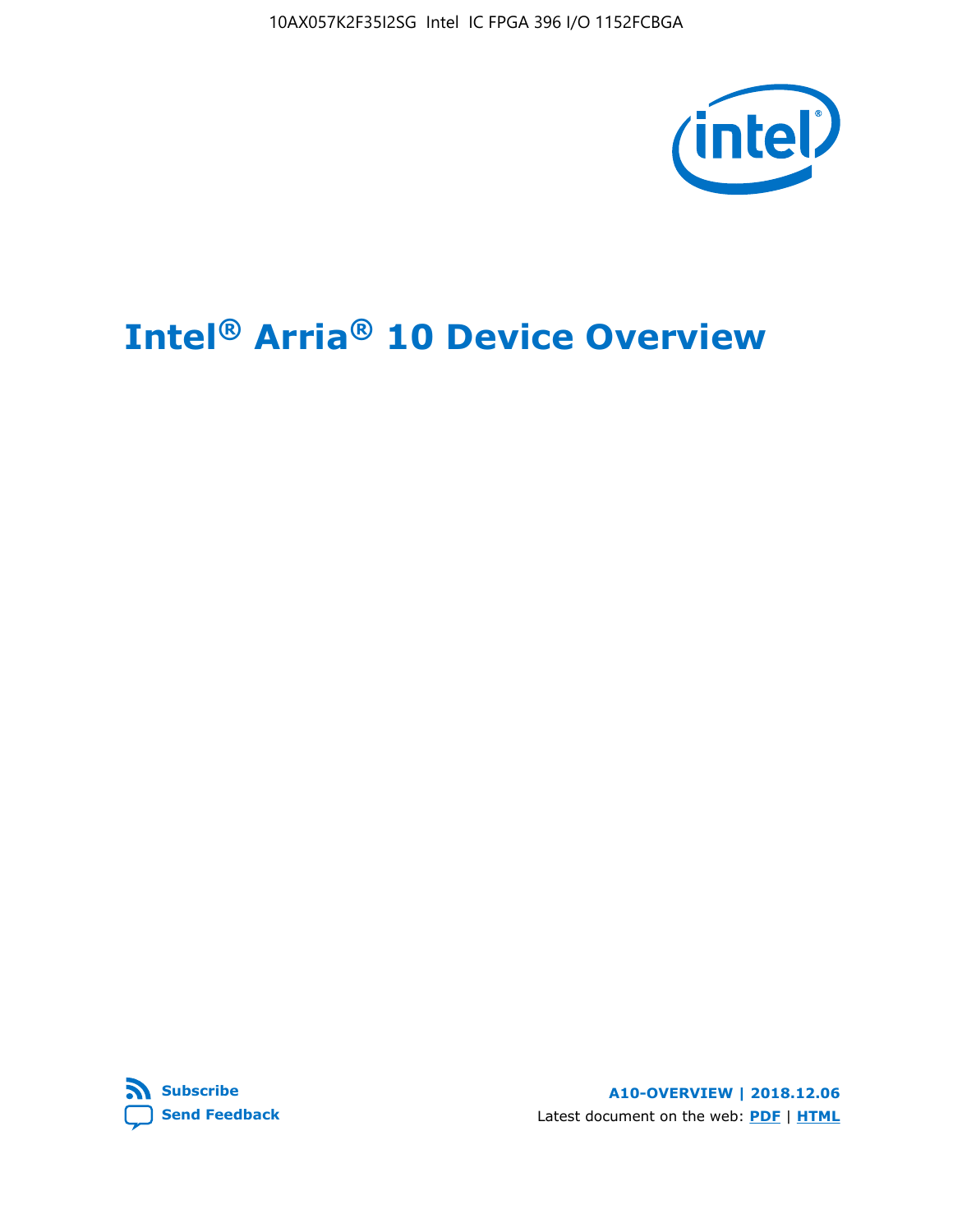![](_page_2_Picture_1.jpeg)

**Contents** 

# **Contents**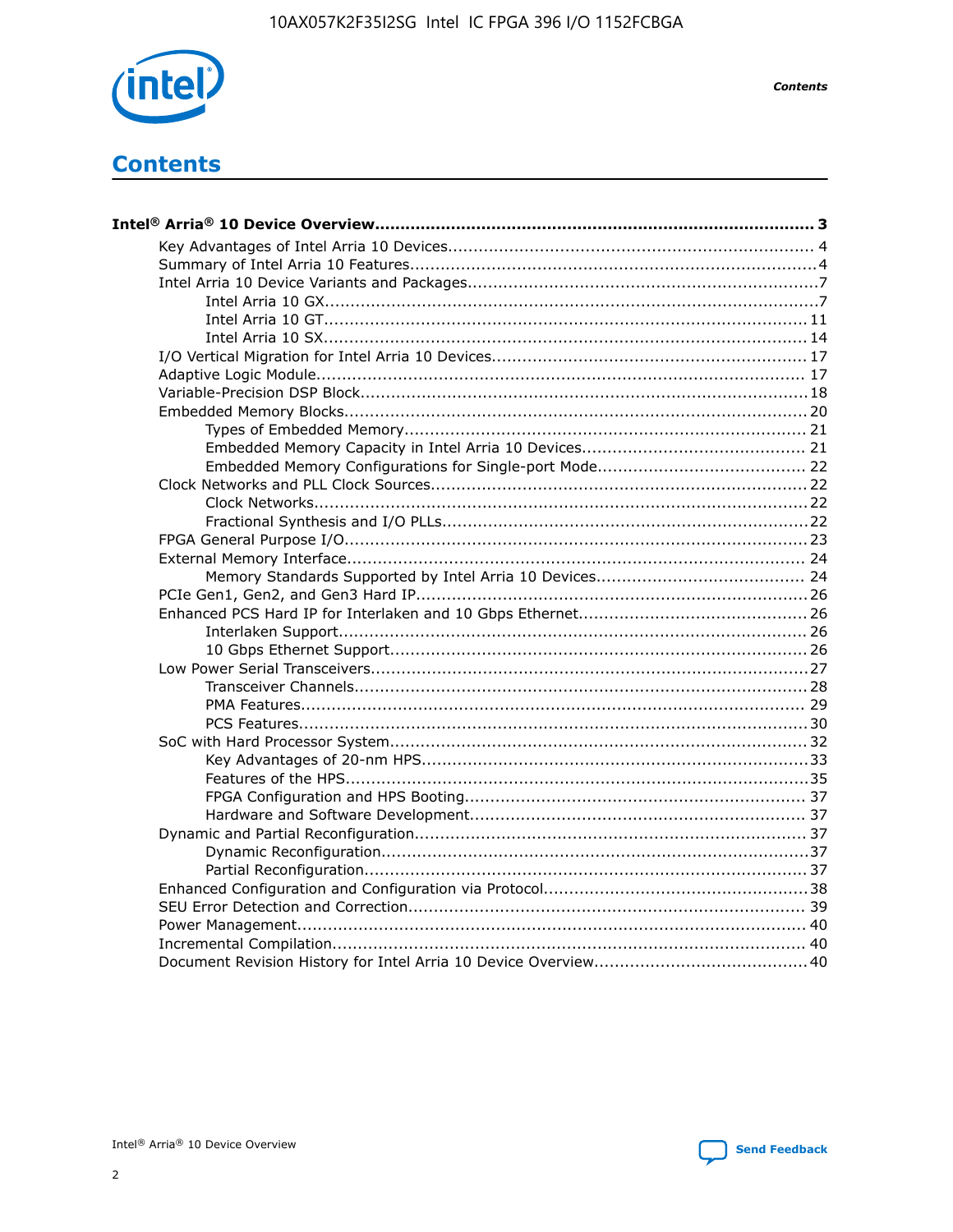**A10-OVERVIEW | 2018.12.06**

**[Send Feedback](mailto:FPGAtechdocfeedback@intel.com?subject=Feedback%20on%20Intel%20Arria%2010%20Device%20Overview%20(A10-OVERVIEW%202018.12.06)&body=We%20appreciate%20your%20feedback.%20In%20your%20comments,%20also%20specify%20the%20page%20number%20or%20paragraph.%20Thank%20you.)**

![](_page_3_Picture_3.jpeg)

# **Intel® Arria® 10 Device Overview**

The Intel<sup>®</sup> Arria<sup>®</sup> 10 device family consists of high-performance and power-efficient 20 nm mid-range FPGAs and SoCs.

Intel Arria 10 device family delivers:

- Higher performance than the previous generation of mid-range and high-end FPGAs.
- Power efficiency attained through a comprehensive set of power-saving technologies.

The Intel Arria 10 devices are ideal for high performance, power-sensitive, midrange applications in diverse markets.

| <b>Market</b>         | <b>Applications</b>                                                                                               |
|-----------------------|-------------------------------------------------------------------------------------------------------------------|
| Wireless              | Channel and switch cards in remote radio heads<br>٠<br>Mobile backhaul<br>٠                                       |
| Wireline              | 40G/100G muxponders and transponders<br>٠<br>100G line cards<br>٠<br><b>Bridging</b><br>٠<br>Aggregation<br>٠     |
| <b>Broadcast</b>      | Studio switches<br>٠<br>Servers and transport<br>٠<br>Videoconferencing<br>٠<br>Professional audio and video<br>٠ |
| Computing and Storage | Flash cache<br>٠<br>Cloud computing servers<br>٠<br>Server acceleration<br>٠                                      |
| Medical               | Diagnostic scanners<br>٠<br>Diagnostic imaging<br>٠                                                               |
| Military              | Missile guidance and control<br>٠<br>Radar<br>٠<br>Electronic warfare<br>٠<br>Secure communications<br>٠          |

#### **Table 1. Sample Markets and Ideal Applications for Intel Arria 10 Devices**

#### **Related Information**

- [Intel Arria 10 Device Handbook: Known Issues](http://www.altera.com/support/kdb/solutions/rd07302013_646.html) Lists the planned updates to the *Intel Arria 10 Device Handbook* chapters.
- [Intel Arria 10 GX/GT Device Errata and Design Recommendations](https://www.intel.com/content/www/us/en/programmable/documentation/agz1493851706374.html#yqz1494433888646)
- [Intel Arria 10 SX Device Errata and Design Recommendations](https://www.intel.com/content/www/us/en/programmable/documentation/cru1462832385668.html#cru1462832558642)

Intel Corporation. All rights reserved. Intel, the Intel logo, Altera, Arria, Cyclone, Enpirion, MAX, Nios, Quartus and Stratix words and logos are trademarks of Intel Corporation or its subsidiaries in the U.S. and/or other countries. Intel warrants performance of its FPGA and semiconductor products to current specifications in accordance with Intel's standard warranty, but reserves the right to make changes to any products and services at any time without notice. Intel assumes no responsibility or liability arising out of the application or use of any information, product, or service described herein except as expressly agreed to in writing by Intel. Intel customers are advised to obtain the latest version of device specifications before relying on any published information and before placing orders for products or services. \*Other names and brands may be claimed as the property of others.

![](_page_3_Picture_17.jpeg)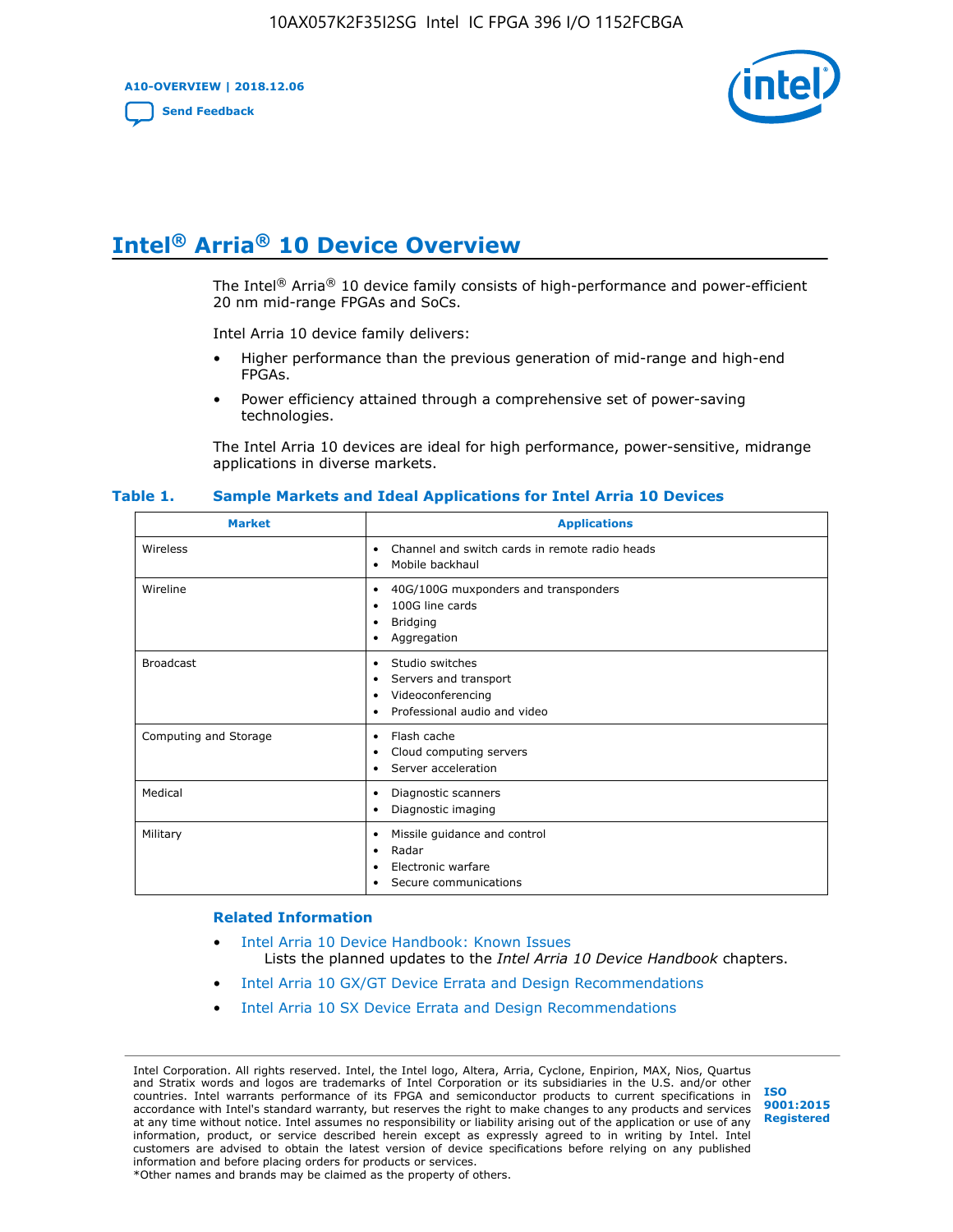![](_page_4_Picture_1.jpeg)

# **Key Advantages of Intel Arria 10 Devices**

# **Table 2. Key Advantages of the Intel Arria 10 Device Family**

| <b>Advantage</b>                                                                                          | <b>Supporting Feature</b>                                                                                                                                                                                                                                                                                                     |
|-----------------------------------------------------------------------------------------------------------|-------------------------------------------------------------------------------------------------------------------------------------------------------------------------------------------------------------------------------------------------------------------------------------------------------------------------------|
| Enhanced core architecture                                                                                | Built on TSMC's 20 nm process technology<br>٠<br>60% higher performance than the previous generation of mid-range FPGAs<br>٠<br>15% higher performance than the fastest previous-generation FPGA<br>٠                                                                                                                         |
| High-bandwidth integrated<br>transceivers                                                                 | Short-reach rates up to 25.8 Gigabits per second (Gbps)<br>٠<br>Backplane capability up to 12.5 Gbps<br>٠<br>Integrated 10GBASE-KR and 40GBASE-KR4 Forward Error Correction (FEC)<br>٠                                                                                                                                        |
| Improved logic integration and<br>hard IP blocks                                                          | 8-input adaptive logic module (ALM)<br>٠<br>Up to 65.6 megabits (Mb) of embedded memory<br>٠<br>Variable-precision digital signal processing (DSP) blocks<br>Fractional synthesis phase-locked loops (PLLs)<br>٠<br>Hard PCI Express Gen3 IP blocks<br>Hard memory controllers and PHY up to 2,400 Megabits per second (Mbps) |
| Second generation hard<br>processor system (HPS) with<br>integrated ARM* Cortex*-A9*<br>MPCore* processor | Tight integration of a dual-core ARM Cortex-A9 MPCore processor, hard IP, and an<br>٠<br>FPGA in a single Intel Arria 10 system-on-a-chip (SoC)<br>Supports over 128 Gbps peak bandwidth with integrated data coherency between<br>$\bullet$<br>the processor and the FPGA fabric                                             |
| Advanced power savings                                                                                    | Comprehensive set of advanced power saving features<br>٠<br>Power-optimized MultiTrack routing and core architecture<br>٠<br>Up to 40% lower power compared to previous generation of mid-range FPGAs<br>٠<br>Up to 60% lower power compared to previous generation of high-end FPGAs                                         |

# **Summary of Intel Arria 10 Features**

## **Table 3. Summary of Features for Intel Arria 10 Devices**

| <b>Feature</b>                  | <b>Description</b>                                                                                                                                                                                                                                                                                                                                                                                           |
|---------------------------------|--------------------------------------------------------------------------------------------------------------------------------------------------------------------------------------------------------------------------------------------------------------------------------------------------------------------------------------------------------------------------------------------------------------|
| Technology                      | TSMC's 20-nm SoC process technology<br>Allows operation at a lower $V_{\text{CC}}$ level of 0.82 V instead of the 0.9 V standard $V_{\text{CC}}$ core voltage                                                                                                                                                                                                                                                |
| Packaging                       | 1.0 mm ball-pitch Fineline BGA packaging<br>٠<br>0.8 mm ball-pitch Ultra Fineline BGA packaging<br>Multiple devices with identical package footprints for seamless migration between different<br><b>FPGA</b> densities<br>Devices with compatible package footprints allow migration to next generation high-end<br>Stratix <sup>®</sup> 10 devices<br>RoHS, leaded $(1)$ , and lead-free (Pb-free) options |
| High-performance<br>FPGA fabric | Enhanced 8-input ALM with four registers<br>Improved multi-track routing architecture to reduce congestion and improve compilation time<br>Hierarchical core clocking architecture<br>Fine-grained partial reconfiguration                                                                                                                                                                                   |
| Internal memory<br>blocks       | M20K-20-Kb memory blocks with hard error correction code (ECC)<br>Memory logic array block (MLAB)-640-bit memory                                                                                                                                                                                                                                                                                             |
|                                 | continued                                                                                                                                                                                                                                                                                                                                                                                                    |

![](_page_4_Picture_12.jpeg)

<sup>(1)</sup> Contact Intel for availability.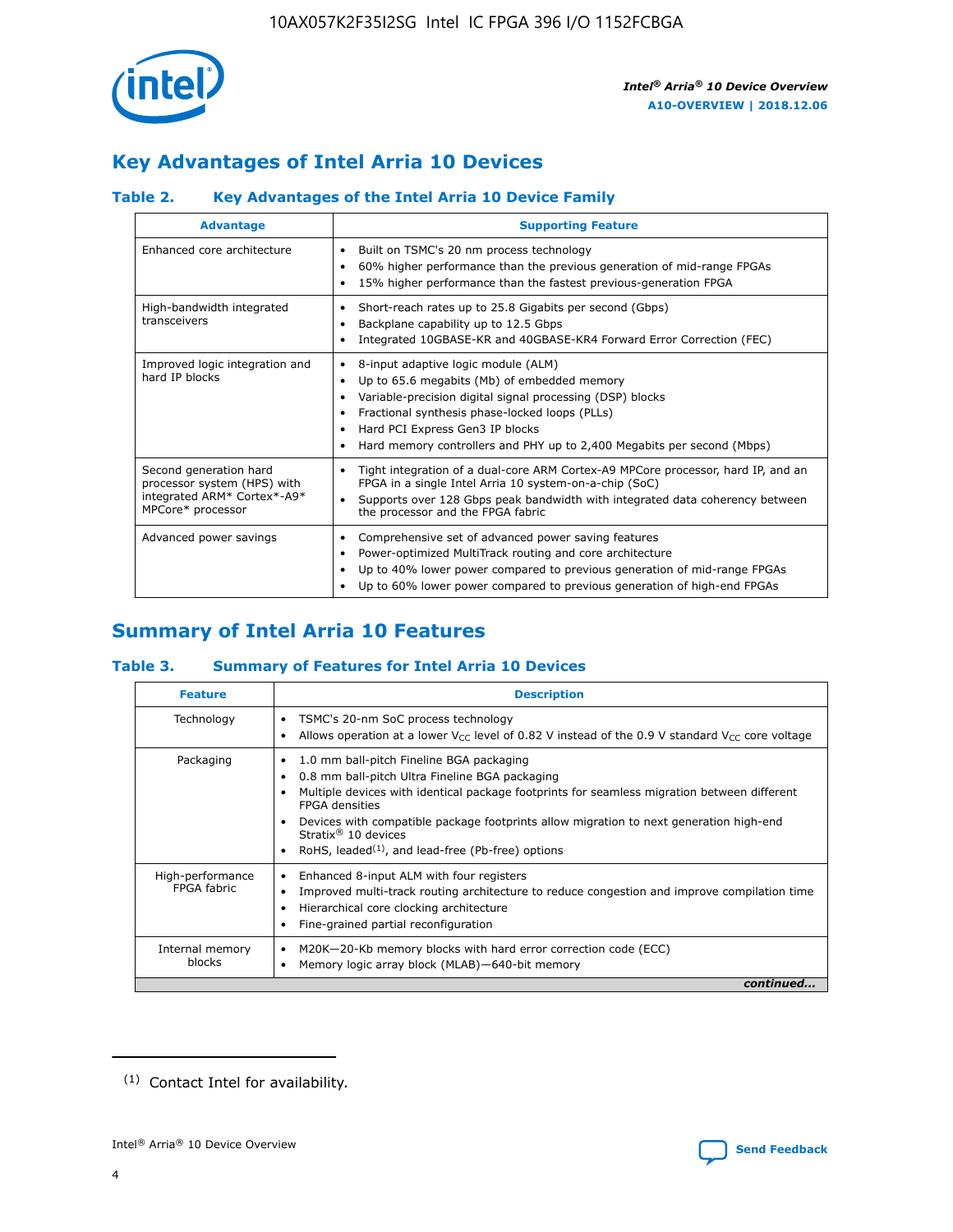r

![](_page_5_Picture_2.jpeg)

| <b>Feature</b>                         |                                                                                                                | <b>Description</b>                                                                                                                                                                                                                                                                                                                                                                                                                                                                                                                                                                                                                                                                                                                                                                                                                     |  |  |  |  |  |  |
|----------------------------------------|----------------------------------------------------------------------------------------------------------------|----------------------------------------------------------------------------------------------------------------------------------------------------------------------------------------------------------------------------------------------------------------------------------------------------------------------------------------------------------------------------------------------------------------------------------------------------------------------------------------------------------------------------------------------------------------------------------------------------------------------------------------------------------------------------------------------------------------------------------------------------------------------------------------------------------------------------------------|--|--|--|--|--|--|
| Embedded Hard IP<br>blocks             | Variable-precision DSP                                                                                         | Native support for signal processing precision levels from $18 \times 19$ to<br>54 x 54<br>Native support for 27 x 27 multiplier mode<br>64-bit accumulator and cascade for systolic finite impulse responses<br>(FIRs)<br>Internal coefficient memory banks<br>$\bullet$<br>Preadder/subtractor for improved efficiency<br>Additional pipeline register to increase performance and reduce<br>power<br>Supports floating point arithmetic:<br>- Perform multiplication, addition, subtraction, multiply-add,<br>multiply-subtract, and complex multiplication.<br>- Supports multiplication with accumulation capability, cascade<br>summation, and cascade subtraction capability.<br>- Dynamic accumulator reset control.<br>- Support direct vector dot and complex multiplication chaining<br>multiply floating point DSP blocks. |  |  |  |  |  |  |
|                                        | Memory controller                                                                                              | DDR4, DDR3, and DDR3L                                                                                                                                                                                                                                                                                                                                                                                                                                                                                                                                                                                                                                                                                                                                                                                                                  |  |  |  |  |  |  |
|                                        | PCI Express*                                                                                                   | PCI Express (PCIe*) Gen3 (x1, x2, x4, or x8), Gen2 (x1, x2, x4, or x8)<br>and Gen1 (x1, x2, x4, or x8) hard IP with complete protocol stack,<br>endpoint, and root port                                                                                                                                                                                                                                                                                                                                                                                                                                                                                                                                                                                                                                                                |  |  |  |  |  |  |
|                                        | Transceiver I/O                                                                                                | 10GBASE-KR/40GBASE-KR4 Forward Error Correction (FEC)<br>PCS hard IPs that support:<br>$\bullet$<br>- 10-Gbps Ethernet (10GbE)<br>- PCIe PIPE interface<br>$-$ Interlaken<br>- Gbps Ethernet (GbE)<br>- Common Public Radio Interface (CPRI) with deterministic latency<br>support<br>- Gigabit-capable passive optical network (GPON) with fast lock-<br>time support<br>13.5G JESD204b<br>$\bullet$<br>8B/10B, 64B/66B, 64B/67B encoders and decoders<br>Custom mode support for proprietary protocols                                                                                                                                                                                                                                                                                                                               |  |  |  |  |  |  |
| Core clock networks                    | $\bullet$<br>$\bullet$                                                                                         | Up to 800 MHz fabric clocking, depending on the application:<br>- 667 MHz external memory interface clocking with 2,400 Mbps DDR4 interface<br>- 800 MHz LVDS interface clocking with 1,600 Mbps LVDS interface<br>Global, regional, and peripheral clock networks<br>Clock networks that are not used can be gated to reduce dynamic power                                                                                                                                                                                                                                                                                                                                                                                                                                                                                            |  |  |  |  |  |  |
| Phase-locked loops<br>(PLLs)           | High-resolution fractional synthesis PLLs:<br>$\bullet$<br>Integer PLLs:<br>- Adjacent to general purpose I/Os | - Precision clock synthesis, clock delay compensation, and zero delay buffering (ZDB)<br>- Support integer mode and fractional mode<br>- Fractional mode support with third-order delta-sigma modulation<br>- Support external memory and LVDS interfaces                                                                                                                                                                                                                                                                                                                                                                                                                                                                                                                                                                              |  |  |  |  |  |  |
| FPGA General-purpose<br>$I/Os$ (GPIOs) | On-chip termination (OCT)                                                                                      | 1.6 Gbps LVDS-every pair can be configured as receiver or transmitter<br>1.2 V to 3.0 V single-ended LVTTL/LVCMOS interfacing                                                                                                                                                                                                                                                                                                                                                                                                                                                                                                                                                                                                                                                                                                          |  |  |  |  |  |  |
| <b>External Memory</b><br>Interface    |                                                                                                                | Hard memory controller- DDR4, DDR3, and DDR3L support<br>$-$ DDR4-speeds up to 1,200 MHz/2,400 Mbps<br>- DDR3-speeds up to 1,067 MHz/2,133 Mbps<br>Soft memory controller—provides support for RLDRAM $3^{(2)}$ , QDR IV $^{(2)}$ , and QDR II+<br>continued                                                                                                                                                                                                                                                                                                                                                                                                                                                                                                                                                                           |  |  |  |  |  |  |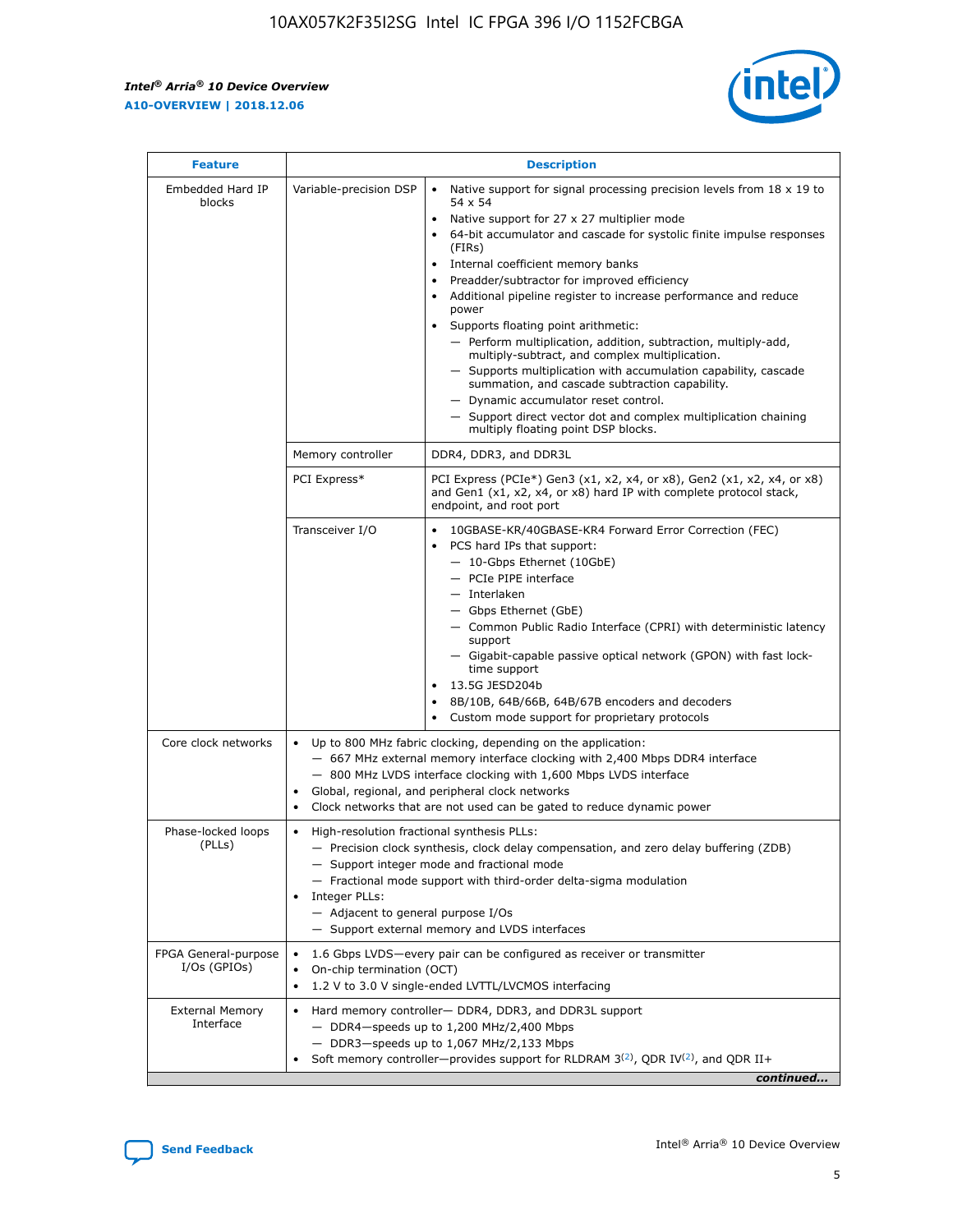![](_page_6_Picture_1.jpeg)

| <b>Feature</b>                                    | <b>Description</b>                                                                                                                                                                                                                                                                                                                                                                                                                                                                                                                                                                                                                                      |
|---------------------------------------------------|---------------------------------------------------------------------------------------------------------------------------------------------------------------------------------------------------------------------------------------------------------------------------------------------------------------------------------------------------------------------------------------------------------------------------------------------------------------------------------------------------------------------------------------------------------------------------------------------------------------------------------------------------------|
| Low-power serial<br>transceivers                  | • Continuous operating range:<br>- Intel Arria 10 GX-1 Gbps to 17.4 Gbps<br>- Intel Arria 10 GT-1 Gbps to 25.8 Gbps<br>Backplane support:<br>$-$ Intel Arria 10 GX-up to 12.5<br>$-$ Intel Arria 10 GT-up to 12.5<br>Extended range down to 125 Mbps with oversampling<br>ATX transmit PLLs with user-configurable fractional synthesis capability<br>Electronic Dispersion Compensation (EDC) support for XFP, SFP+, QSFP, and CFP optical<br>module<br>Adaptive linear and decision feedback equalization<br>$\bullet$<br>Transmitter pre-emphasis and de-emphasis<br>$\bullet$<br>Dynamic partial reconfiguration of individual transceiver channels |
| <b>HPS</b><br>(Intel Arria 10 SX<br>devices only) | • Dual-core ARM Cortex-A9 MPCore processor-1.2 GHz CPU with<br>Processor and system<br>1.5 GHz overdrive capability<br>256 KB on-chip RAM and 64 KB on-chip ROM<br>$\bullet$<br>System peripherals—general-purpose timers, watchdog timers, direct<br>memory access (DMA) controller, FPGA configuration manager, and<br>clock and reset managers<br>Security features—anti-tamper, secure boot, Advanced Encryption<br>$\bullet$<br>Standard (AES) and authentication (SHA)<br>ARM CoreSight* JTAG debug access port, trace port, and on-chip<br>$\bullet$<br>trace storage                                                                            |
|                                                   | <b>External interfaces</b><br>Hard memory interface-Hard memory controller (2,400 Mbps DDR4,<br>$\bullet$<br>and 2,133 Mbps DDR3), Quad serial peripheral interface (QSPI) flash<br>controller, NAND flash controller, direct memory access (DMA)<br>controller, Secure Digital/MultiMediaCard (SD/MMC) controller<br>Communication interface-10/100/1000 Ethernet media access<br>$\bullet$<br>control (MAC), USB On-The-GO (OTG) controllers, I <sup>2</sup> C controllers,<br>UART 16550, serial peripheral interface (SPI), and up to 62<br>HPS GPIO interfaces (48 direct-share I/Os)                                                              |
|                                                   | High-performance ARM AMBA* AXI bus bridges that support<br>Interconnects to core<br>$\bullet$<br>simultaneous read and write<br>HPS-FPGA bridges-include the FPGA-to-HPS, HPS-to-FPGA, and<br>$\bullet$<br>lightweight HPS-to-FPGA bridges that allow the FPGA fabric to issue<br>transactions to slaves in the HPS, and vice versa<br>Configuration bridge that allows HPS configuration manager to<br>configure the core logic via dedicated 32-bit configuration port<br>FPGA-to-HPS SDRAM controller bridge-provides configuration<br>interfaces for the multiport front end (MPFE) of the HPS SDRAM<br>controller                                  |
| Configuration                                     | Tamper protection—comprehensive design protection to protect your valuable IP investments<br>Enhanced 256-bit advanced encryption standard (AES) design security with authentication<br>٠<br>Configuration via protocol (CvP) using PCIe Gen1, Gen2, or Gen3<br>continued                                                                                                                                                                                                                                                                                                                                                                               |

<sup>(2)</sup> Intel Arria 10 devices support this external memory interface using hard PHY with soft memory controller.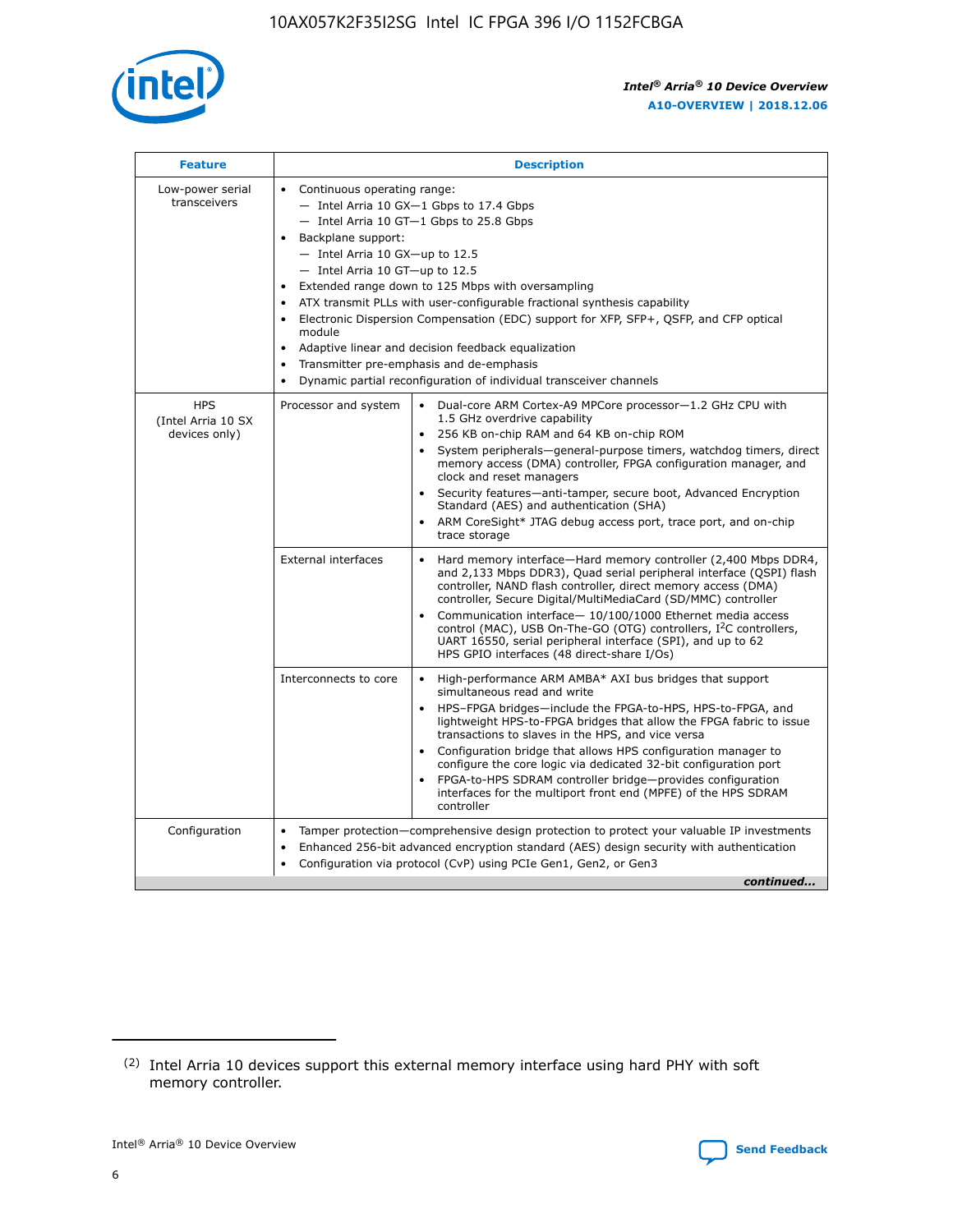![](_page_7_Picture_2.jpeg)

| <b>Feature</b>     | <b>Description</b>                                                                                                                                                                                               |
|--------------------|------------------------------------------------------------------------------------------------------------------------------------------------------------------------------------------------------------------|
|                    | Dynamic reconfiguration of the transceivers and PLLs<br>Fine-grained partial reconfiguration of the core fabric<br>Active Serial x4 Interface<br>$\bullet$                                                       |
| Power management   | SmartVID<br>Low static power device options<br>Programmable Power Technology<br>Intel Quartus <sup>®</sup> Prime integrated power analysis                                                                       |
| Software and tools | Intel Quartus Prime design suite<br>Transceiver toolkit<br>Platform Designer system integration tool<br>DSP Builder for Intel FPGAs<br>OpenCL <sup>™</sup> support<br>Intel SoC FPGA Embedded Design Suite (EDS) |

## **Related Information**

[Intel Arria 10 Transceiver PHY Overview](https://www.intel.com/content/www/us/en/programmable/documentation/nik1398707230472.html#nik1398706768037) Provides details on Intel Arria 10 transceivers.

# **Intel Arria 10 Device Variants and Packages**

#### **Table 4. Device Variants for the Intel Arria 10 Device Family**

| <b>Variant</b>    | <b>Description</b>                                                                                                                                                                                                     |
|-------------------|------------------------------------------------------------------------------------------------------------------------------------------------------------------------------------------------------------------------|
| Intel Arria 10 GX | FPGA featuring 17.4 Gbps transceivers for short reach applications with 12.5 backplane driving<br>capability.                                                                                                          |
| Intel Arria 10 GT | FPGA featuring:<br>17.4 Gbps transceivers for short reach applications with 12.5 backplane driving capability.<br>25.8 Gbps transceivers for supporting CAUI-4 and CEI-25G applications with CFP2 and CFP4<br>modules. |
| Intel Arria 10 SX | SoC integrating ARM-based HPS and FPGA featuring 17.4 Gbps transceivers for short reach<br>applications with 12.5 backplane driving capability.                                                                        |

# **Intel Arria 10 GX**

This section provides the available options, maximum resource counts, and package plan for the Intel Arria 10 GX devices.

The information in this section is correct at the time of publication. For the latest information and to get more details, refer to the Intel FPGA Product Selector.

#### **Related Information**

#### [Intel FPGA Product Selector](http://www.altera.com/products/selector/psg-selector.html) Provides the latest information on Intel products.

![](_page_7_Picture_14.jpeg)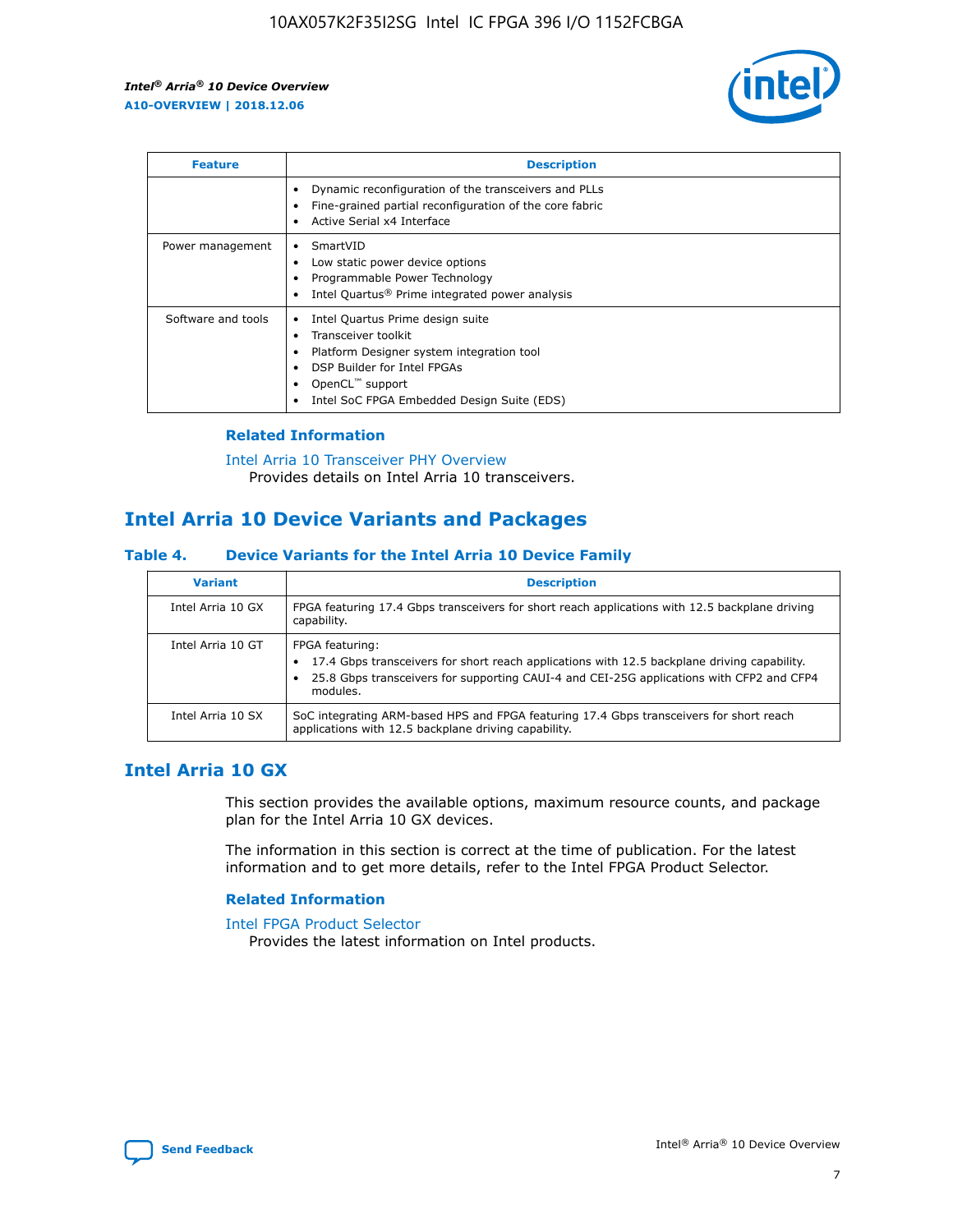![](_page_8_Picture_1.jpeg)

# **Available Options**

![](_page_8_Figure_4.jpeg)

![](_page_8_Figure_5.jpeg)

#### **Related Information**

[Transceiver Performance for Intel Arria 10 GX/SX Devices](https://www.intel.com/content/www/us/en/programmable/documentation/mcn1413182292568.html#mcn1413213965502) Provides more information about the transceiver speed grade.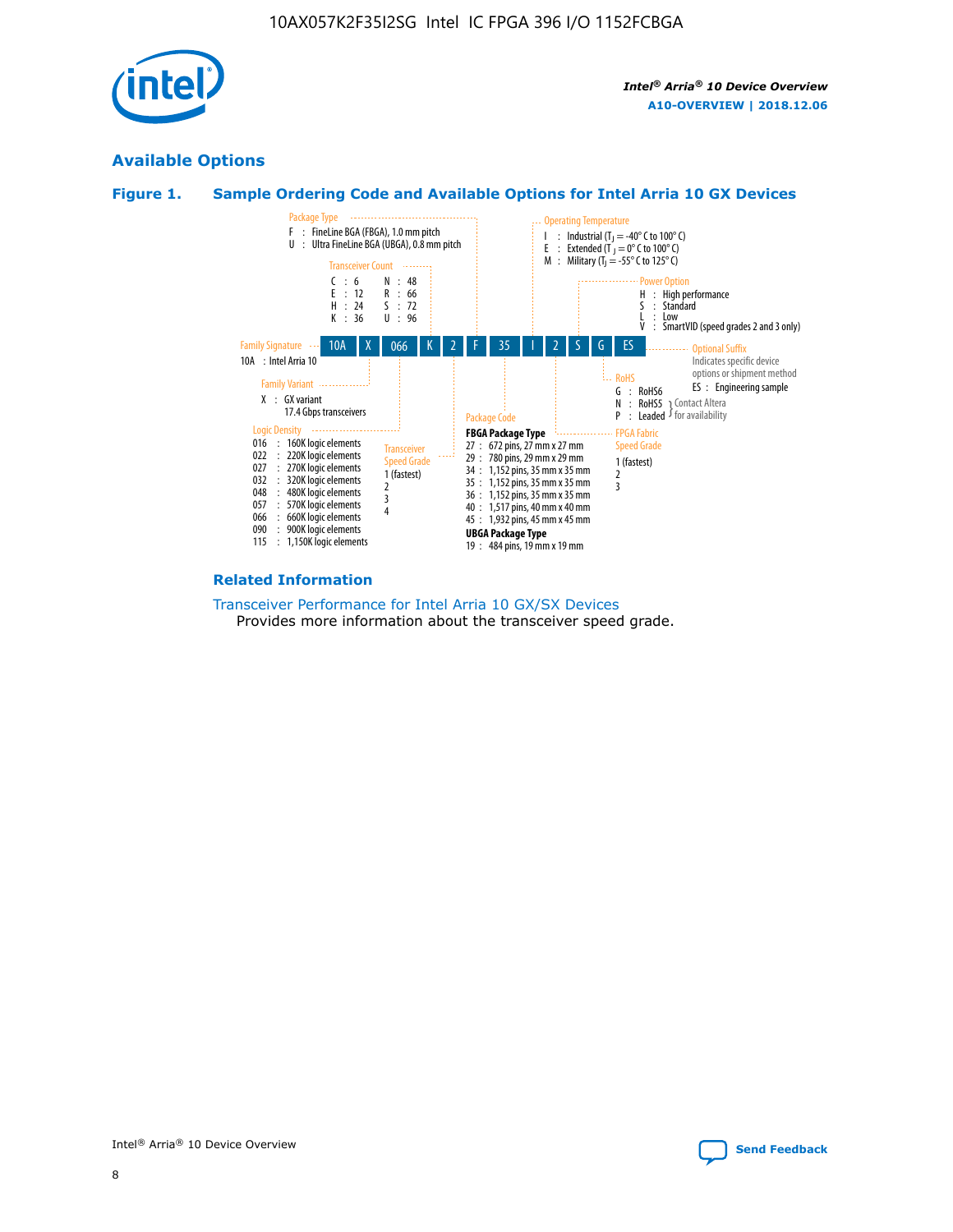![](_page_9_Picture_2.jpeg)

## **Maximum Resources**

#### **Table 5. Maximum Resource Counts for Intel Arria 10 GX Devices (GX 160, GX 220, GX 270, GX 320, and GX 480)**

| <b>Resource</b>              |                         | <b>Product Line</b> |                   |                |                |                |  |  |  |
|------------------------------|-------------------------|---------------------|-------------------|----------------|----------------|----------------|--|--|--|
|                              |                         | <b>GX 160</b>       | <b>GX 220</b>     | <b>GX 270</b>  | <b>GX 320</b>  | <b>GX 480</b>  |  |  |  |
| Logic Elements (LE) (K)      |                         | 160                 | 220               | 270            | 320            | 480            |  |  |  |
| <b>ALM</b>                   |                         | 61,510              | 80,330            | 101,620        | 119,900        | 183,590        |  |  |  |
| Register                     |                         | 246,040             | 321,320           | 406,480        | 479,600        | 734,360        |  |  |  |
| Memory (Kb)                  | M <sub>20</sub> K       | 8,800               | 11,740            |                | 17,820         | 28,620         |  |  |  |
| <b>MLAB</b>                  |                         | 1,050               | 1,690             | 2,452          | 2,727          | 4,164          |  |  |  |
| Variable-precision DSP Block |                         | 156                 | 192<br>830<br>985 |                | 1,368          |                |  |  |  |
| 18 x 19 Multiplier           |                         | 312                 | 384               | 1,970<br>1,660 |                | 2,736          |  |  |  |
| PLL                          | Fractional<br>Synthesis | 6                   | 6                 | 8              | 8              | 12             |  |  |  |
|                              | I/O                     | 6                   | 6                 | 8              | 8              | 12             |  |  |  |
| 17.4 Gbps Transceiver        |                         | 12                  | 12<br>24<br>24    |                | 36             |                |  |  |  |
| GPIO <sup>(3)</sup>          |                         | 288                 | 288               | 384<br>384     |                | 492            |  |  |  |
| LVDS Pair $(4)$              |                         | 120                 | 120               | 168            | 168            | 222            |  |  |  |
| PCIe Hard IP Block           |                         | 1                   | 1                 | 2              | $\overline{2}$ | $\overline{2}$ |  |  |  |
| Hard Memory Controller       |                         | 6                   | 6                 | 8              | 8              | 12             |  |  |  |

<sup>(4)</sup> Each LVDS I/O pair can be used as differential input or output.

![](_page_9_Picture_8.jpeg)

<sup>(3)</sup> The number of GPIOs does not include transceiver I/Os. In the Intel Quartus Prime software, the number of user I/Os includes transceiver I/Os.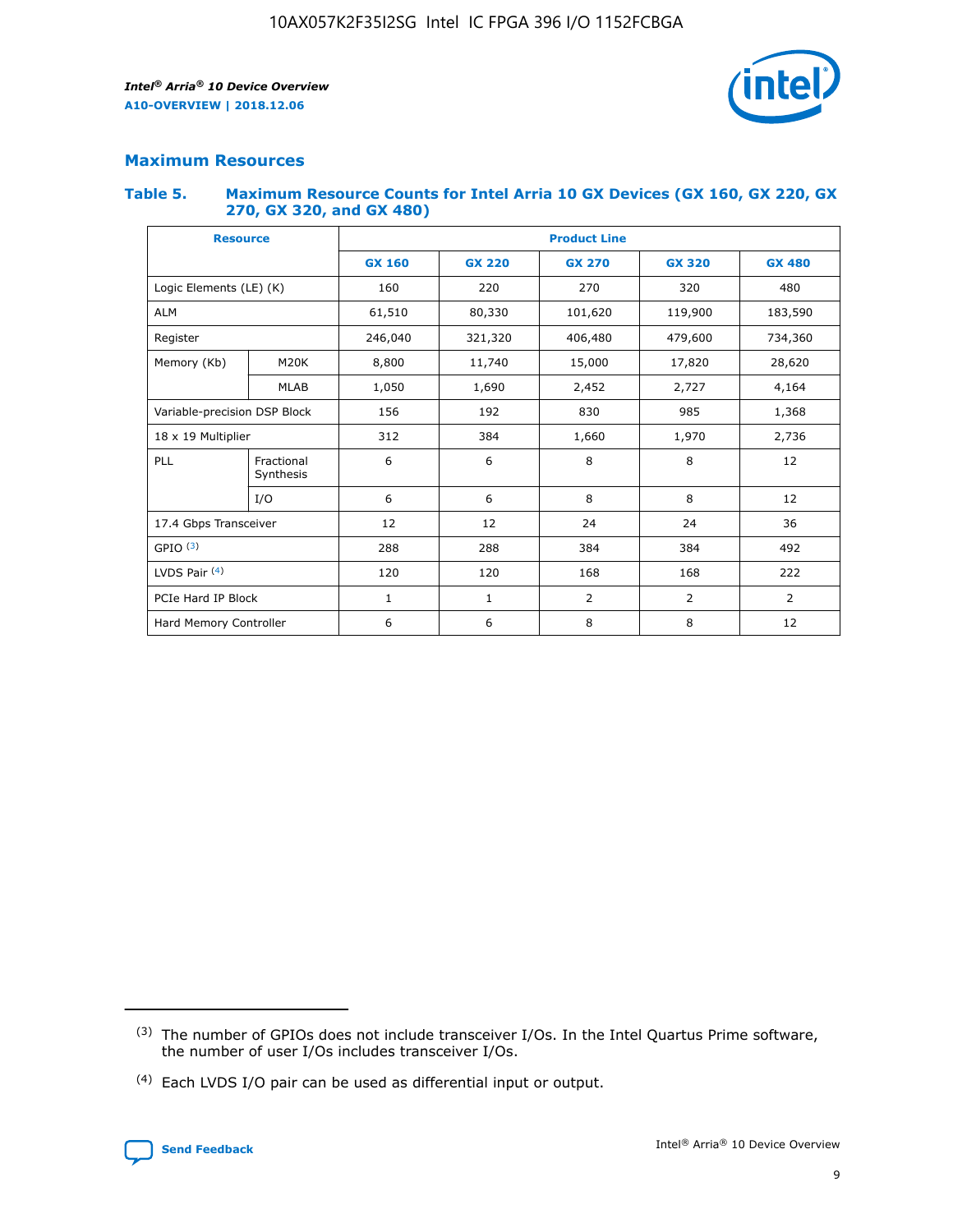![](_page_10_Picture_1.jpeg)

## **Table 6. Maximum Resource Counts for Intel Arria 10 GX Devices (GX 570, GX 660, GX 900, and GX 1150)**

|                              | <b>Resource</b>         | <b>Product Line</b> |                |                |                |  |  |  |  |
|------------------------------|-------------------------|---------------------|----------------|----------------|----------------|--|--|--|--|
|                              |                         | <b>GX 570</b>       | <b>GX 660</b>  | <b>GX 900</b>  | <b>GX 1150</b> |  |  |  |  |
| Logic Elements (LE) (K)      |                         | 570                 | 660            | 900            | 1,150          |  |  |  |  |
| <b>ALM</b>                   |                         | 217,080             | 251,680        | 339,620        | 427,200        |  |  |  |  |
| Register                     |                         | 868,320             | 1,006,720      | 1,358,480      | 1,708,800      |  |  |  |  |
| Memory (Kb)                  | <b>M20K</b>             | 36,000              | 42,620         | 48,460         | 54,260         |  |  |  |  |
|                              | <b>MLAB</b>             | 5,096               | 5,788          | 9,386          | 12,984         |  |  |  |  |
| Variable-precision DSP Block |                         | 1,523               | 1,687          | 1,518          | 1,518          |  |  |  |  |
| $18 \times 19$ Multiplier    |                         | 3,046               | 3,374          | 3,036          | 3,036          |  |  |  |  |
| PLL                          | Fractional<br>Synthesis | 16                  | 16             | 32             | 32             |  |  |  |  |
|                              | I/O                     | 16                  | 16             | 16             | 16             |  |  |  |  |
| 17.4 Gbps Transceiver        |                         | 48                  | 48             | 96             | 96             |  |  |  |  |
| GPIO <sup>(3)</sup>          |                         | 696                 | 696            | 768            | 768            |  |  |  |  |
| LVDS Pair $(4)$              |                         | 324                 | 324            | 384            | 384            |  |  |  |  |
| PCIe Hard IP Block           |                         | 2                   | $\overline{2}$ | $\overline{4}$ | $\overline{4}$ |  |  |  |  |
| Hard Memory Controller       |                         | 16                  | 16             | 16             | 16             |  |  |  |  |

# **Package Plan**

# **Table 7. Package Plan for Intel Arria 10 GX Devices (U19, F27, and F29)**

Refer to I/O and High Speed I/O in Intel Arria 10 Devices chapter for the number of 3 V I/O, LVDS I/O, and LVDS channels in each device package.

| <b>Product Line</b> | U <sub>19</sub><br>$(19 \text{ mm} \times 19 \text{ mm})$<br>484-pin UBGA) |          |             |         | <b>F27</b><br>(27 mm × 27 mm,<br>672-pin FBGA) |             | <b>F29</b><br>(29 mm × 29 mm,<br>780-pin FBGA) |          |             |  |
|---------------------|----------------------------------------------------------------------------|----------|-------------|---------|------------------------------------------------|-------------|------------------------------------------------|----------|-------------|--|
|                     | 3 V I/O                                                                    | LVDS I/O | <b>XCVR</b> | 3 V I/O | LVDS I/O                                       | <b>XCVR</b> | 3 V I/O                                        | LVDS I/O | <b>XCVR</b> |  |
| GX 160              | 48                                                                         | 192      | 6           | 48      | 192                                            | 12          | 48                                             | 240      | 12          |  |
| GX 220              | 48                                                                         | 192      | 6           | 48      | 192                                            | 12          | 48                                             | 240      | 12          |  |
| GX 270              |                                                                            |          |             | 48      | 192                                            | 12          | 48                                             | 312      | 12          |  |
| GX 320              |                                                                            |          |             | 48      | 192                                            | 12          | 48                                             | 312      | 12          |  |
| GX 480              |                                                                            |          |             |         |                                                |             | 48                                             | 312      | 12          |  |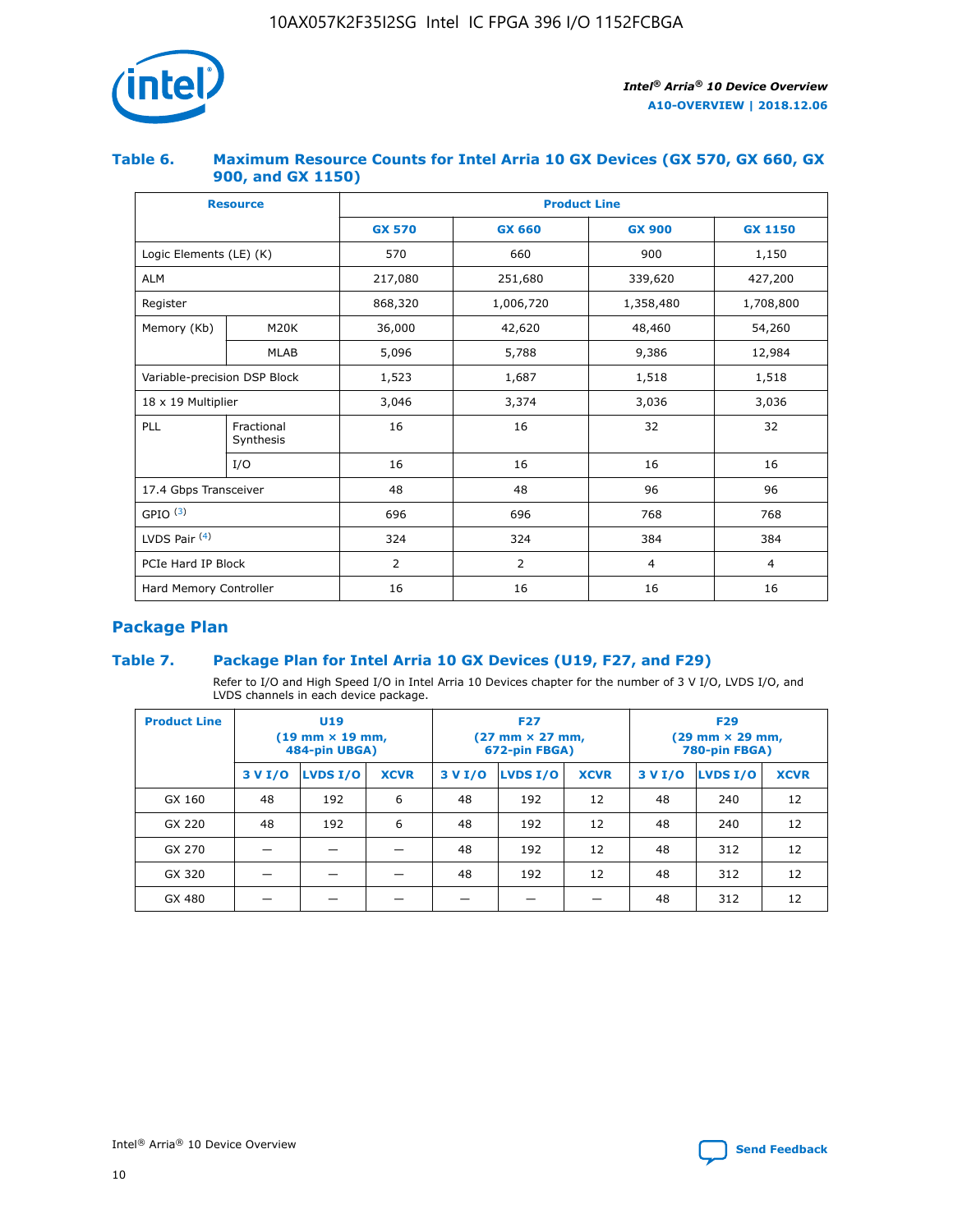![](_page_11_Picture_1.jpeg)

![](_page_11_Picture_2.jpeg)

#### **Table 8. Package Plan for Intel Arria 10 GX Devices (F34, F35, NF40, and KF40)**

Refer to I/O and High Speed I/O in Intel Arria 10 Devices chapter for the number of 3 V I/O, LVDS I/O, and LVDS channels in each device package.

| <b>Product Line</b> | <b>F34</b><br>$(35 \text{ mm} \times 35 \text{ mm})$<br>1152-pin FBGA) |                    | <b>F35</b><br>$(35$ mm $\times$ 35 mm,<br><b>1152-pin FBGA)</b> |           | <b>KF40</b><br>$(40$ mm $\times$ 40 mm,<br>1517-pin FBGA) |             |           | <b>NF40</b><br>$(40$ mm $\times$ 40 mm,<br><b>1517-pin FBGA)</b> |             |            |                    |             |
|---------------------|------------------------------------------------------------------------|--------------------|-----------------------------------------------------------------|-----------|-----------------------------------------------------------|-------------|-----------|------------------------------------------------------------------|-------------|------------|--------------------|-------------|
|                     | 3V<br>I/O                                                              | <b>LVDS</b><br>I/O | <b>XCVR</b>                                                     | 3V<br>I/O | <b>LVDS</b><br>I/O                                        | <b>XCVR</b> | 3V<br>I/O | <b>LVDS</b><br>I/O                                               | <b>XCVR</b> | 3 V<br>I/O | <b>LVDS</b><br>I/O | <b>XCVR</b> |
| GX 270              | 48                                                                     | 336                | 24                                                              | 48        | 336                                                       | 24          |           |                                                                  |             |            |                    |             |
| GX 320              | 48                                                                     | 336                | 24                                                              | 48        | 336                                                       | 24          |           |                                                                  |             |            |                    |             |
| GX 480              | 48                                                                     | 444                | 24                                                              | 48        | 348                                                       | 36          |           |                                                                  |             |            |                    |             |
| GX 570              | 48                                                                     | 444                | 24                                                              | 48        | 348                                                       | 36          | 96        | 600                                                              | 36          | 48         | 540                | 48          |
| GX 660              | 48                                                                     | 444                | 24                                                              | 48        | 348                                                       | 36          | 96        | 600                                                              | 36          | 48         | 540                | 48          |
| GX 900              |                                                                        | 504                | 24                                                              | –         |                                                           | -           |           |                                                                  |             |            | 600                | 48          |
| GX 1150             |                                                                        | 504                | 24                                                              |           |                                                           |             |           |                                                                  |             |            | 600                | 48          |

#### **Table 9. Package Plan for Intel Arria 10 GX Devices (RF40, NF45, SF45, and UF45)**

Refer to I/O and High Speed I/O in Intel Arria 10 Devices chapter for the number of 3 V I/O, LVDS I/O, and LVDS channels in each device package.

| <b>Product Line</b> | <b>RF40</b><br>$(40$ mm $\times$ 40 mm,<br>1517-pin FBGA) |                    |             | <b>NF45</b><br>$(45 \text{ mm} \times 45 \text{ mm})$<br><b>1932-pin FBGA)</b> |                    |             | <b>SF45</b><br>$(45 \text{ mm} \times 45 \text{ mm})$<br><b>1932-pin FBGA)</b> |                    |             | <b>UF45</b><br>$(45 \text{ mm} \times 45 \text{ mm})$<br><b>1932-pin FBGA)</b> |                    |             |
|---------------------|-----------------------------------------------------------|--------------------|-------------|--------------------------------------------------------------------------------|--------------------|-------------|--------------------------------------------------------------------------------|--------------------|-------------|--------------------------------------------------------------------------------|--------------------|-------------|
|                     | 3V<br>I/O                                                 | <b>LVDS</b><br>I/O | <b>XCVR</b> | 3 V<br>I/O                                                                     | <b>LVDS</b><br>I/O | <b>XCVR</b> | 3 V<br>I/O                                                                     | <b>LVDS</b><br>I/O | <b>XCVR</b> | 3V<br>I/O                                                                      | <b>LVDS</b><br>I/O | <b>XCVR</b> |
| GX 900              |                                                           | 342                | 66          | _                                                                              | 768                | 48          |                                                                                | 624                | 72          |                                                                                | 480                | 96          |
| GX 1150             |                                                           | 342                | 66          | _                                                                              | 768                | 48          |                                                                                | 624                | 72          |                                                                                | 480                | 96          |

#### **Related Information**

[I/O and High-Speed Differential I/O Interfaces in Intel Arria 10 Devices chapter, Intel](https://www.intel.com/content/www/us/en/programmable/documentation/sam1403482614086.html#sam1403482030321) [Arria 10 Device Handbook](https://www.intel.com/content/www/us/en/programmable/documentation/sam1403482614086.html#sam1403482030321)

Provides the number of 3 V and LVDS I/Os, and LVDS channels for each Intel Arria 10 device package.

# **Intel Arria 10 GT**

This section provides the available options, maximum resource counts, and package plan for the Intel Arria 10 GT devices.

The information in this section is correct at the time of publication. For the latest information and to get more details, refer to the Intel FPGA Product Selector.

#### **Related Information**

#### [Intel FPGA Product Selector](http://www.altera.com/products/selector/psg-selector.html)

Provides the latest information on Intel products.

![](_page_11_Picture_18.jpeg)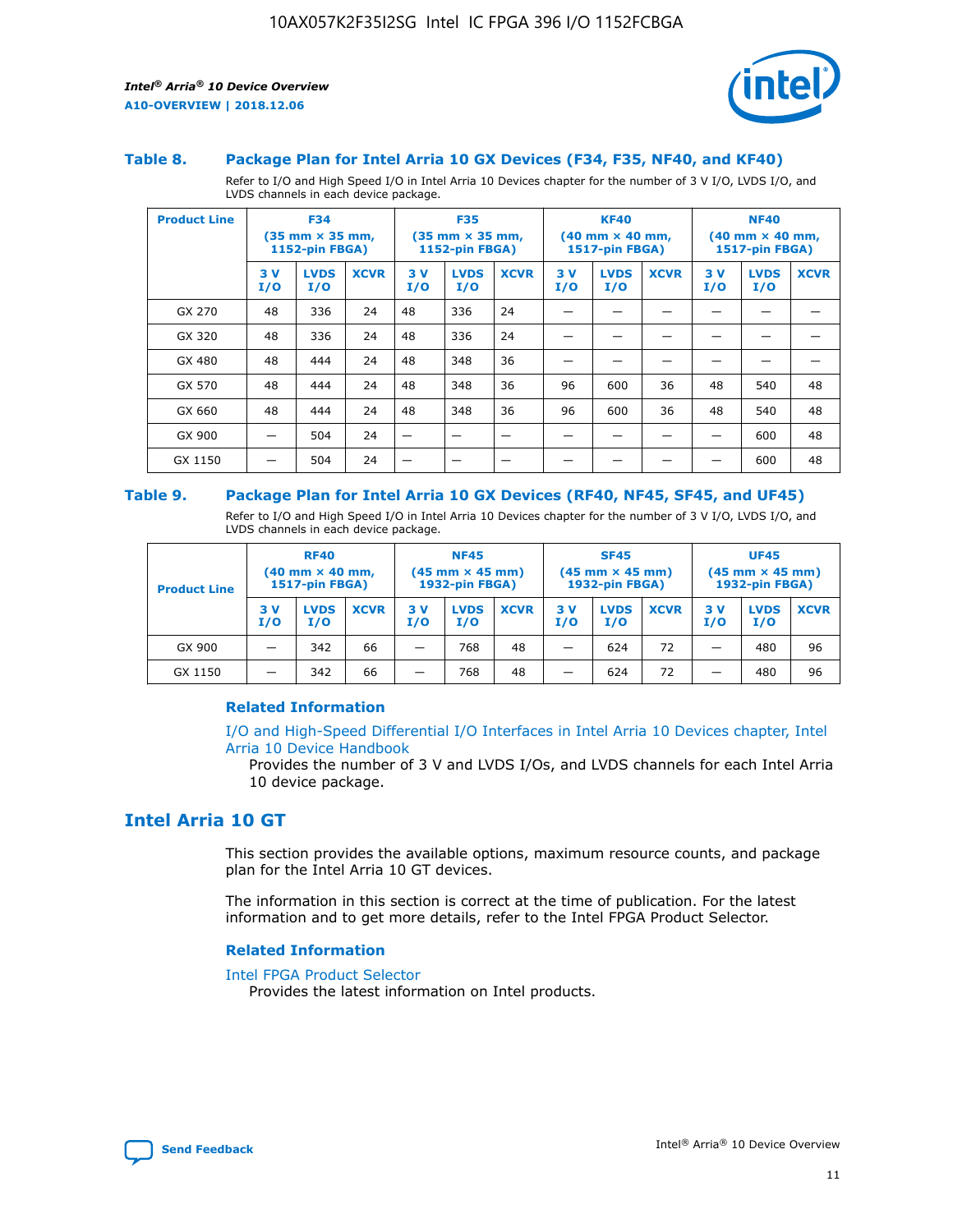![](_page_12_Picture_1.jpeg)

# **Available Options**

# **Figure 2. Sample Ordering Code and Available Options for Intel Arria 10 GT Devices**

![](_page_12_Figure_5.jpeg)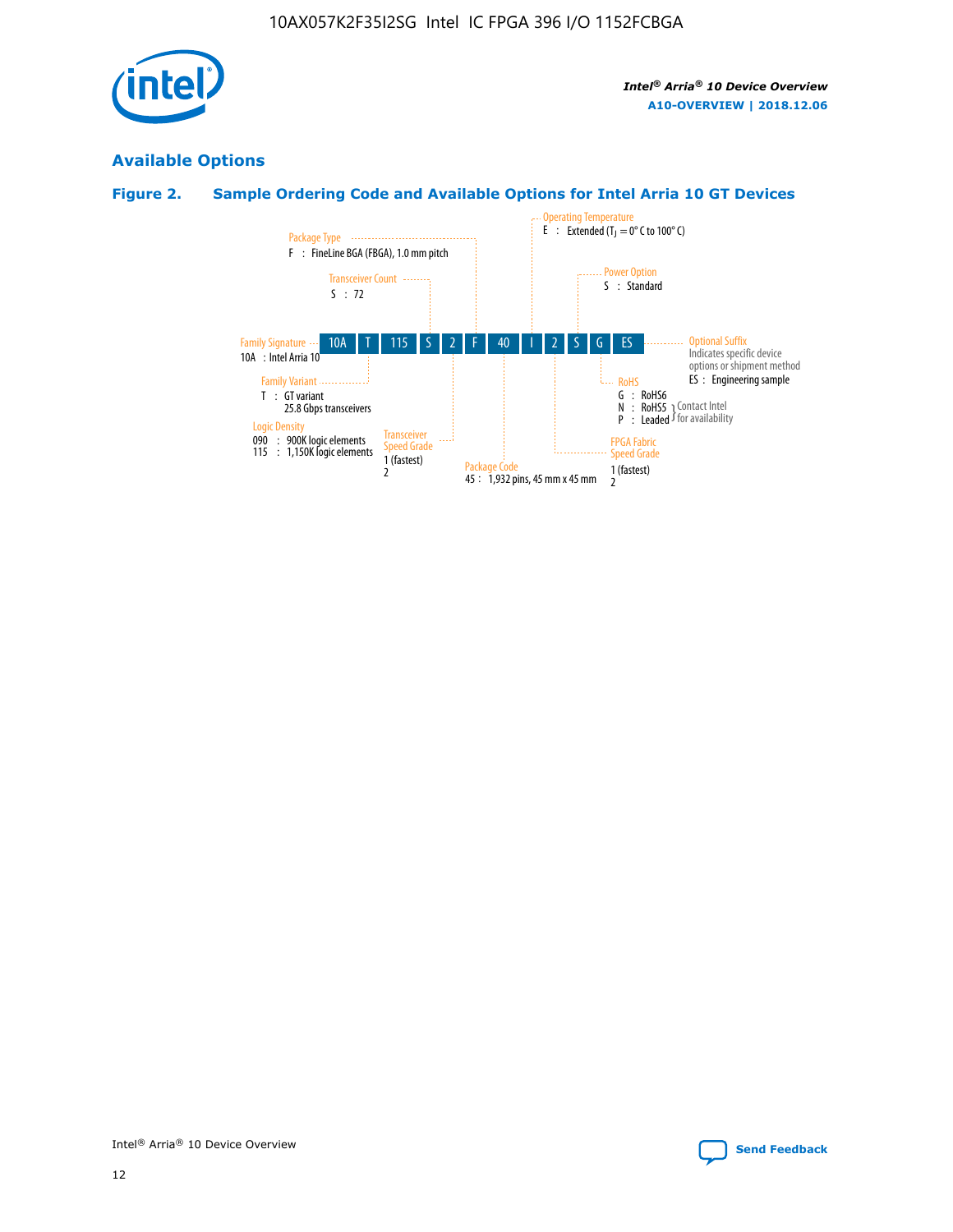![](_page_13_Picture_2.jpeg)

## **Maximum Resources**

#### **Table 10. Maximum Resource Counts for Intel Arria 10 GT Devices**

| <b>Resource</b>              |                      |                | <b>Product Line</b> |  |
|------------------------------|----------------------|----------------|---------------------|--|
|                              |                      | <b>GT 900</b>  | <b>GT 1150</b>      |  |
| Logic Elements (LE) (K)      |                      | 900            | 1,150               |  |
| <b>ALM</b>                   |                      | 339,620        | 427,200             |  |
| Register                     |                      | 1,358,480      | 1,708,800           |  |
| Memory (Kb)                  | M20K                 | 48,460         | 54,260              |  |
|                              | <b>MLAB</b>          | 9,386          | 12,984              |  |
| Variable-precision DSP Block |                      | 1,518          | 1,518               |  |
| 18 x 19 Multiplier           |                      | 3,036          | 3,036               |  |
| <b>PLL</b>                   | Fractional Synthesis | 32             | 32                  |  |
|                              | I/O                  | 16             | 16                  |  |
| Transceiver                  | 17.4 Gbps            | 72(5)          | 72(5)               |  |
|                              | 25.8 Gbps            | 6              | 6                   |  |
| GPIO <sup>(6)</sup>          |                      | 624            | 624                 |  |
| LVDS Pair $(7)$              |                      | 312            | 312                 |  |
| PCIe Hard IP Block           |                      | $\overline{4}$ | $\overline{4}$      |  |
| Hard Memory Controller       |                      | 16             | 16                  |  |

#### **Related Information**

#### [Intel Arria 10 GT Channel Usage](https://www.intel.com/content/www/us/en/programmable/documentation/nik1398707230472.html#nik1398707008178)

Configuring GT/GX channels in Intel Arria 10 GT devices.

## **Package Plan**

#### **Table 11. Package Plan for Intel Arria 10 GT Devices**

Refer to I/O and High Speed I/O in Intel Arria 10 Devices chapter for the number of 3 V I/O, LVDS I/O, and LVDS channels in each device package.

| <b>Product Line</b> | <b>SF45</b><br>(45 mm × 45 mm, 1932-pin FBGA) |                 |             |  |  |  |
|---------------------|-----------------------------------------------|-----------------|-------------|--|--|--|
|                     | 3 V I/O                                       | <b>LVDS I/O</b> | <b>XCVR</b> |  |  |  |
| GT 900              |                                               | 624             | 72          |  |  |  |
| GT 1150             |                                               | 624             | 72          |  |  |  |

<sup>(7)</sup> Each LVDS I/O pair can be used as differential input or output.

![](_page_13_Picture_16.jpeg)

 $(5)$  If all 6 GT channels are in use, 12 of the GX channels are not usable.

<sup>(6)</sup> The number of GPIOs does not include transceiver I/Os. In the Intel Quartus Prime software, the number of user I/Os includes transceiver I/Os.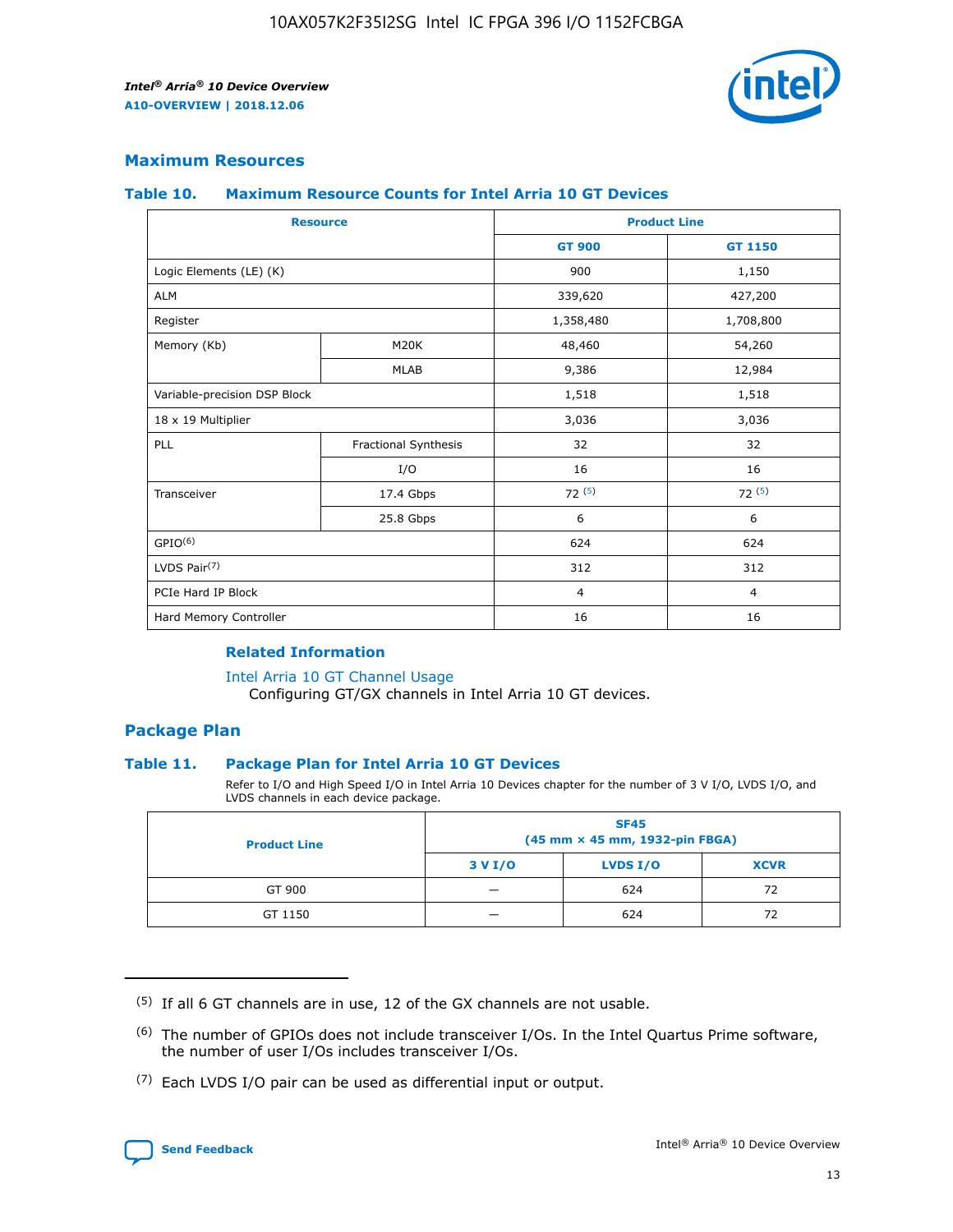![](_page_14_Picture_1.jpeg)

#### **Related Information**

[I/O and High-Speed Differential I/O Interfaces in Intel Arria 10 Devices chapter, Intel](https://www.intel.com/content/www/us/en/programmable/documentation/sam1403482614086.html#sam1403482030321) [Arria 10 Device Handbook](https://www.intel.com/content/www/us/en/programmable/documentation/sam1403482614086.html#sam1403482030321)

Provides the number of 3 V and LVDS I/Os, and LVDS channels for each Intel Arria 10 device package.

# **Intel Arria 10 SX**

This section provides the available options, maximum resource counts, and package plan for the Intel Arria 10 SX devices.

The information in this section is correct at the time of publication. For the latest information and to get more details, refer to the Intel FPGA Product Selector.

#### **Related Information**

[Intel FPGA Product Selector](http://www.altera.com/products/selector/psg-selector.html) Provides the latest information on Intel products.

#### **Available Options**

#### **Figure 3. Sample Ordering Code and Available Options for Intel Arria 10 SX Devices**

![](_page_14_Figure_13.jpeg)

#### **Related Information**

[Transceiver Performance for Intel Arria 10 GX/SX Devices](https://www.intel.com/content/www/us/en/programmable/documentation/mcn1413182292568.html#mcn1413213965502) Provides more information about the transceiver speed grade.

![](_page_14_Picture_16.jpeg)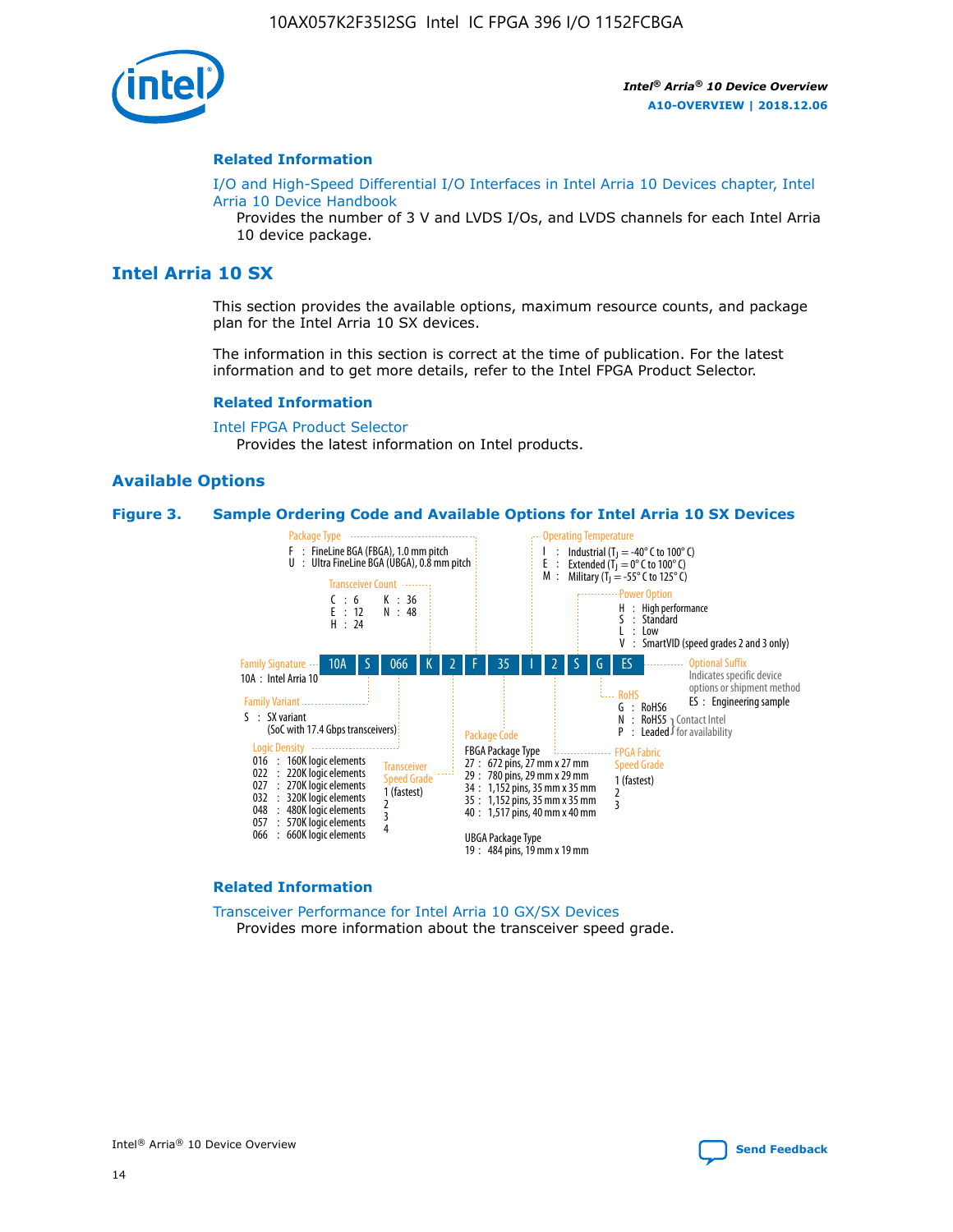![](_page_15_Picture_2.jpeg)

# **Maximum Resources**

#### **Table 12. Maximum Resource Counts for Intel Arria 10 SX Devices**

|                                   | <b>Resource</b>         | <b>Product Line</b> |               |                |                |                |                |                |  |  |  |
|-----------------------------------|-------------------------|---------------------|---------------|----------------|----------------|----------------|----------------|----------------|--|--|--|
|                                   |                         | <b>SX 160</b>       | <b>SX 220</b> | <b>SX 270</b>  | <b>SX 320</b>  | <b>SX 480</b>  | <b>SX 570</b>  | <b>SX 660</b>  |  |  |  |
| Logic Elements (LE) (K)           |                         | 160                 | 220           | 270            | 320            | 480            | 570            | 660            |  |  |  |
| <b>ALM</b>                        |                         | 61,510              | 80,330        | 101,620        | 119,900        | 183,590        | 217,080        | 251,680        |  |  |  |
| Register                          |                         | 246,040             | 321,320       | 406,480        | 479,600        | 734,360        | 868,320        | 1,006,720      |  |  |  |
| Memory (Kb)                       | M <sub>20</sub> K       | 8,800               | 11,740        | 15,000         | 17,820         | 28,620         | 36,000         | 42,620         |  |  |  |
|                                   | <b>MLAB</b>             | 1,050               | 1,690         | 2,452          | 2,727          | 4,164          | 5,096          | 5,788          |  |  |  |
| Variable-precision DSP Block      |                         | 156                 | 192           | 830            | 985            | 1,368          | 1,523          | 1,687          |  |  |  |
| 18 x 19 Multiplier                |                         | 312                 | 384           | 1,660          | 1,970          | 2,736          | 3,046          | 3,374          |  |  |  |
| <b>PLL</b>                        | Fractional<br>Synthesis | 6                   | 6             | 8              | 8              | 12             | 16             | 16             |  |  |  |
|                                   | I/O                     | 6                   | 6             | 8              | 8              | 12             | 16             | 16             |  |  |  |
| 17.4 Gbps Transceiver             |                         | 12                  | 12            | 24             | 24             | 36             | 48             | 48             |  |  |  |
| GPIO <sup>(8)</sup>               |                         | 288                 | 288           | 384            | 384            | 492            | 696            | 696            |  |  |  |
| LVDS Pair $(9)$                   |                         | 120                 | 120           | 168            | 168            | 174            | 324            | 324            |  |  |  |
| PCIe Hard IP Block                |                         | $\mathbf{1}$        | $\mathbf{1}$  | $\overline{2}$ | $\overline{2}$ | $\overline{2}$ | $\overline{2}$ | $\overline{2}$ |  |  |  |
| Hard Memory Controller            |                         | 6                   | 6             | 8              | 8              | 12             | 16             | 16             |  |  |  |
| ARM Cortex-A9 MPCore<br>Processor |                         | Yes                 | Yes           | Yes            | Yes            | Yes            | Yes            | Yes            |  |  |  |

# **Package Plan**

#### **Table 13. Package Plan for Intel Arria 10 SX Devices (U19, F27, F29, and F34)**

Refer to I/O and High Speed I/O in Intel Arria 10 Devices chapter for the number of 3 V I/O, LVDS I/O, and LVDS channels in each device package.

| <b>Product Line</b> | <b>U19</b><br>$(19 \text{ mm} \times 19 \text{ mm})$<br>484-pin UBGA) |                    |             | <b>F27</b><br>$(27 \text{ mm} \times 27 \text{ mm})$<br>672-pin FBGA) |                    | <b>F29</b><br>$(29 \text{ mm} \times 29 \text{ mm})$<br>780-pin FBGA) |           |                    | <b>F34</b><br>$(35 \text{ mm} \times 35 \text{ mm})$<br><b>1152-pin FBGA)</b> |           |                    |             |
|---------------------|-----------------------------------------------------------------------|--------------------|-------------|-----------------------------------------------------------------------|--------------------|-----------------------------------------------------------------------|-----------|--------------------|-------------------------------------------------------------------------------|-----------|--------------------|-------------|
|                     | 3V<br>I/O                                                             | <b>LVDS</b><br>I/O | <b>XCVR</b> | 3V<br>I/O                                                             | <b>LVDS</b><br>I/O | <b>XCVR</b>                                                           | 3V<br>I/O | <b>LVDS</b><br>I/O | <b>XCVR</b>                                                                   | 3V<br>I/O | <b>LVDS</b><br>I/O | <b>XCVR</b> |
| SX 160              | 48                                                                    | 144                | 6           | 48                                                                    | 192                | 12                                                                    | 48        | 240                | 12                                                                            | -         |                    |             |
| SX 220              | 48                                                                    | 144                | 6           | 48                                                                    | 192                | 12                                                                    | 48        | 240                | 12                                                                            |           |                    |             |
| SX 270              |                                                                       |                    |             | 48                                                                    | 192                | 12                                                                    | 48        | 312                | 12                                                                            | 48        | 336                | 24          |
| SX 320              |                                                                       |                    |             | 48                                                                    | 192                | 12                                                                    | 48        | 312                | 12                                                                            | 48        | 336                | 24          |
|                     | continued                                                             |                    |             |                                                                       |                    |                                                                       |           |                    |                                                                               |           |                    |             |

 $(8)$  The number of GPIOs does not include transceiver I/Os. In the Intel Quartus Prime software, the number of user I/Os includes transceiver I/Os.

 $(9)$  Each LVDS I/O pair can be used as differential input or output.

![](_page_15_Picture_12.jpeg)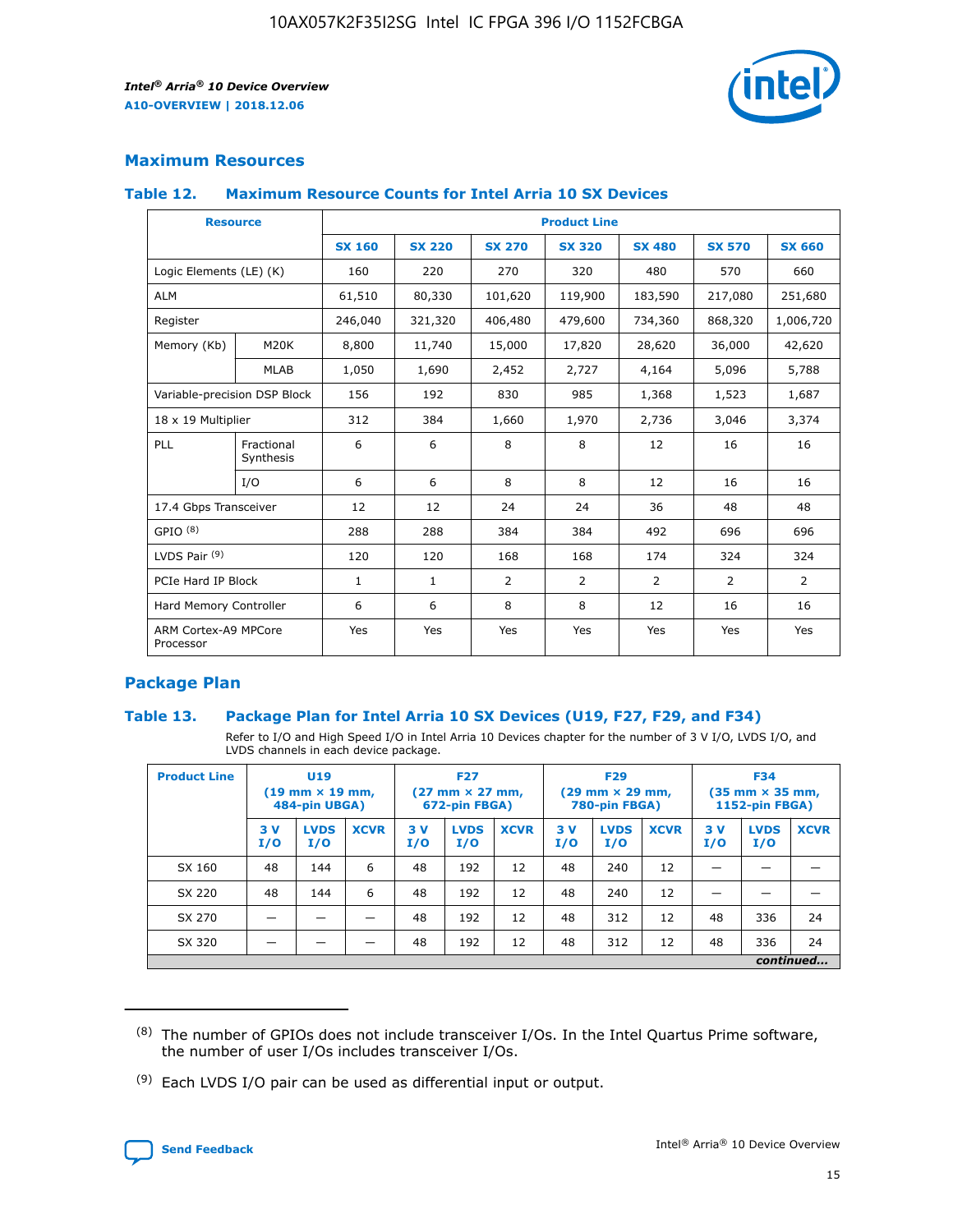![](_page_16_Picture_1.jpeg)

| <b>Product Line</b> | U <sub>19</sub><br>$(19 \text{ mm} \times 19 \text{ mm})$<br>484-pin UBGA) |                    | <b>F27</b><br>$(27 \text{ mm} \times 27 \text{ mm})$<br>672-pin FBGA) |            | <b>F29</b><br>$(29 \text{ mm} \times 29 \text{ mm})$<br>780-pin FBGA) |             |           | <b>F34</b><br>$(35 \text{ mm} \times 35 \text{ mm})$<br><b>1152-pin FBGA)</b> |             |           |                    |             |
|---------------------|----------------------------------------------------------------------------|--------------------|-----------------------------------------------------------------------|------------|-----------------------------------------------------------------------|-------------|-----------|-------------------------------------------------------------------------------|-------------|-----------|--------------------|-------------|
|                     | 3 V<br>I/O                                                                 | <b>LVDS</b><br>I/O | <b>XCVR</b>                                                           | 3 V<br>I/O | <b>LVDS</b><br>I/O                                                    | <b>XCVR</b> | 3V<br>I/O | <b>LVDS</b><br>I/O                                                            | <b>XCVR</b> | 3V<br>I/O | <b>LVDS</b><br>I/O | <b>XCVR</b> |
| SX 480              |                                                                            |                    |                                                                       |            |                                                                       |             | 48        | 312                                                                           | 12          | 48        | 444                | 24          |
| SX 570              |                                                                            |                    |                                                                       |            |                                                                       |             |           |                                                                               |             | 48        | 444                | 24          |
| SX 660              |                                                                            |                    |                                                                       |            |                                                                       |             |           |                                                                               |             | 48        | 444                | 24          |

## **Table 14. Package Plan for Intel Arria 10 SX Devices (F35, KF40, and NF40)**

Refer to I/O and High Speed I/O in Intel Arria 10 Devices chapter for the number of 3 V I/O, LVDS I/O, and LVDS channels in each device package.

| <b>Product Line</b> | <b>F35</b><br>(35 mm × 35 mm,<br>1152-pin FBGA) |          |             |                                           | <b>KF40</b><br>(40 mm × 40 mm,<br>1517-pin FBGA) |    | <b>NF40</b><br>(40 mm × 40 mm,<br>1517-pin FBGA) |          |             |  |
|---------------------|-------------------------------------------------|----------|-------------|-------------------------------------------|--------------------------------------------------|----|--------------------------------------------------|----------|-------------|--|
|                     | 3 V I/O                                         | LVDS I/O | <b>XCVR</b> | <b>LVDS I/O</b><br>3 V I/O<br><b>XCVR</b> |                                                  |    | 3 V I/O                                          | LVDS I/O | <b>XCVR</b> |  |
| SX 270              | 48                                              | 336      | 24          |                                           |                                                  |    |                                                  |          |             |  |
| SX 320              | 48                                              | 336      | 24          |                                           |                                                  |    |                                                  |          |             |  |
| SX 480              | 48                                              | 348      | 36          |                                           |                                                  |    |                                                  |          |             |  |
| SX 570              | 48                                              | 348      | 36          | 96                                        | 600                                              | 36 | 48                                               | 540      | 48          |  |
| SX 660              | 48                                              | 348      | 36          | 96                                        | 600                                              | 36 | 48                                               | 540      | 48          |  |

# **Related Information**

[I/O and High-Speed Differential I/O Interfaces in Intel Arria 10 Devices chapter, Intel](https://www.intel.com/content/www/us/en/programmable/documentation/sam1403482614086.html#sam1403482030321) [Arria 10 Device Handbook](https://www.intel.com/content/www/us/en/programmable/documentation/sam1403482614086.html#sam1403482030321)

Provides the number of 3 V and LVDS I/Os, and LVDS channels for each Intel Arria 10 device package.

Intel<sup>®</sup> Arria<sup>®</sup> 10 Device Overview **[Send Feedback](mailto:FPGAtechdocfeedback@intel.com?subject=Feedback%20on%20Intel%20Arria%2010%20Device%20Overview%20(A10-OVERVIEW%202018.12.06)&body=We%20appreciate%20your%20feedback.%20In%20your%20comments,%20also%20specify%20the%20page%20number%20or%20paragraph.%20Thank%20you.)** Send Feedback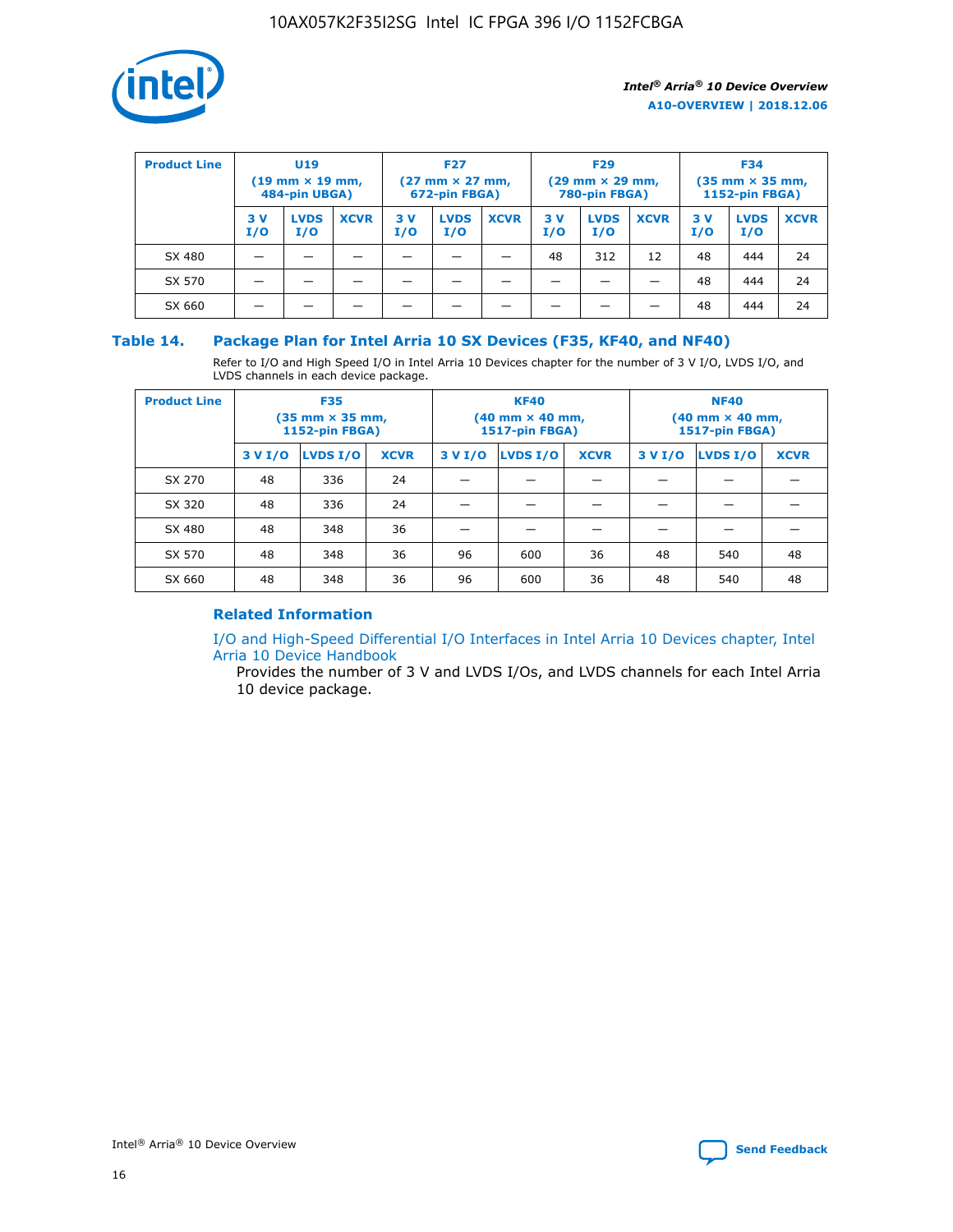![](_page_17_Picture_2.jpeg)

# **I/O Vertical Migration for Intel Arria 10 Devices**

#### **Figure 4. Migration Capability Across Intel Arria 10 Product Lines**

- The arrows indicate the migration paths. The devices included in each vertical migration path are shaded. Devices with fewer resources in the same path have lighter shades.
- To achieve the full I/O migration across product lines in the same migration path, restrict I/Os and transceivers usage to match the product line with the lowest I/O and transceiver counts.
- An LVDS I/O bank in the source device may be mapped to a 3 V I/O bank in the target device. To use memory interface clock frequency higher than 533 MHz, assign external memory interface pins only to banks that are LVDS I/O in both devices.
- There may be nominal 0.15 mm package height difference between some product lines in the same package type.
	- **Variant Product Line Package U19 F27 F29 F34 F35 KF40 NF40 RF40 NF45 SF45 UF45** Intel® Arria® 10 GX GX 160 GX 220 GX 270 GX 320 GX 480 GX 570 GX 660 GX 900 GX 1150 Intel Arria 10 GT GT 900 GT 1150 Intel Arria 10 SX SX 160 SX 220 SX 270 SX 320 SX 480 SX 570 SX 660
- Some migration paths are not shown in the Intel Quartus Prime software **Pin Migration View**.

*Note:* To verify the pin migration compatibility, use the **Pin Migration View** window in the Intel Quartus Prime software Pin Planner.

# **Adaptive Logic Module**

Intel Arria 10 devices use a 20 nm ALM as the basic building block of the logic fabric.

The ALM architecture is the same as the previous generation FPGAs, allowing for efficient implementation of logic functions and easy conversion of IP between the device generations.

The ALM, as shown in following figure, uses an 8-input fracturable look-up table (LUT) with four dedicated registers to help improve timing closure in register-rich designs and achieve an even higher design packing capability than the traditional two-register per LUT architecture.

![](_page_17_Picture_16.jpeg)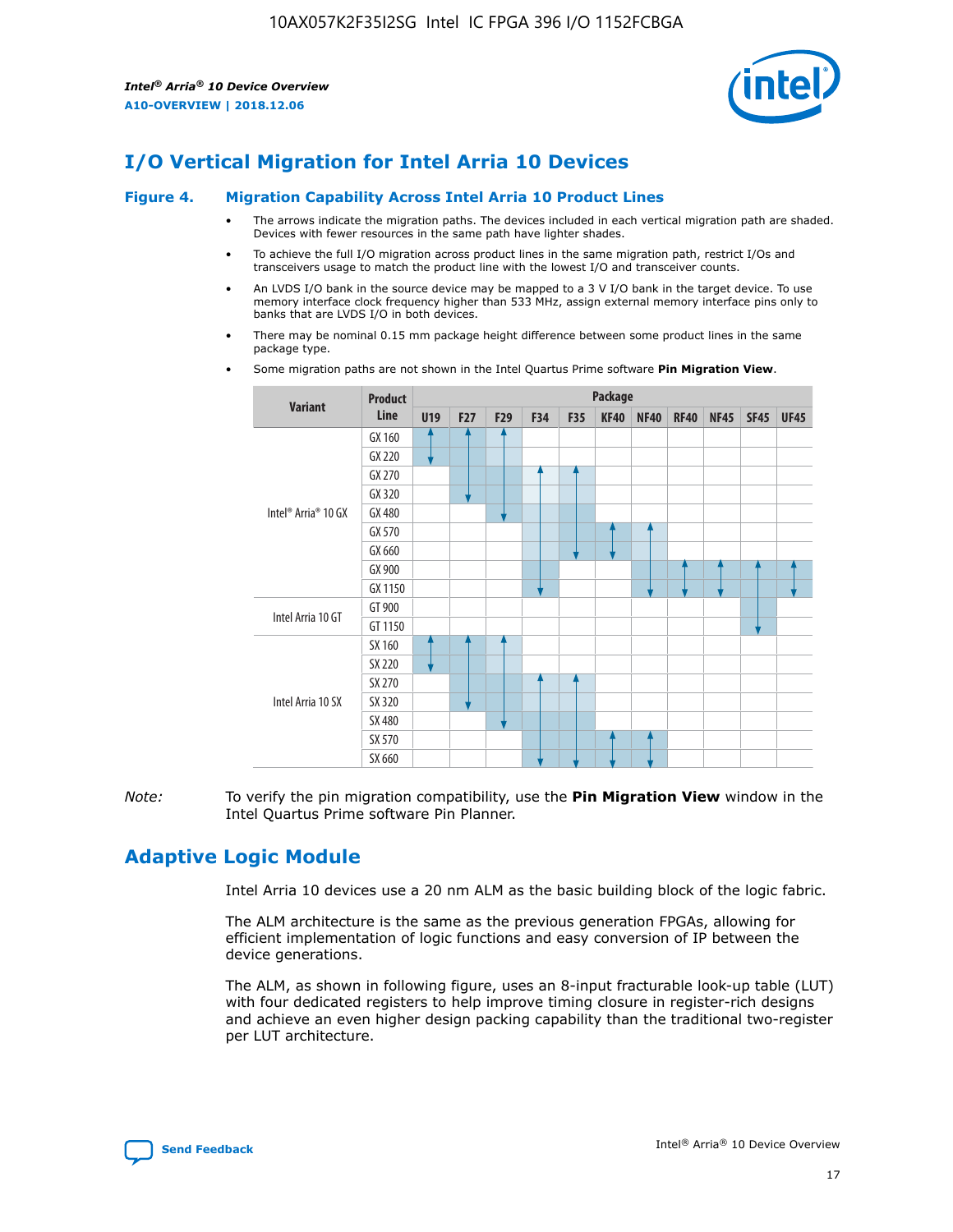![](_page_18_Picture_1.jpeg)

**Figure 5. ALM for Intel Arria 10 Devices**

![](_page_18_Figure_4.jpeg)

The Intel Quartus Prime software optimizes your design according to the ALM logic structure and automatically maps legacy designs into the Intel Arria 10 ALM architecture.

# **Variable-Precision DSP Block**

The Intel Arria 10 variable precision DSP blocks support fixed-point arithmetic and floating-point arithmetic.

Features for fixed-point arithmetic:

- High-performance, power-optimized, and fully registered multiplication operations
- 18-bit and 27-bit word lengths
- Two 18 x 19 multipliers or one 27 x 27 multiplier per DSP block
- Built-in addition, subtraction, and 64-bit double accumulation register to combine multiplication results
- Cascading 19-bit or 27-bit when pre-adder is disabled and cascading 18-bit when pre-adder is used to form the tap-delay line for filtering applications
- Cascading 64-bit output bus to propagate output results from one block to the next block without external logic support
- Hard pre-adder supported in 19-bit and 27-bit modes for symmetric filters
- Internal coefficient register bank in both 18-bit and 27-bit modes for filter implementation
- 18-bit and 27-bit systolic finite impulse response (FIR) filters with distributed output adder
- Biased rounding support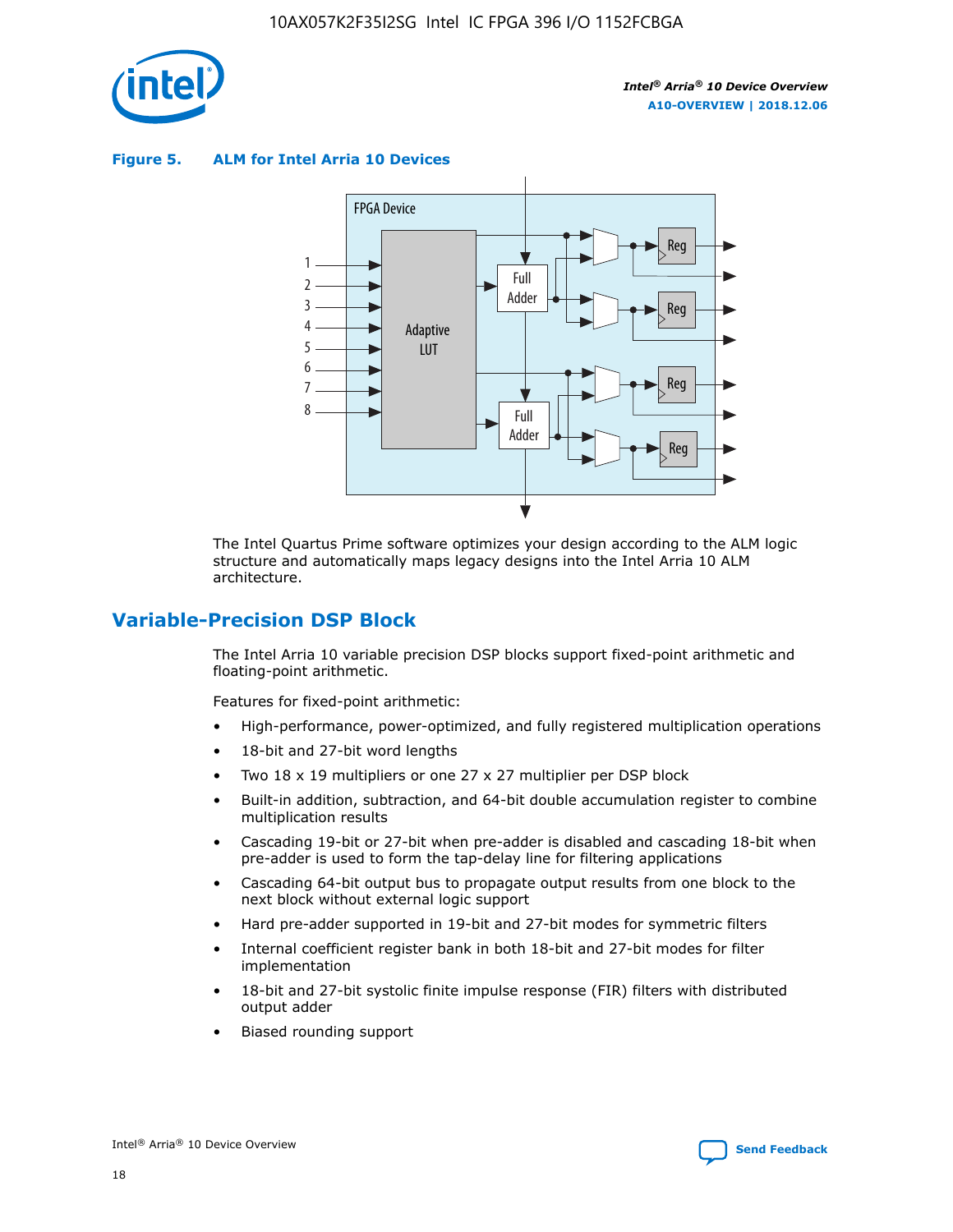![](_page_19_Picture_2.jpeg)

Features for floating-point arithmetic:

- A completely hardened architecture that supports multiplication, addition, subtraction, multiply-add, and multiply-subtract
- Multiplication with accumulation capability and a dynamic accumulator reset control
- Multiplication with cascade summation capability
- Multiplication with cascade subtraction capability
- Complex multiplication
- Direct vector dot product
- Systolic FIR filter

#### **Table 15. Variable-Precision DSP Block Configurations for Intel Arria 10 Devices**

| <b>Usage Example</b>                                       | <b>Multiplier Size (Bit)</b>    | <b>DSP Block Resources</b> |
|------------------------------------------------------------|---------------------------------|----------------------------|
| Medium precision fixed point                               | Two 18 x 19                     |                            |
| High precision fixed or Single precision<br>floating point | One 27 x 27                     |                            |
| Fixed point FFTs                                           | One 19 x 36 with external adder |                            |
| Very high precision fixed point                            | One 36 x 36 with external adder |                            |
| Double precision floating point                            | One 54 x 54 with external adder | 4                          |

#### **Table 16. Resources for Fixed-Point Arithmetic in Intel Arria 10 Devices**

The table lists the variable-precision DSP resources by bit precision for each Intel Arria 10 device.

| <b>Variant</b>  | <b>Product Line</b> | Variable-<br>precision<br><b>DSP Block</b> | <b>Independent Input and Output</b><br><b>Multiplications Operator</b> |                                     | 18 x 19<br><b>Multiplier</b><br><b>Adder Sum</b> | $18 \times 18$<br><b>Multiplier</b><br><b>Adder</b> |
|-----------------|---------------------|--------------------------------------------|------------------------------------------------------------------------|-------------------------------------|--------------------------------------------------|-----------------------------------------------------|
|                 |                     |                                            | 18 x 19<br><b>Multiplier</b>                                           | $27 \times 27$<br><b>Multiplier</b> | <b>Mode</b>                                      | <b>Summed with</b><br>36 bit Input                  |
| AIntel Arria 10 | GX 160              | 156                                        | 312                                                                    | 156                                 | 156                                              | 156                                                 |
| GX              | GX 220              | 192                                        | 384                                                                    | 192                                 | 192                                              | 192                                                 |
|                 | GX 270              | 830                                        | 1,660                                                                  | 830                                 | 830                                              | 830                                                 |
|                 | GX 320              | 984                                        | 1,968                                                                  | 984                                 | 984                                              | 984                                                 |
|                 | GX 480              | 1,368                                      | 2,736                                                                  | 1,368                               | 1,368                                            | 1,368                                               |
|                 | GX 570              | 1,523                                      | 3,046                                                                  | 1,523                               | 1,523                                            | 1,523                                               |
|                 | GX 660              | 1,687                                      | 3,374                                                                  | 1,687                               | 1,687                                            | 1,687                                               |
|                 | GX 900              | 1,518                                      | 3,036                                                                  | 1,518                               | 1,518                                            | 1,518                                               |
|                 | GX 1150             | 1,518                                      | 3,036                                                                  | 1,518                               | 1,518                                            | 1,518                                               |
| Intel Arria 10  | GT 900              | 1,518                                      | 3,036                                                                  | 1,518                               | 1,518                                            | 1,518                                               |
| GT              | GT 1150             | 1,518                                      | 3,036                                                                  | 1,518                               | 1,518                                            | 1,518                                               |
| Intel Arria 10  | SX 160              | 156                                        | 312                                                                    | 156                                 | 156                                              | 156                                                 |
| <b>SX</b>       | SX 220              | 192                                        | 384                                                                    | 192                                 | 192                                              | 192                                                 |
|                 | SX 270              | 830                                        | 1,660                                                                  | 830                                 | 830                                              | 830                                                 |
|                 |                     |                                            |                                                                        |                                     |                                                  | continued                                           |

![](_page_19_Picture_16.jpeg)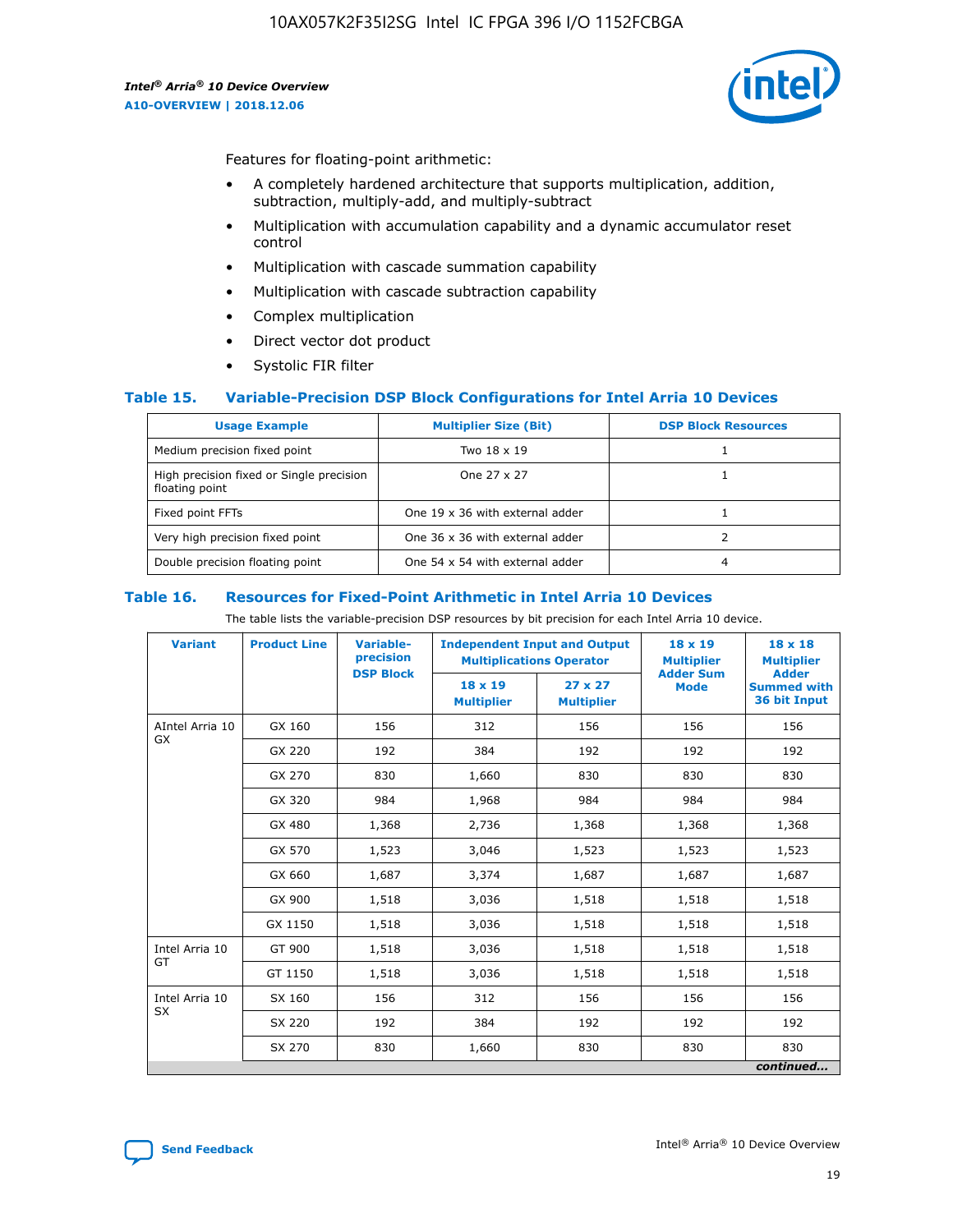![](_page_20_Picture_1.jpeg)

| <b>Variant</b> | <b>Product Line</b> | Variable-<br>precision | <b>Multiplications Operator</b>     | <b>Independent Input and Output</b> | $18 \times 19$<br><b>Multiplier</b> | $18 \times 18$<br><b>Multiplier</b><br><b>Adder</b> |  |
|----------------|---------------------|------------------------|-------------------------------------|-------------------------------------|-------------------------------------|-----------------------------------------------------|--|
|                |                     | <b>DSP Block</b>       | $18 \times 19$<br><b>Multiplier</b> | $27 \times 27$<br><b>Multiplier</b> | <b>Adder Sum</b><br><b>Mode</b>     | <b>Summed with</b><br>36 bit Input                  |  |
|                | SX 320              | 984                    | 1,968                               | 984                                 | 984                                 | 984                                                 |  |
|                | SX 480              | 1,368                  | 2,736                               | 1,368                               | 1,368                               | 1,368                                               |  |
|                | SX 570              | 1,523                  | 3,046                               | 1,523                               | 1,523                               | 1,523                                               |  |
|                | SX 660              | 1,687                  | 3,374                               | 1,687                               | 1,687                               | 1,687                                               |  |

# **Table 17. Resources for Floating-Point Arithmetic in Intel Arria 10 Devices**

The table lists the variable-precision DSP resources by bit precision for each Intel Arria 10 device.

| <b>Variant</b> | <b>Product Line</b> | <b>Variable-</b><br>precision<br><b>DSP Block</b> | <b>Single</b><br><b>Precision</b><br><b>Floating-Point</b><br><b>Multiplication</b><br><b>Mode</b> | <b>Single-Precision</b><br><b>Floating-Point</b><br><b>Adder Mode</b> | Single-<br><b>Precision</b><br><b>Floating-Point</b><br><b>Multiply</b><br><b>Accumulate</b><br><b>Mode</b> | <b>Peak</b><br><b>Giga Floating-</b><br><b>Point</b><br><b>Operations</b><br>per Second<br>(GFLOPs) |
|----------------|---------------------|---------------------------------------------------|----------------------------------------------------------------------------------------------------|-----------------------------------------------------------------------|-------------------------------------------------------------------------------------------------------------|-----------------------------------------------------------------------------------------------------|
| Intel Arria 10 | GX 160              | 156                                               | 156                                                                                                | 156                                                                   | 156                                                                                                         | 140                                                                                                 |
| GX             | GX 220              | 192                                               | 192                                                                                                | 192                                                                   | 192                                                                                                         | 173                                                                                                 |
|                | GX 270              | 830                                               | 830                                                                                                | 830                                                                   | 830                                                                                                         | 747                                                                                                 |
|                | GX 320              | 984                                               | 984                                                                                                | 984                                                                   | 984                                                                                                         | 886                                                                                                 |
|                | GX 480              | 1,369                                             | 1,368                                                                                              | 1,368                                                                 | 1,368                                                                                                       | 1,231                                                                                               |
|                | GX 570              | 1,523                                             | 1,523                                                                                              | 1,523                                                                 | 1,523                                                                                                       | 1,371                                                                                               |
|                | GX 660              | 1,687                                             | 1,687                                                                                              | 1,687                                                                 | 1,687                                                                                                       | 1,518                                                                                               |
|                | GX 900              | 1,518                                             | 1,518                                                                                              | 1,518                                                                 | 1,518                                                                                                       | 1,366                                                                                               |
|                | GX 1150             | 1,518                                             | 1,518                                                                                              | 1,518                                                                 | 1,518                                                                                                       | 1,366                                                                                               |
| Intel Arria 10 | GT 900              | 1,518                                             | 1,518                                                                                              | 1,518                                                                 | 1,518                                                                                                       | 1,366                                                                                               |
| GT             | GT 1150             | 1,518                                             | 1,518                                                                                              | 1,518                                                                 | 1,518                                                                                                       | 1,366                                                                                               |
| Intel Arria 10 | SX 160              | 156                                               | 156                                                                                                | 156                                                                   | 156                                                                                                         | 140                                                                                                 |
| <b>SX</b>      | SX 220              | 192                                               | 192                                                                                                | 192                                                                   | 192                                                                                                         | 173                                                                                                 |
|                | SX 270              | 830                                               | 830                                                                                                | 830                                                                   | 830                                                                                                         | 747                                                                                                 |
|                | SX 320              | 984                                               | 984                                                                                                | 984                                                                   | 984                                                                                                         | 886                                                                                                 |
|                | SX 480              | 1,369                                             | 1,368                                                                                              | 1,368                                                                 | 1,368                                                                                                       | 1,231                                                                                               |
|                | SX 570              | 1,523                                             | 1,523                                                                                              | 1,523                                                                 | 1,523                                                                                                       | 1,371                                                                                               |
|                | SX 660              | 1,687                                             | 1,687                                                                                              | 1,687                                                                 | 1,687                                                                                                       | 1,518                                                                                               |

# **Embedded Memory Blocks**

The embedded memory blocks in the devices are flexible and designed to provide an optimal amount of small- and large-sized memory arrays to fit your design requirements.

![](_page_20_Picture_9.jpeg)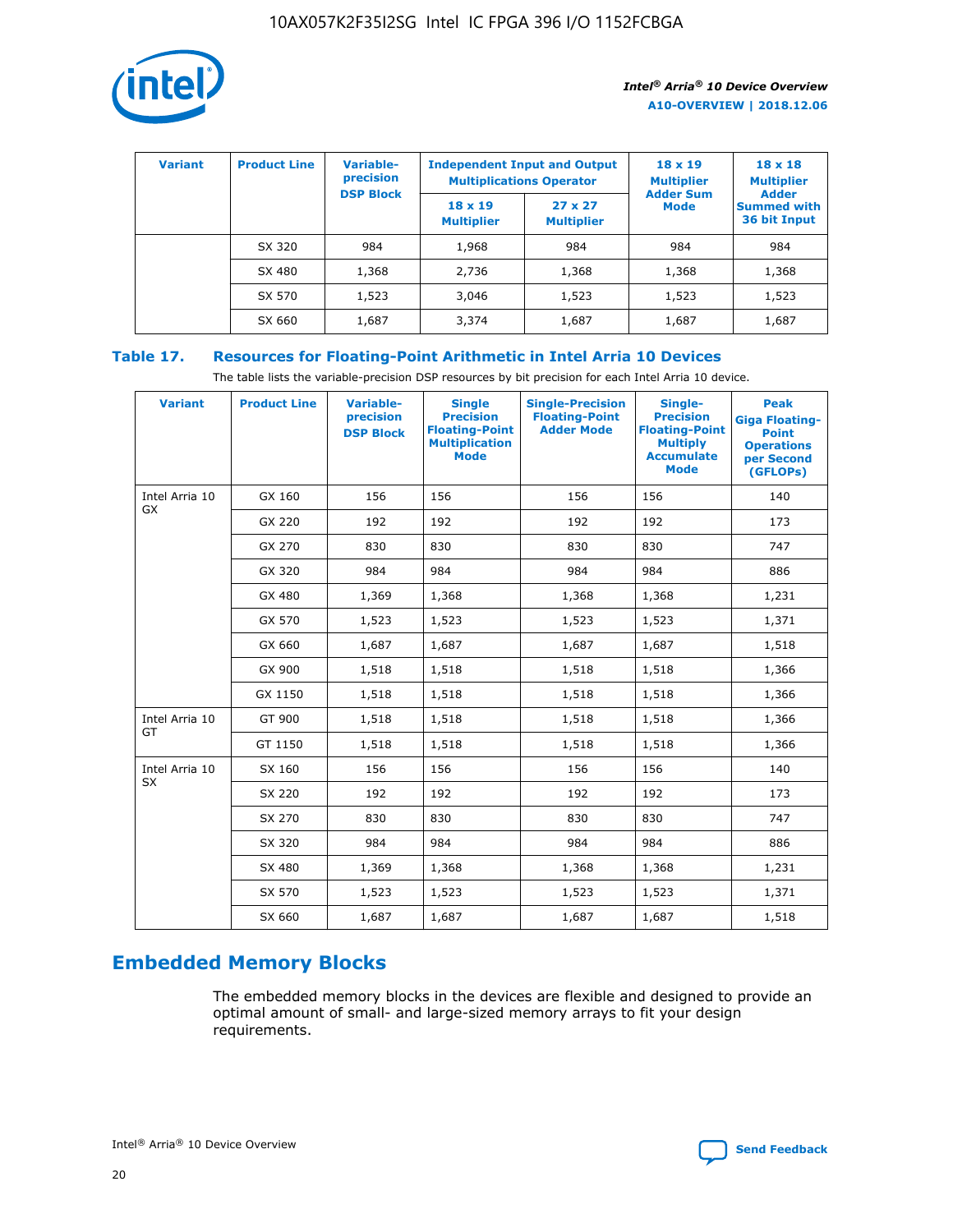![](_page_21_Picture_2.jpeg)

# **Types of Embedded Memory**

The Intel Arria 10 devices contain two types of memory blocks:

- 20 Kb M20K blocks—blocks of dedicated memory resources. The M20K blocks are ideal for larger memory arrays while still providing a large number of independent ports.
- 640 bit memory logic array blocks (MLABs)—enhanced memory blocks that are configured from dual-purpose logic array blocks (LABs). The MLABs are ideal for wide and shallow memory arrays. The MLABs are optimized for implementation of shift registers for digital signal processing (DSP) applications, wide and shallow FIFO buffers, and filter delay lines. Each MLAB is made up of ten adaptive logic modules (ALMs). In the Intel Arria 10 devices, you can configure these ALMs as ten 32 x 2 blocks, giving you one 32 x 20 simple dual-port SRAM block per MLAB.

# **Embedded Memory Capacity in Intel Arria 10 Devices**

|                   | <b>Product</b> |              | <b>M20K</b>         | <b>MLAB</b>  |                     | <b>Total RAM Bit</b> |
|-------------------|----------------|--------------|---------------------|--------------|---------------------|----------------------|
| <b>Variant</b>    | Line           | <b>Block</b> | <b>RAM Bit (Kb)</b> | <b>Block</b> | <b>RAM Bit (Kb)</b> | (Kb)                 |
| Intel Arria 10 GX | GX 160         | 440          | 8,800               | 1,680        | 1,050               | 9,850                |
|                   | GX 220         | 587          | 11,740              | 2,703        | 1,690               | 13,430               |
|                   | GX 270         | 750          | 15,000              | 3,922        | 2,452               | 17,452               |
|                   | GX 320         | 891          | 17,820              | 4,363        | 2,727               | 20,547               |
|                   | GX 480         | 1,431        | 28,620              | 6,662        | 4,164               | 32,784               |
|                   | GX 570         | 1,800        | 36,000              | 8,153        | 5,096               | 41,096               |
|                   | GX 660         | 2,131        | 42,620              | 9,260        | 5,788               | 48,408               |
|                   | GX 900         | 2,423        | 48,460              | 15,017       | 9,386               | 57,846               |
|                   | GX 1150        | 2,713        | 54,260              | 20,774       | 12,984              | 67,244               |
| Intel Arria 10 GT | GT 900         | 2,423        | 48,460              | 15,017       | 9,386               | 57,846               |
|                   | GT 1150        | 2,713        | 54,260              | 20,774       | 12,984              | 67,244               |
| Intel Arria 10 SX | SX 160         | 440          | 8,800               | 1,680        | 1,050               | 9,850                |
|                   | SX 220         | 587          | 11,740              | 2,703        | 1,690               | 13,430               |
|                   | SX 270         | 750          | 15,000              | 3,922        | 2,452               | 17,452               |
|                   | SX 320         | 891          | 17,820              | 4,363        | 2,727               | 20,547               |
|                   | SX 480         | 1,431        | 28,620              | 6,662        | 4,164               | 32,784               |
|                   | SX 570         | 1,800        | 36,000              | 8,153        | 5,096               | 41,096               |
|                   | SX 660         | 2,131        | 42,620              | 9,260        | 5,788               | 48,408               |

#### **Table 18. Embedded Memory Capacity and Distribution in Intel Arria 10 Devices**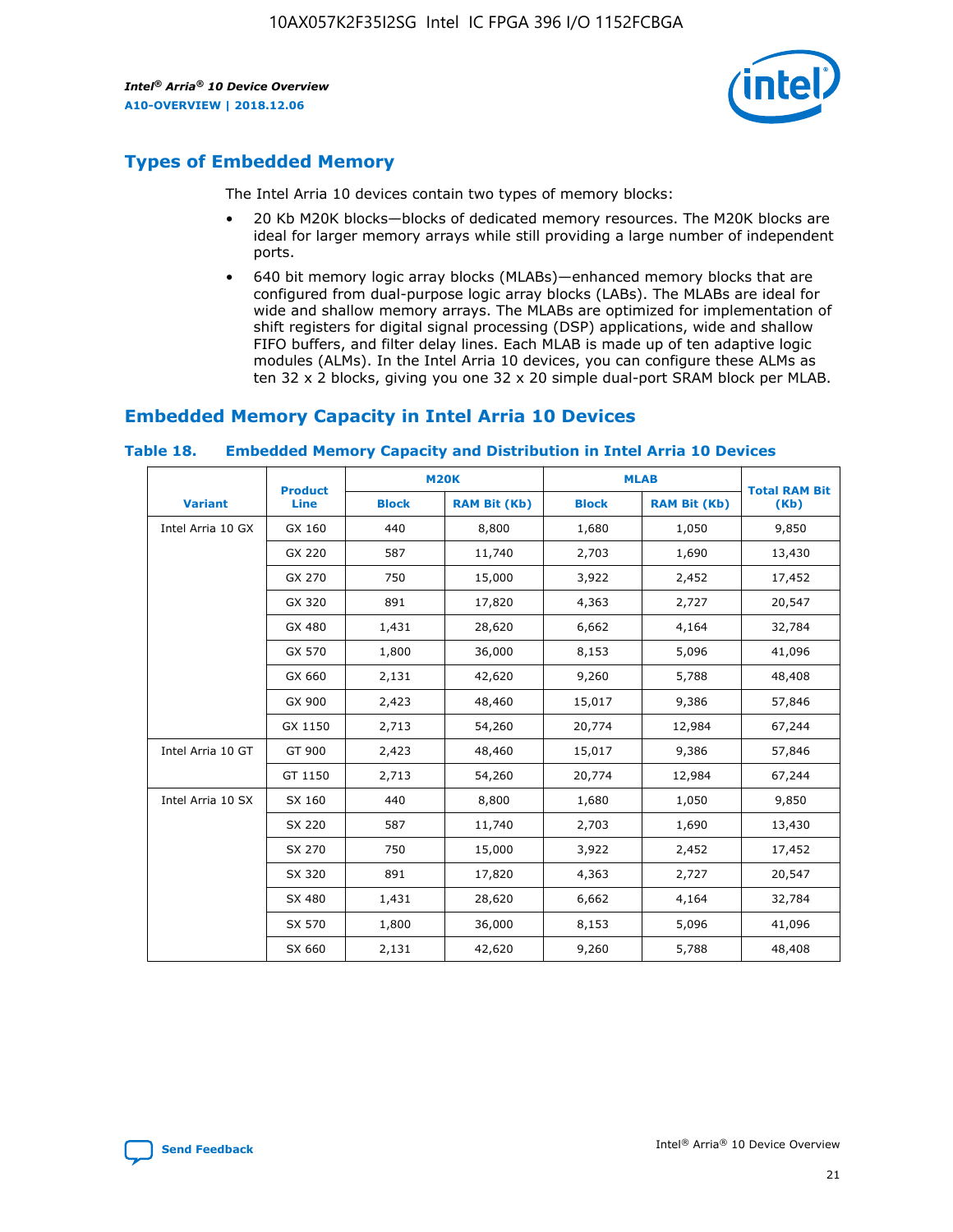![](_page_22_Picture_1.jpeg)

# **Embedded Memory Configurations for Single-port Mode**

#### **Table 19. Single-port Embedded Memory Configurations for Intel Arria 10 Devices**

This table lists the maximum configurations supported for single-port RAM and ROM modes.

| <b>Memory Block</b> | Depth (bits) | <b>Programmable Width</b> |
|---------------------|--------------|---------------------------|
| MLAB                | 32           | x16, x18, or x20          |
|                     | 64(10)       | x8, x9, x10               |
| M20K                | 512          | x40, x32                  |
|                     | 1K           | x20, x16                  |
|                     | 2K           | x10, x8                   |
|                     | 4K           | x5, x4                    |
|                     | 8K           | x2                        |
|                     | 16K          | x1                        |

# **Clock Networks and PLL Clock Sources**

The clock network architecture is based on Intel's global, regional, and peripheral clock structure. This clock structure is supported by dedicated clock input pins, fractional clock synthesis PLLs, and integer I/O PLLs.

# **Clock Networks**

The Intel Arria 10 core clock networks are capable of up to 800 MHz fabric operation across the full industrial temperature range. For the external memory interface, the clock network supports the hard memory controller with speeds up to 2,400 Mbps in a quarter-rate transfer.

To reduce power consumption, the Intel Quartus Prime software identifies all unused sections of the clock network and powers them down.

# **Fractional Synthesis and I/O PLLs**

Intel Arria 10 devices contain up to 32 fractional synthesis PLLs and up to 16 I/O PLLs that are available for both specific and general purpose uses in the core:

- Fractional synthesis PLLs—located in the column adjacent to the transceiver blocks
- I/O PLLs—located in each bank of the 48 I/Os

# **Fractional Synthesis PLLs**

You can use the fractional synthesis PLLs to:

- Reduce the number of oscillators that are required on your board
- Reduce the number of clock pins that are used in the device by synthesizing multiple clock frequencies from a single reference clock source

<sup>(10)</sup> Supported through software emulation and consumes additional MLAB blocks.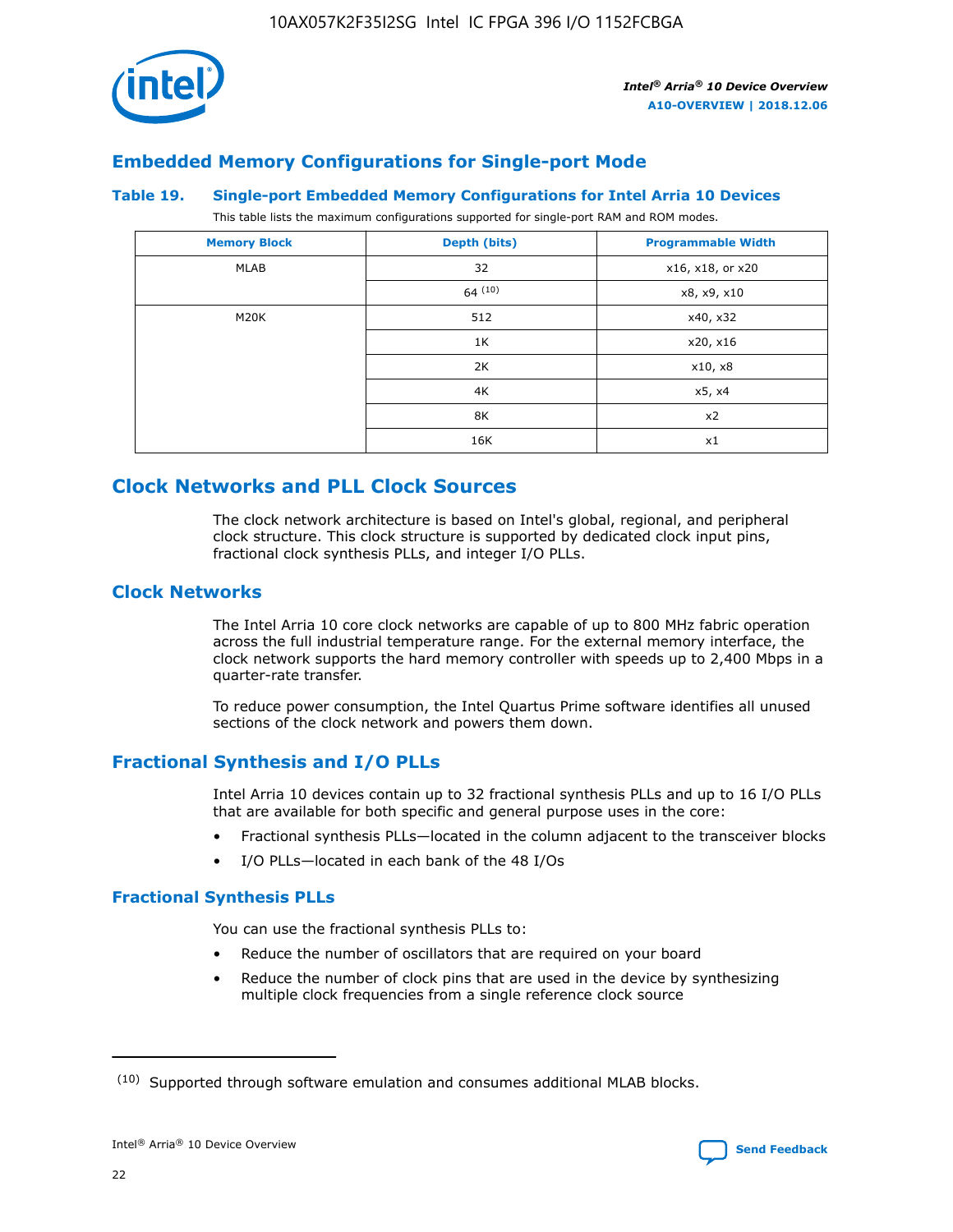![](_page_23_Picture_2.jpeg)

The fractional synthesis PLLs support the following features:

- Reference clock frequency synthesis for transceiver CMU and Advanced Transmit (ATX) PLLs
- Clock network delay compensation
- Zero-delay buffering
- Direct transmit clocking for transceivers
- Independently configurable into two modes:
	- Conventional integer mode equivalent to the general purpose PLL
	- Enhanced fractional mode with third order delta-sigma modulation
- PLL cascading

#### **I/O PLLs**

The integer mode I/O PLLs are located in each bank of 48 I/Os. You can use the I/O PLLs to simplify the design of external memory and high-speed LVDS interfaces.

In each I/O bank, the I/O PLLs are adjacent to the hard memory controllers and LVDS SERDES. Because these PLLs are tightly coupled with the I/Os that need to use them, it makes it easier to close timing.

You can use the I/O PLLs for general purpose applications in the core such as clock network delay compensation and zero-delay buffering.

Intel Arria 10 devices support PLL-to-PLL cascading.

# **FPGA General Purpose I/O**

Intel Arria 10 devices offer highly configurable GPIOs. Each I/O bank contains 48 general purpose I/Os and a high-efficiency hard memory controller.

The following list describes the features of the GPIOs:

- Consist of 3 V I/Os for high-voltage application and LVDS I/Os for differential signaling
	- Up to two 3 V I/O banks, available in some devices, that support up to 3 V I/O standards
	- LVDS I/O banks that support up to 1.8 V I/O standards
- Support a wide range of single-ended and differential I/O interfaces
- LVDS speeds up to 1.6 Gbps
- Each LVDS pair of pins has differential input and output buffers, allowing you to configure the LVDS direction for each pair.
- Programmable bus hold and weak pull-up
- Programmable differential output voltage  $(V_{OD})$  and programmable pre-emphasis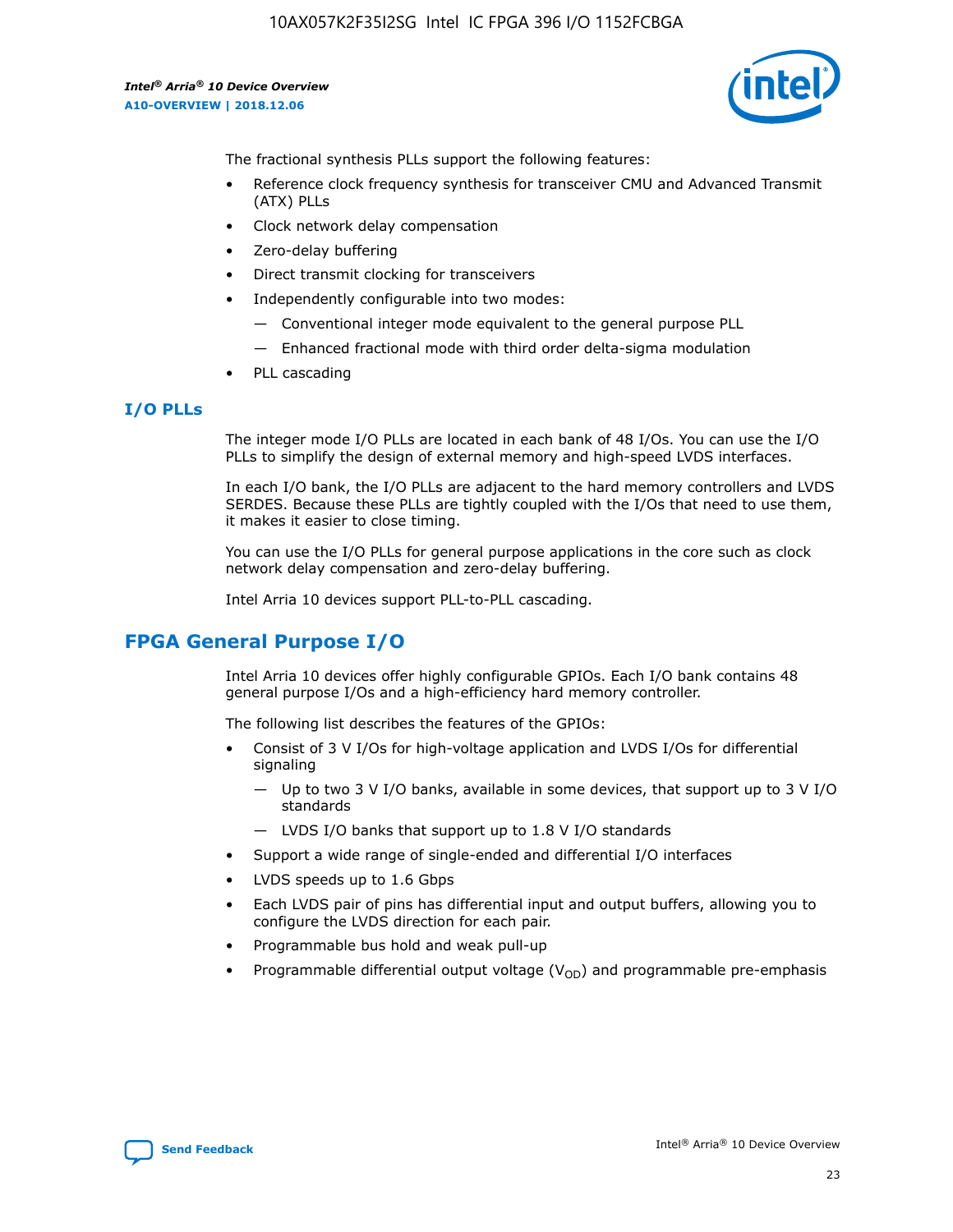![](_page_24_Picture_1.jpeg)

- Series (R<sub>S</sub>) and parallel (R<sub>T</sub>) on-chip termination (OCT) for all I/O banks with OCT calibration to limit the termination impedance variation
- On-chip dynamic termination that has the ability to swap between series and parallel termination, depending on whether there is read or write on a common bus for signal integrity
- Easy timing closure support using the hard read FIFO in the input register path, and delay-locked loop (DLL) delay chain with fine and coarse architecture

# **External Memory Interface**

Intel Arria 10 devices offer massive external memory bandwidth, with up to seven 32 bit DDR4 memory interfaces running at up to 2,400 Mbps. This bandwidth provides additional ease of design, lower power, and resource efficiencies of hardened highperformance memory controllers.

The memory interface within Intel Arria 10 FPGAs and SoCs delivers the highest performance and ease of use. You can configure up to a maximum width of 144 bits when using the hard or soft memory controllers. If required, you can bypass the hard memory controller and use a soft controller implemented in the user logic.

Each I/O contains a hardened DDR read/write path (PHY) capable of performing key memory interface functionality such as read/write leveling, FIFO buffering to lower latency and improve margin, timing calibration, and on-chip termination.

The timing calibration is aided by the inclusion of hard microcontrollers based on Intel's Nios® II technology, specifically tailored to control the calibration of multiple memory interfaces. This calibration allows the Intel Arria 10 device to compensate for any changes in process, voltage, or temperature either within the Intel Arria 10 device itself, or within the external memory device. The advanced calibration algorithms ensure maximum bandwidth and robust timing margin across all operating conditions.

In addition to parallel memory interfaces, Intel Arria 10 devices support serial memory technologies such as the Hybrid Memory Cube (HMC). The HMC is supported by the Intel Arria 10 high-speed serial transceivers which connect up to four HMC links, with each link running at data rates up to 15 Gbps.

#### **Related Information**

#### [External Memory Interface Spec Estimator](http://www.altera.com/technology/memory/estimator/mem-emif-index.html)

Provides a parametric tool that allows you to find and compare the performance of the supported external memory interfaces in IntelFPGAs.

# **Memory Standards Supported by Intel Arria 10 Devices**

The I/Os are designed to provide high performance support for existing and emerging external memory standards.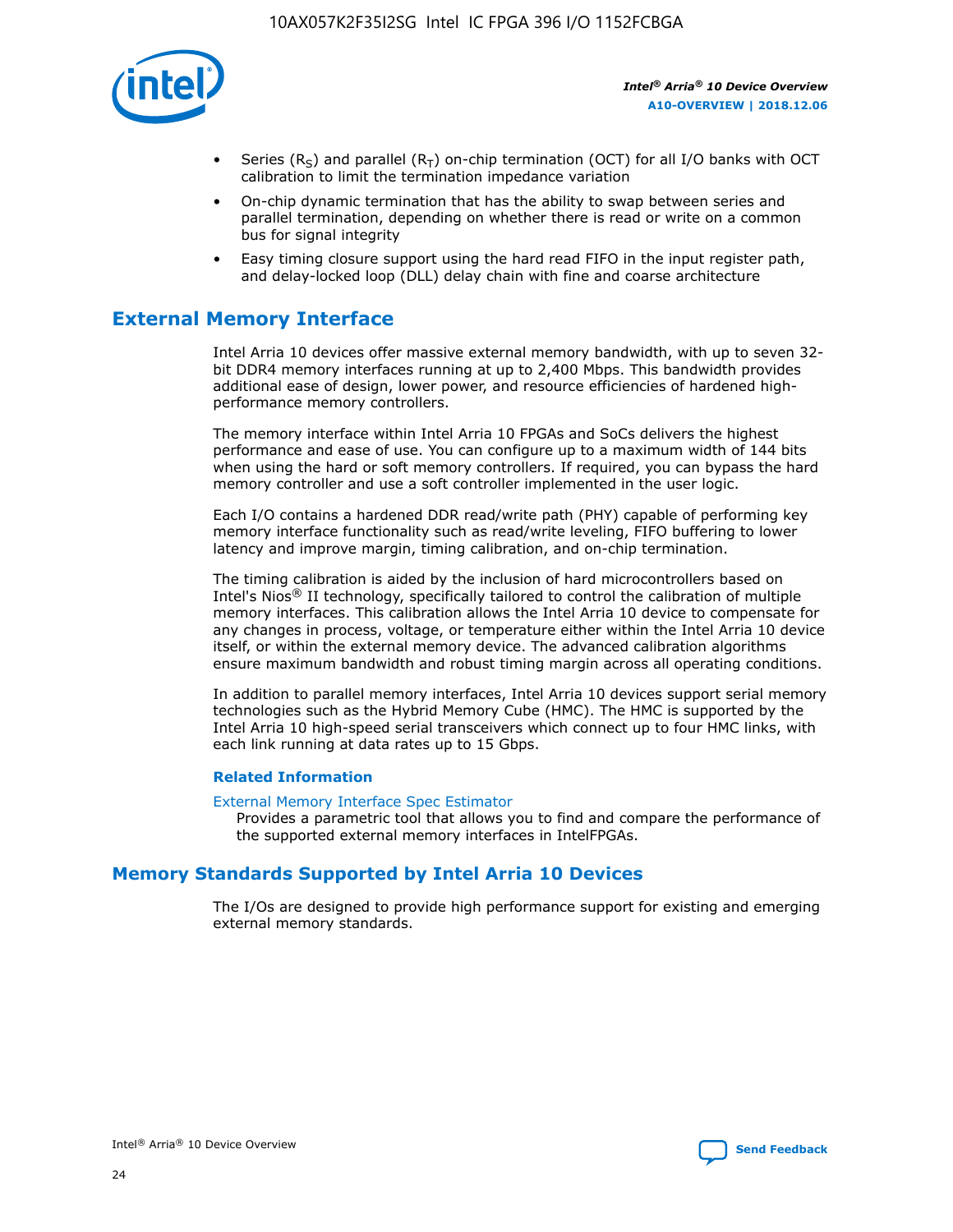![](_page_25_Picture_2.jpeg)

#### **Table 20. Memory Standards Supported by the Hard Memory Controller**

This table lists the overall capability of the hard memory controller. For specific details, refer to the External Memory Interface Spec Estimator and Intel Arria 10 Device Datasheet.

| <b>Memory Standard</b> | <b>Rate Support</b> | <b>Ping Pong PHY Support</b> | <b>Maximum Frequency</b><br>(MHz) |
|------------------------|---------------------|------------------------------|-----------------------------------|
| <b>DDR4 SDRAM</b>      | Quarter rate        | Yes                          | 1,067                             |
|                        |                     |                              | 1,200                             |
| <b>DDR3 SDRAM</b>      | Half rate           | Yes                          | 533                               |
|                        |                     |                              | 667                               |
|                        | Quarter rate        | Yes                          | 1,067                             |
|                        |                     |                              | 1,067                             |
| <b>DDR3L SDRAM</b>     | Half rate           | Yes                          | 533                               |
|                        |                     |                              | 667                               |
|                        | Quarter rate        | Yes                          | 933                               |
|                        |                     |                              | 933                               |
| LPDDR3 SDRAM           | Half rate           |                              | 533                               |
|                        | Quarter rate        |                              | 800                               |

#### **Table 21. Memory Standards Supported by the Soft Memory Controller**

| <b>Memory Standard</b>      | <b>Rate Support</b> | <b>Maximum Frequency</b><br>(MHz) |
|-----------------------------|---------------------|-----------------------------------|
| <b>RLDRAM 3 (11)</b>        | Quarter rate        | 1,200                             |
| ODR IV SRAM <sup>(11)</sup> | Quarter rate        | 1,067                             |
| <b>ODR II SRAM</b>          | Full rate           | 333                               |
|                             | Half rate           | 633                               |
| <b>ODR II+ SRAM</b>         | Full rate           | 333                               |
|                             | Half rate           | 633                               |
| <b>ODR II+ Xtreme SRAM</b>  | Full rate           | 333                               |
|                             | Half rate           | 633                               |

#### **Table 22. Memory Standards Supported by the HPS Hard Memory Controller**

The hard processor system (HPS) is available in Intel Arria 10 SoC devices only.

| <b>Memory Standard</b> | <b>Rate Support</b> | <b>Maximum Frequency</b><br>(MHz) |
|------------------------|---------------------|-----------------------------------|
| <b>DDR4 SDRAM</b>      | Half rate           | 1,200                             |
| <b>DDR3 SDRAM</b>      | Half rate           | 1,067                             |
| <b>DDR3L SDRAM</b>     | Half rate           | 933                               |

<sup>(11)</sup> Intel Arria 10 devices support this external memory interface using hard PHY with soft memory controller.

![](_page_25_Picture_12.jpeg)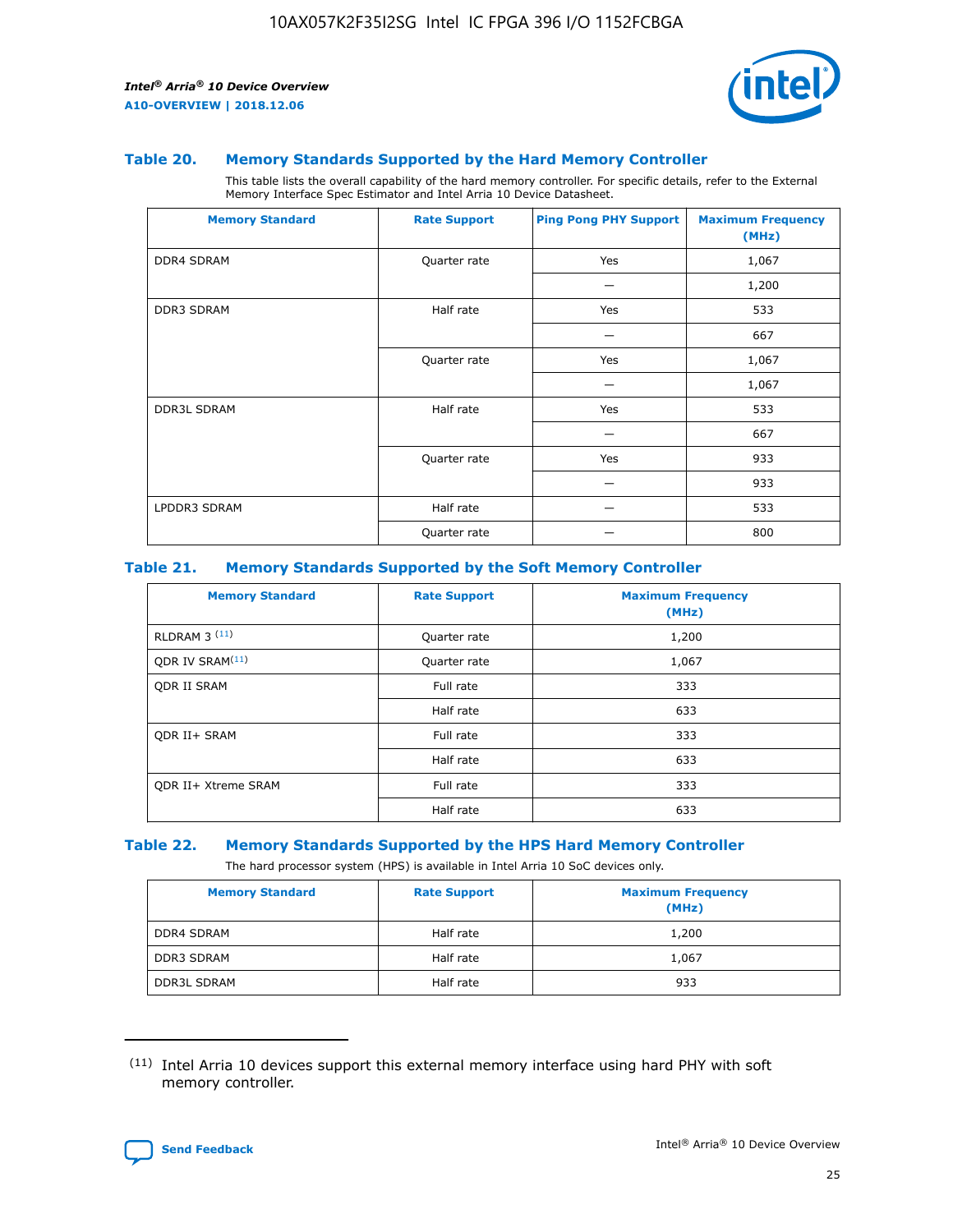![](_page_26_Picture_1.jpeg)

#### **Related Information**

#### [Intel Arria 10 Device Datasheet](https://www.intel.com/content/www/us/en/programmable/documentation/mcn1413182292568.html#mcn1413182153340)

Lists the memory interface performance according to memory interface standards, rank or chip select configurations, and Intel Arria 10 device speed grades.

# **PCIe Gen1, Gen2, and Gen3 Hard IP**

Intel Arria 10 devices contain PCIe hard IP that is designed for performance and ease-of-use:

- Includes all layers of the PCIe stack—transaction, data link and physical layers.
- Supports PCIe Gen3, Gen2, and Gen1 Endpoint and Root Port in x1, x2, x4, or x8 lane configuration.
- Operates independently from the core logic—optional configuration via protocol (CvP) allows the PCIe link to power up and complete link training in less than 100 ms while the Intel Arria 10 device completes loading the programming file for the rest of the FPGA.
- Provides added functionality that makes it easier to support emerging features such as Single Root I/O Virtualization (SR-IOV) and optional protocol extensions.
- Provides improved end-to-end datapath protection using ECC.
- Supports FPGA configuration via protocol (CvP) using PCIe at Gen3, Gen2, or Gen1 speed.

#### **Related Information**

PCS Features on page 30

# **Enhanced PCS Hard IP for Interlaken and 10 Gbps Ethernet**

# **Interlaken Support**

The Intel Arria 10 enhanced PCS hard IP provides integrated Interlaken PCS supporting rates up to 25.8 Gbps per lane.

The Interlaken PCS is based on the proven functionality of the PCS developed for Intel's previous generation FPGAs, which demonstrated interoperability with Interlaken ASSP vendors and third-party IP suppliers. The Interlaken PCS is present in every transceiver channel in Intel Arria 10 devices.

#### **Related Information**

PCS Features on page 30

# **10 Gbps Ethernet Support**

The Intel Arria 10 enhanced PCS hard IP supports 10GBASE-R PCS compliant with IEEE 802.3 10 Gbps Ethernet (10GbE). The integrated hard IP support for 10GbE and the 10 Gbps transceivers save external PHY cost, board space, and system power.

![](_page_26_Picture_24.jpeg)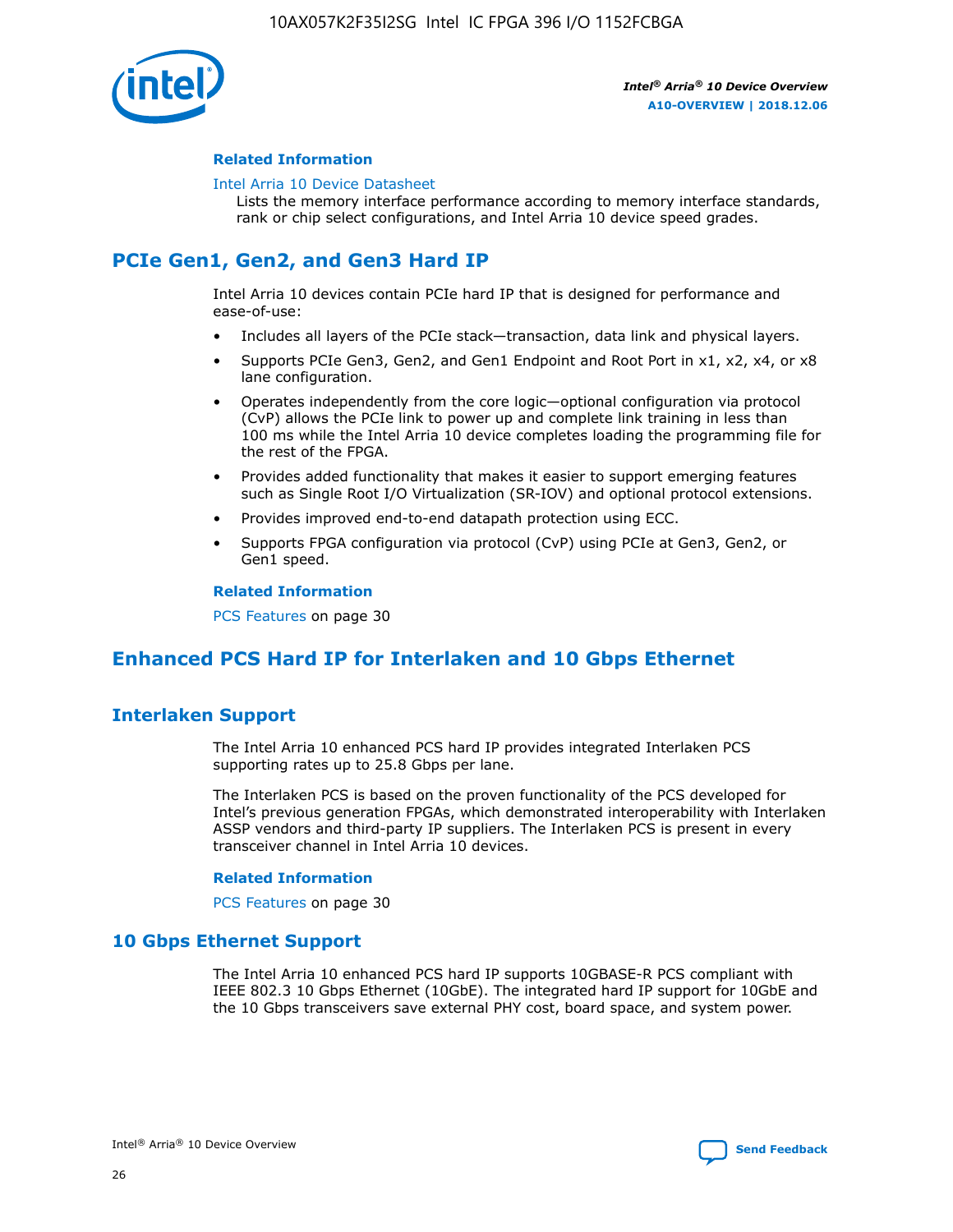![](_page_27_Picture_2.jpeg)

The scalable hard IP supports multiple independent 10GbE ports while using a single PLL for all the 10GBASE-R PCS instantiations, which saves on core logic resources and clock networks:

- Simplifies multiport 10GbE systems compared to XAUI interfaces that require an external XAUI-to-10G PHY.
- Incorporates Electronic Dispersion Compensation (EDC), which enables direct connection to standard 10 Gbps XFP and SFP+ pluggable optical modules.
- Supports backplane Ethernet applications and includes a hard 10GBASE-KR Forward Error Correction (FEC) circuit that you can use for 10 Gbps and 40 Gbps applications.

The 10 Gbps Ethernet PCS hard IP and 10GBASE-KR FEC are present in every transceiver channel.

#### **Related Information**

PCS Features on page 30

# **Low Power Serial Transceivers**

Intel Arria 10 FPGAs and SoCs include lowest power transceivers that deliver high bandwidth, throughput and low latency.

Intel Arria 10 devices deliver the industry's lowest power consumption per transceiver channel:

- 12.5 Gbps transceivers at as low as 242 mW
- 10 Gbps transceivers at as low as 168 mW
- 6 Gbps transceivers at as low as 117 mW

Intel Arria 10 transceivers support various data rates according to application:

- Chip-to-chip and chip-to-module applications—from 1 Gbps up to 25.8 Gbps
- Long reach and backplane applications—from 1 Gbps up to 12.5 with advanced adaptive equalization
- Critical power sensitive applications—from 1 Gbps up to 11.3 Gbps using lower power modes

The combination of 20 nm process technology and architectural advances provide the following benefits:

- Significant reduction in die area and power consumption
- Increase of up to two times in transceiver I/O density compared to previous generation devices while maintaining optimal signal integrity
- Up to 72 total transceiver channels—you can configure up to 6 of these channels to run as fast as 25.8 Gbps
- All channels feature continuous data rate support up to the maximum rated speed

![](_page_27_Picture_25.jpeg)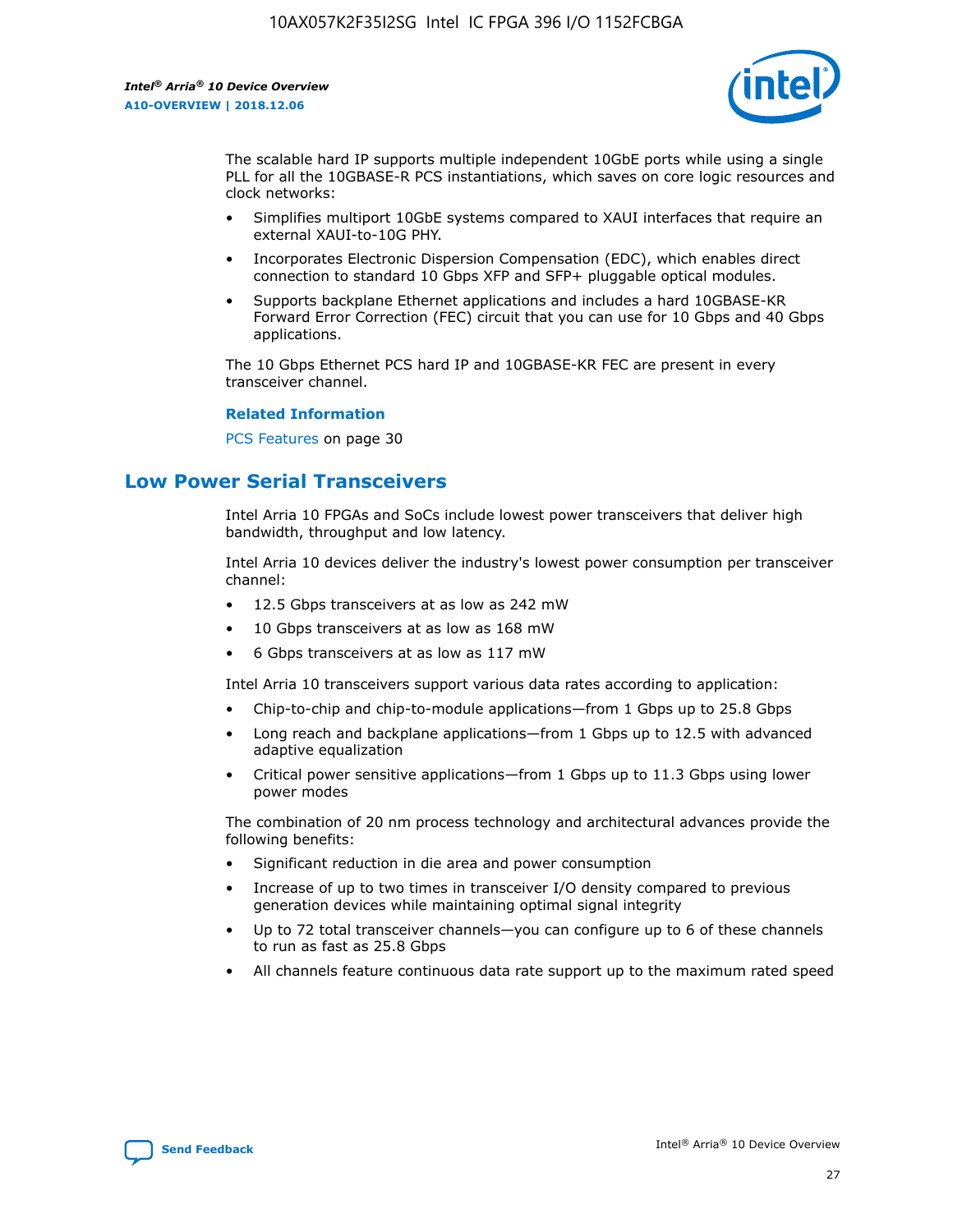![](_page_28_Picture_1.jpeg)

![](_page_28_Figure_3.jpeg)

## **Figure 6. Intel Arria 10 Transceiver Block Architecture**

# **Transceiver Channels**

All transceiver channels feature a dedicated Physical Medium Attachment (PMA) and a hardened Physical Coding Sublayer (PCS).

- The PMA provides primary interfacing capabilities to physical channels.
- The PCS typically handles encoding/decoding, word alignment, and other preprocessing functions before transferring data to the FPGA core fabric.

A transceiver channel consists of a PMA and a PCS block. Most transceiver banks have 6 channels. There are some transceiver banks that contain only 3 channels.

A wide variety of bonded and non-bonded data rate configurations is possible using a highly configurable clock distribution network. Up to 80 independent transceiver data rates can be configured.

The following figures are graphical representations of top views of the silicon die, which correspond to reverse views for flip chip packages. Different Intel Arria 10 devices may have different floorplans than the ones shown in the figures.

![](_page_28_Picture_12.jpeg)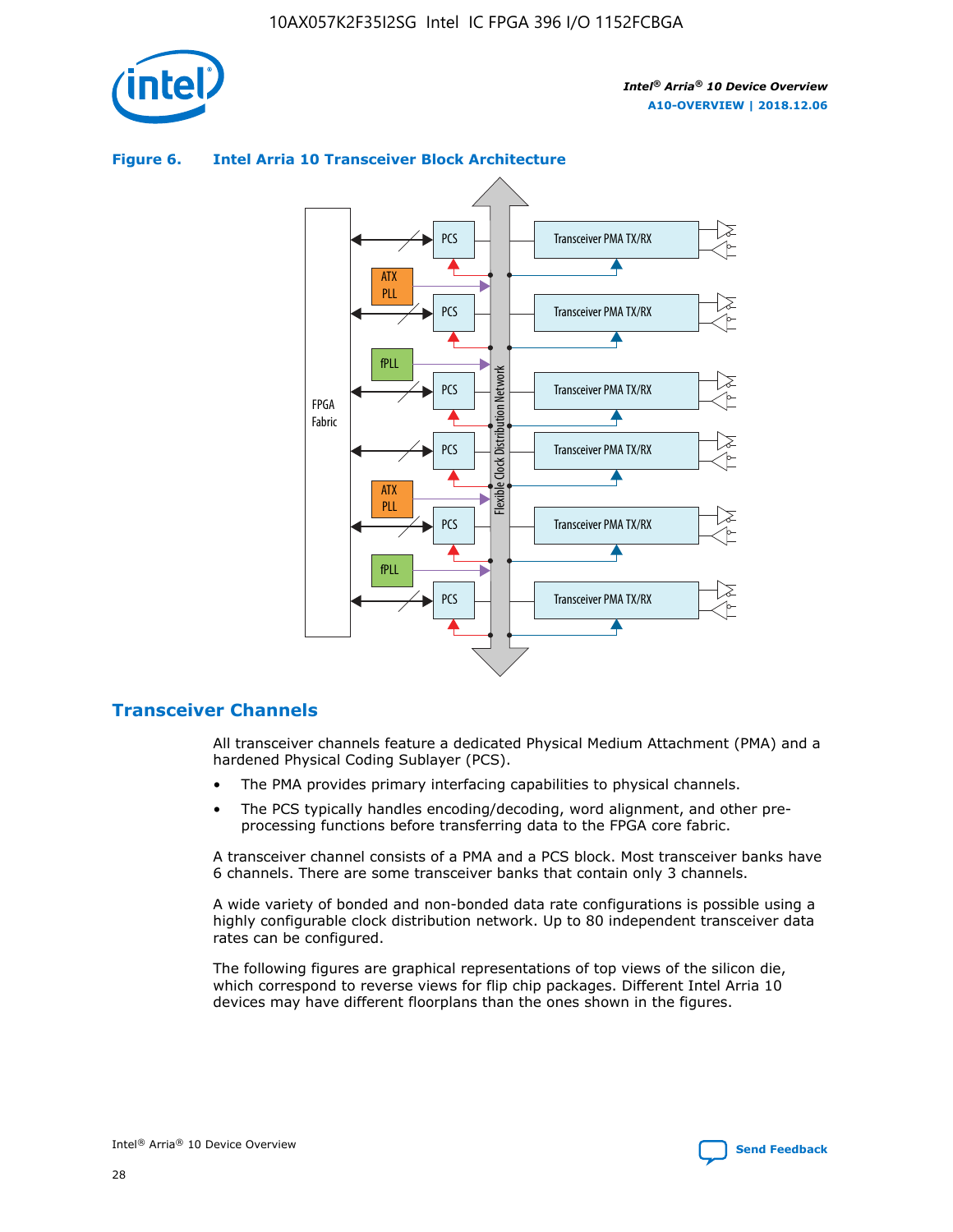![](_page_29_Picture_2.jpeg)

## **Figure 7. Device Chip Overview for Intel Arria 10 GX and GT Devices**

![](_page_29_Figure_4.jpeg)

![](_page_29_Figure_5.jpeg)

# **PMA Features**

Intel Arria 10 transceivers provide exceptional signal integrity at data rates up to 25.8 Gbps. Clocking options include ultra-low jitter ATX PLLs (LC tank based), clock multiplier unit (CMU) PLLs, and fractional PLLs.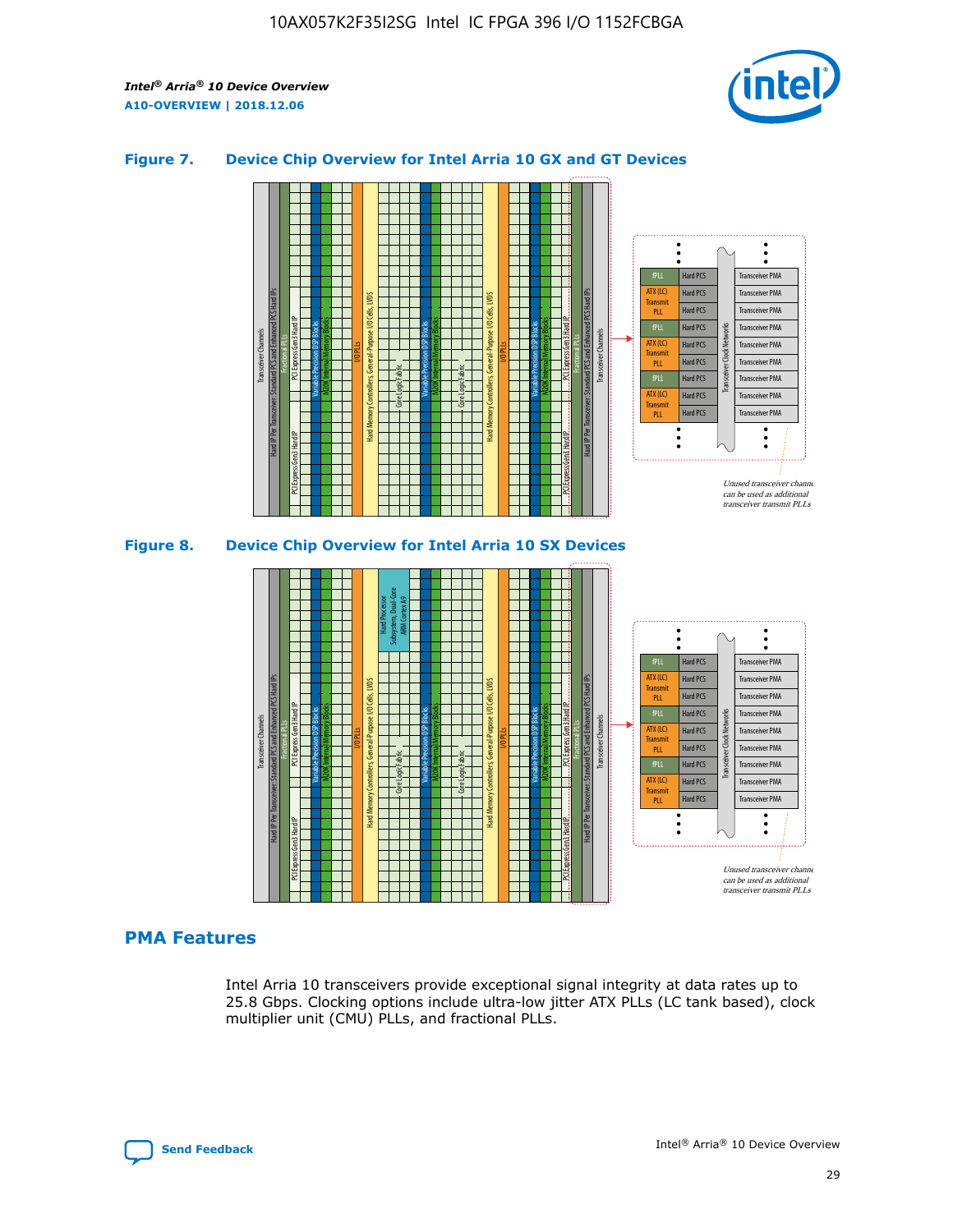![](_page_30_Picture_1.jpeg)

Each transceiver channel contains a channel PLL that can be used as the CMU PLL or clock data recovery (CDR) PLL. In CDR mode, the channel PLL recovers the receiver clock and data in the transceiver channel. Up to 80 independent data rates can be configured on a single Intel Arria 10 device.

#### **Table 23. PMA Features of the Transceivers in Intel Arria 10 Devices**

| <b>Feature</b>                                             | <b>Capability</b>                                                                                                                                                                                                             |
|------------------------------------------------------------|-------------------------------------------------------------------------------------------------------------------------------------------------------------------------------------------------------------------------------|
| Chip-to-Chip Data Rates                                    | 1 Gbps to 17.4 Gbps (Intel Arria 10 GX devices)<br>1 Gbps to 25.8 Gbps (Intel Arria 10 GT devices)                                                                                                                            |
| <b>Backplane Support</b>                                   | Drive backplanes at data rates up to 12.5 Gbps                                                                                                                                                                                |
| <b>Optical Module Support</b>                              | SFP+/SFP, XFP, CXP, QSFP/QSFP28, CFP/CFP2/CFP4                                                                                                                                                                                |
| Cable Driving Support                                      | SFP+ Direct Attach, PCI Express over cable, eSATA                                                                                                                                                                             |
| Transmit Pre-Emphasis                                      | 4-tap transmit pre-emphasis and de-emphasis to compensate for system channel loss                                                                                                                                             |
| Continuous Time Linear<br>Equalizer (CTLE)                 | Dual mode, high-gain, and high-data rate, linear receive equalization to compensate for<br>system channel loss                                                                                                                |
| Decision Feedback Equalizer<br>(DFE)                       | 7-fixed and 4-floating tap DFE to equalize backplane channel loss in the presence of<br>crosstalk and noisy environments                                                                                                      |
| Variable Gain Amplifier                                    | Optimizes the signal amplitude prior to the CDR sampling and operates in fixed and<br>adaptive modes                                                                                                                          |
| Altera Digital Adaptive<br>Parametric Tuning (ADAPT)       | Fully digital adaptation engine to automatically adjust all link equalization parameters-<br>including CTLE, DFE, and variable gain amplifier blocks—that provide optimal link margin<br>without intervention from user logic |
| Precision Signal Integrity<br>Calibration Engine (PreSICE) | Hardened calibration controller to quickly calibrate all transceiver control parameters on<br>power-up, which provides the optimal signal integrity and jitter performance                                                    |
| Advanced Transmit (ATX)<br>PLL                             | Low jitter ATX (LC tank based) PLLs with continuous tuning range to cover a wide range of<br>standard and proprietary protocols                                                                                               |
| <b>Fractional PLLs</b>                                     | On-chip fractional frequency synthesizers to replace on-board crystal oscillators and reduce<br>system cost                                                                                                                   |
| Digitally Assisted Analog<br><b>CDR</b>                    | Superior jitter tolerance with fast lock time                                                                                                                                                                                 |
| Dynamic Partial<br>Reconfiguration                         | Allows independent control of the Avalon memory-mapped interface of each transceiver<br>channel for the highest transceiver flexibility                                                                                       |
| Multiple PCS-PMA and PCS-<br>PLD interface widths          | 8-, 10-, 16-, 20-, 32-, 40-, or 64-bit interface widths for flexibility of deserialization width,<br>encoding, and reduced latency                                                                                            |

# **PCS Features**

This table summarizes the Intel Arria 10 transceiver PCS features. You can use the transceiver PCS to support a wide range of protocols ranging from 1 Gbps to 25.8 Gbps.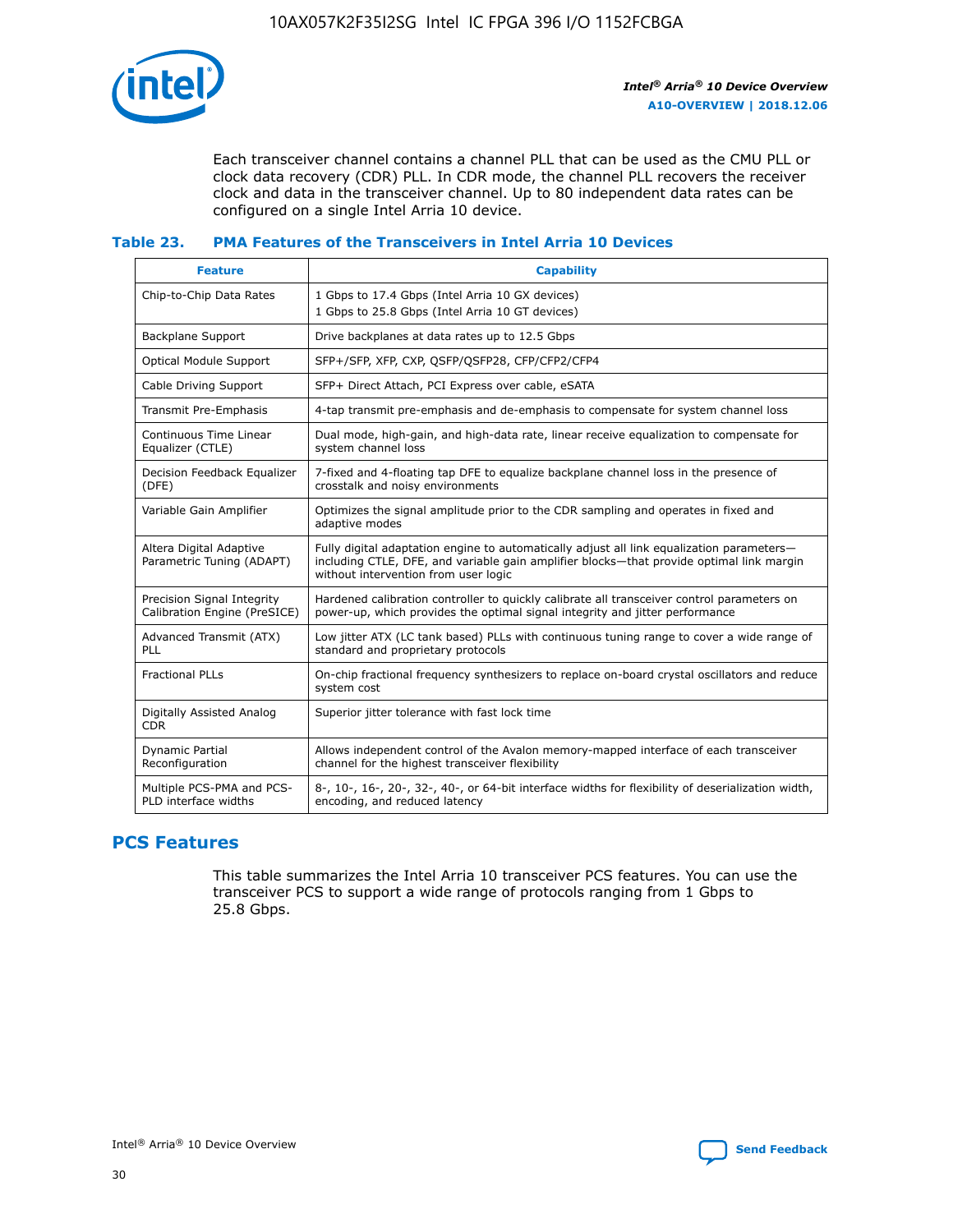![](_page_31_Picture_2.jpeg)

| <b>PCS</b>    | <b>Description</b>                                                                                                                                                                                                                                                                                                                                                                                             |
|---------------|----------------------------------------------------------------------------------------------------------------------------------------------------------------------------------------------------------------------------------------------------------------------------------------------------------------------------------------------------------------------------------------------------------------|
| Standard PCS  | Operates at a data rate up to 12 Gbps<br>Supports protocols such as PCI-Express, CPRI 4.2+, GigE, IEEE 1588 in Hard PCS<br>Implements other protocols using Basic/Custom (Standard PCS) transceiver<br>configuration rules.                                                                                                                                                                                    |
| Enhanced PCS  | Performs functions common to most serial data industry standards, such as word<br>alignment, encoding/decoding, and framing, before data is sent or received off-chip<br>through the PMA<br>• Handles data transfer to and from the FPGA fabric<br>Handles data transfer internally to and from the PMA<br>Provides frequency compensation<br>Performs channel bonding for multi-channel low skew applications |
| PCIe Gen3 PCS | Supports the seamless switching of Data and Clock between the Gen1, Gen2, and Gen3<br>data rates<br>Provides support for PIPE 3.0 features<br>Supports the PIPE interface with the Hard IP enabled, as well as with the Hard IP<br>bypassed                                                                                                                                                                    |

#### **Related Information**

- PCIe Gen1, Gen2, and Gen3 Hard IP on page 26
- Interlaken Support on page 26
- 10 Gbps Ethernet Support on page 26

# **PCS Protocol Support**

This table lists some of the protocols supported by the Intel Arria 10 transceiver PCS. For more information about the blocks in the transmitter and receiver data paths, refer to the related information.

| <b>Protocol</b>                                 | <b>Data Rate</b><br>(Gbps) | <b>Transceiver IP</b>       | <b>PCS Support</b>                      |
|-------------------------------------------------|----------------------------|-----------------------------|-----------------------------------------|
| PCIe Gen3 x1, x2, x4, x8                        | 8.0                        | Native PHY (PIPE)           | Standard PCS and PCIe<br>Gen3 PCS       |
| PCIe Gen2 x1, x2, x4, x8                        | 5.0                        | Native PHY (PIPE)           | <b>Standard PCS</b>                     |
| PCIe Gen1 x1, x2, x4, x8                        | 2.5                        | Native PHY (PIPE)           | Standard PCS                            |
| 1000BASE-X Gigabit Ethernet                     | 1.25                       | Native PHY                  | <b>Standard PCS</b>                     |
| 1000BASE-X Gigabit Ethernet with<br>IEEE 1588v2 | 1.25                       | Native PHY                  | Standard PCS                            |
| 10GBASE-R                                       | 10.3125                    | Native PHY                  | <b>Enhanced PCS</b>                     |
| 10GBASE-R with IEEE 1588v2                      | 10.3125                    | Native PHY                  | <b>Enhanced PCS</b>                     |
| 10GBASE-R with KR FEC                           | 10.3125                    | Native PHY                  | <b>Enhanced PCS</b>                     |
| 10GBASE-KR and 1000BASE-X                       | 10.3125                    | 1G/10GbE and 10GBASE-KR PHY | Standard PCS and<br><b>Enhanced PCS</b> |
| Interlaken (CEI-6G/11G)                         | 3.125 to 17.4              | Native PHY                  | <b>Enhanced PCS</b>                     |
| SFI-S/SFI-5.2                                   | 11.2                       | Native PHY                  | <b>Enhanced PCS</b>                     |
| $10G$ SDI                                       | 10.692                     | Native PHY                  | <b>Enhanced PCS</b>                     |
|                                                 |                            |                             | continued                               |

![](_page_31_Picture_11.jpeg)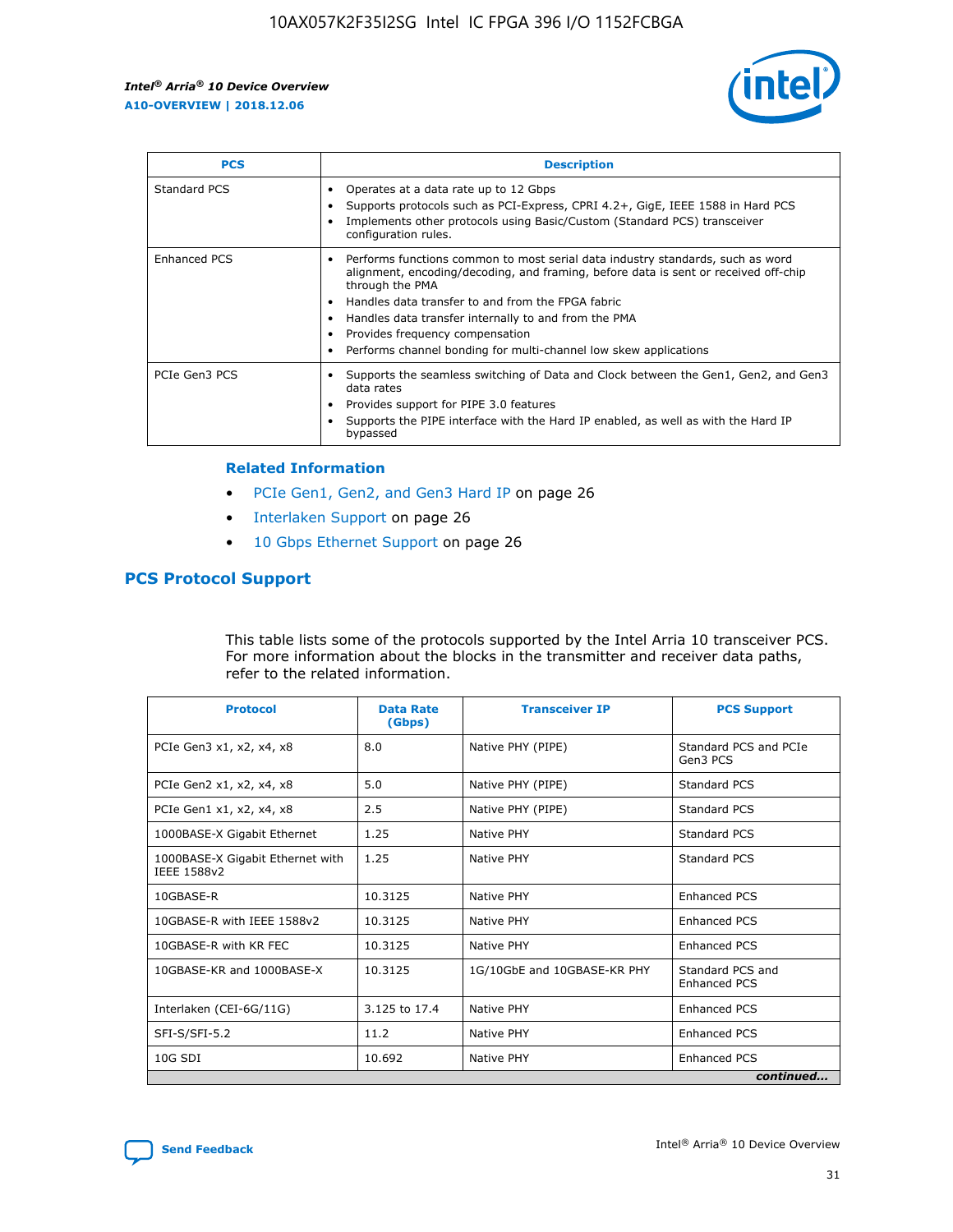![](_page_32_Picture_1.jpeg)

| <b>Protocol</b>      | <b>Data Rate</b><br>(Gbps) | <b>Transceiver IP</b> | <b>PCS Support</b> |
|----------------------|----------------------------|-----------------------|--------------------|
| CPRI 6.0 (64B/66B)   | 0.6144 to<br>10.1376       | Native PHY            | Enhanced PCS       |
| CPRI 4.2 (8B/10B)    | $0.6144$ to<br>9.8304      | Native PHY            | Standard PCS       |
| OBSAI RP3 v4.2       | 0.6144 to 6.144            | Native PHY            | Standard PCS       |
| SD-SDI/HD-SDI/3G-SDI | $0.143(12)$ to<br>2.97     | Native PHY            | Standard PCS       |

## **Related Information**

#### [Intel Arria 10 Transceiver PHY User Guide](https://www.intel.com/content/www/us/en/programmable/documentation/nik1398707230472.html#nik1398707091164)

Provides more information about the supported transceiver protocols and PHY IP, the PMA architecture, and the standard, enhanced, and PCIe Gen3 PCS architecture.

# **SoC with Hard Processor System**

Each SoC device combines an FPGA fabric and a hard processor system (HPS) in a single device. This combination delivers the flexibility of programmable logic with the power and cost savings of hard IP in these ways:

- Reduces board space, system power, and bill of materials cost by eliminating a discrete embedded processor
- Allows you to differentiate the end product in both hardware and software, and to support virtually any interface standard
- Extends the product life and revenue through in-field hardware and software updates

 $(12)$  The 0.143 Gbps data rate is supported using oversampling of user logic that you must implement in the FPGA fabric.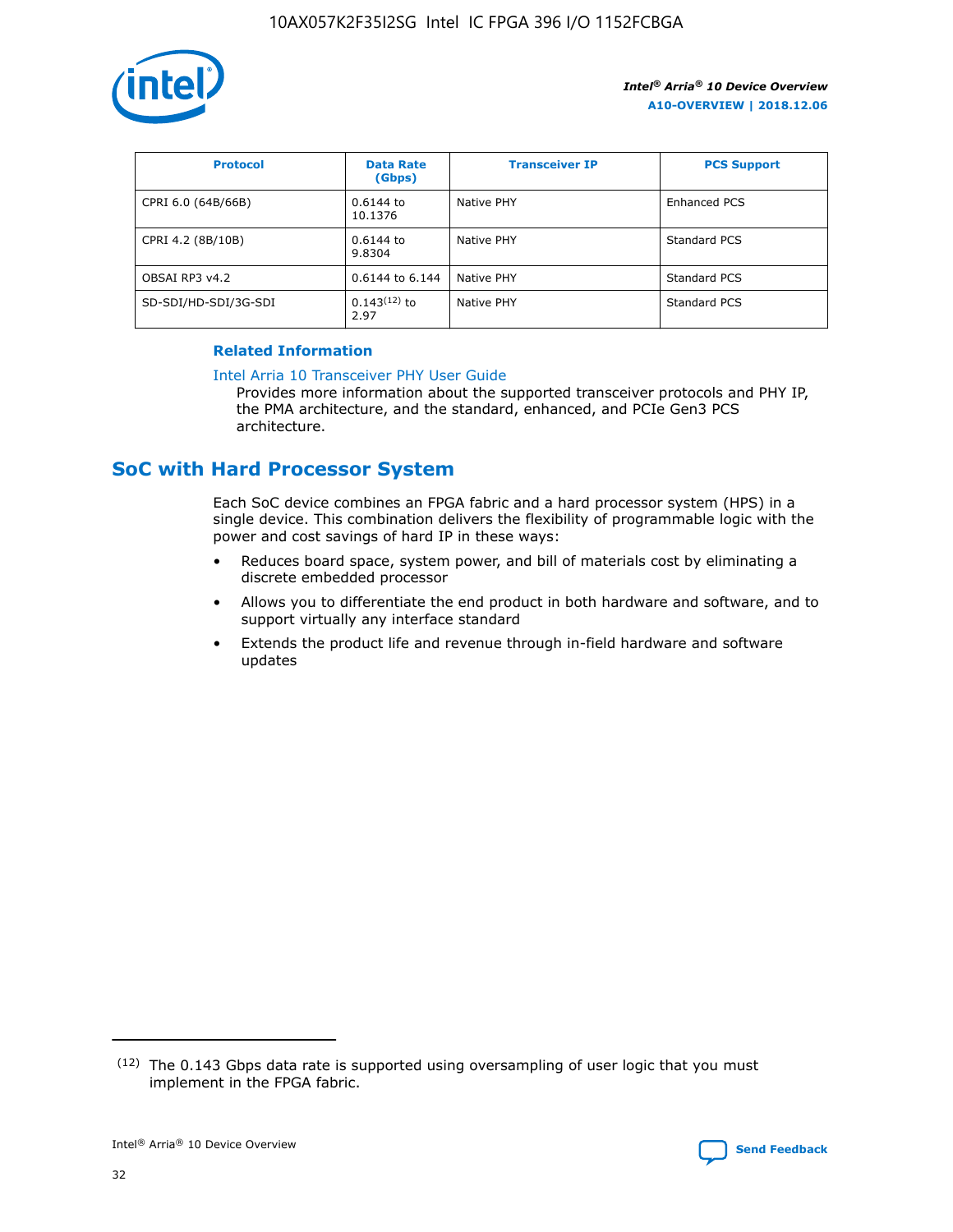![](_page_33_Picture_2.jpeg)

#### **Figure 9. HPS Block Diagram**

This figure shows a block diagram of the HPS with the dual ARM Cortex-A9 MPCore processor.

![](_page_33_Figure_5.jpeg)

# **Key Advantages of 20-nm HPS**

The 20-nm HPS strikes a balance between enabling maximum software compatibility with 28-nm SoCs while still improving upon the 28-nm HPS architecture. These improvements address the requirements of the next generation target markets such as wireless and wireline communications, compute and storage equipment, broadcast and military in terms of performance, memory bandwidth, connectivity via backplane and security.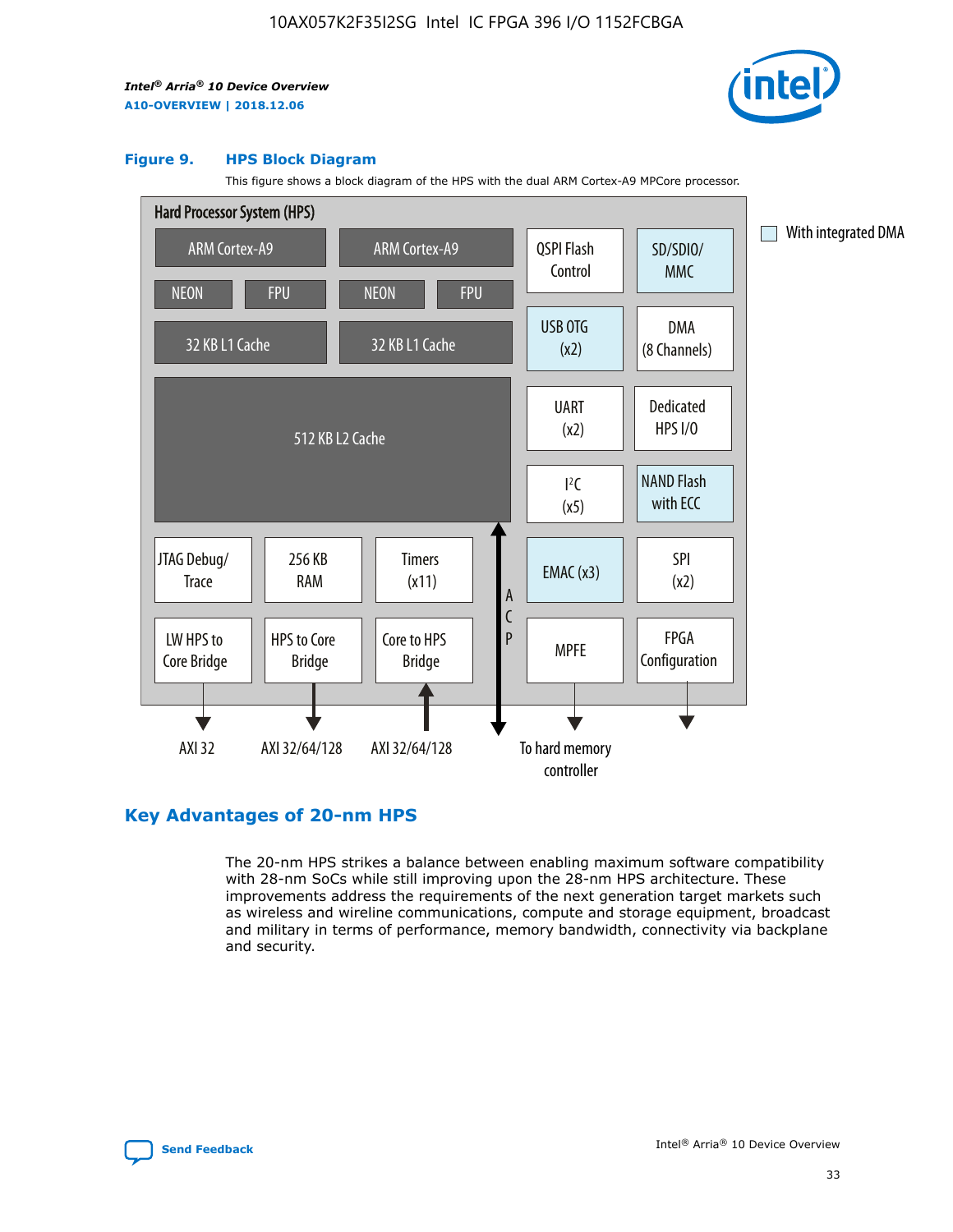![](_page_34_Picture_1.jpeg)

## **Table 24. Improvements in 20 nm HPS**

This table lists the key improvements of the 20 nm HPS compared to the 28 nm HPS.

| Advantages/<br><b>Improvements</b>                          | <b>Description</b>                                                                                                                                                                                                                                                                                                                                                                                                                                                                                                                                                                                                                                                                                                                                                                                                                                                                                                                   |
|-------------------------------------------------------------|--------------------------------------------------------------------------------------------------------------------------------------------------------------------------------------------------------------------------------------------------------------------------------------------------------------------------------------------------------------------------------------------------------------------------------------------------------------------------------------------------------------------------------------------------------------------------------------------------------------------------------------------------------------------------------------------------------------------------------------------------------------------------------------------------------------------------------------------------------------------------------------------------------------------------------------|
| Increased performance and<br>overdrive capability           | While the nominal processor frequency is 1.2 GHz, the 20 nm HPS offers an "overdrive"<br>feature which enables a higher processor operating frequency. This requires a higher supply<br>voltage value that is unique to the HPS and may require a separate requlator.                                                                                                                                                                                                                                                                                                                                                                                                                                                                                                                                                                                                                                                                |
| Increased processor memory<br>bandwidth and DDR4<br>support | Up to 64-bit DDR4 memory at 2,400 Mbps support is available for the processor. The hard<br>memory controller for the HPS comprises a multi-port front end that manages connections<br>to a single port memory controller. The multi-port front end allows logic core and the HPS<br>to share ports and thereby the available bandwidth of the memory controller.                                                                                                                                                                                                                                                                                                                                                                                                                                                                                                                                                                     |
| Flexible I/O sharing                                        | An advanced I/O pin muxing scheme allows improved sharing of I/O between the HPS and<br>the core logic. The following types of I/O are available for SoC:<br>17 dedicated I/Os-physically located inside the HPS block and are not accessible to<br>logic within the core. The 17 dedicated I/Os are used for HPS clock, resets, and<br>interfacing with boot devices, QSPI, and SD/MMC.<br>48 direct shared I/O-located closest to the HPS block and are ideal for high speed HPS<br>peripherals such as EMAC, USB, and others. There is one bank of 48 I/Os that supports<br>direct sharing where the 48 I/Os can be shared 12 I/Os at a time.<br>Standard (shared) I/O-all standard I/Os can be shared by the HPS peripherals and any<br>$\bullet$<br>logic within the core. For designs where more than 48 I/Os are required to fully use all<br>the peripherals in the HPS, these I/Os can be connected through the core logic. |
| <b>EMAC</b> core                                            | Three EMAC cores are available in the HPS. The EMAC cores enable an application to<br>support two redundant Ethernet connections; for example, backplane, or two EMAC cores<br>for managing IEEE 1588 time stamp information while allowing a third EMAC core for debug<br>and configuration. All three EMACs can potentially share the same time stamps, simplifying<br>the 1588 time stamping implementation. A new serial time stamp interface allows core<br>logic to access and read the time stamp values. The integrated EMAC controllers can be<br>connected to external Ethernet PHY through the provided MDIO or I <sup>2</sup> C interface.                                                                                                                                                                                                                                                                               |
| On-chip memory                                              | The on-chip memory is updated to 256 KB support and can support larger data sets and<br>real time algorithms.                                                                                                                                                                                                                                                                                                                                                                                                                                                                                                                                                                                                                                                                                                                                                                                                                        |
| <b>ECC</b> enhancements                                     | Improvements in L2 Cache ECC management allow identification of errors down to the<br>address level. ECC enhancements also enable improved error injection and status reporting<br>via the introduction of new memory mapped access to syndrome and data signals.                                                                                                                                                                                                                                                                                                                                                                                                                                                                                                                                                                                                                                                                    |
| HPS to FPGA Interconnect<br>Backbone                        | Although the HPS and the Logic Core can operate independently, they are tightly coupled<br>via a high-bandwidth system interconnect built from high-performance ARM AMBA AXI bus<br>bridges. IP bus masters in the FPGA fabric have access to HPS bus slaves via the FPGA-to-<br>HPS interconnect. Similarly, HPS bus masters have access to bus slaves in the core fabric<br>via the HPS-to-FPGA bridge. Both bridges are AMBA AXI-3 compliant and support<br>simultaneous read and write transactions. Up to three masters within the core fabric can<br>share the HPS SDRAM controller with the processor. Additionally, the processor can be used<br>to configure the core fabric under program control via a dedicated 32-bit configuration port.                                                                                                                                                                               |
| FPGA configuration and HPS<br>booting                       | The FPGA fabric and HPS in the SoCs are powered independently. You can reduce the clock<br>frequencies or gate the clocks to reduce dynamic power.<br>You can configure the FPGA fabric and boot the HPS independently, in any order, providing<br>you with more design flexibility.                                                                                                                                                                                                                                                                                                                                                                                                                                                                                                                                                                                                                                                 |
| Security                                                    | New security features have been introduced for anti-tamper management, secure boot,<br>encryption (AES), and authentication (SHA).                                                                                                                                                                                                                                                                                                                                                                                                                                                                                                                                                                                                                                                                                                                                                                                                   |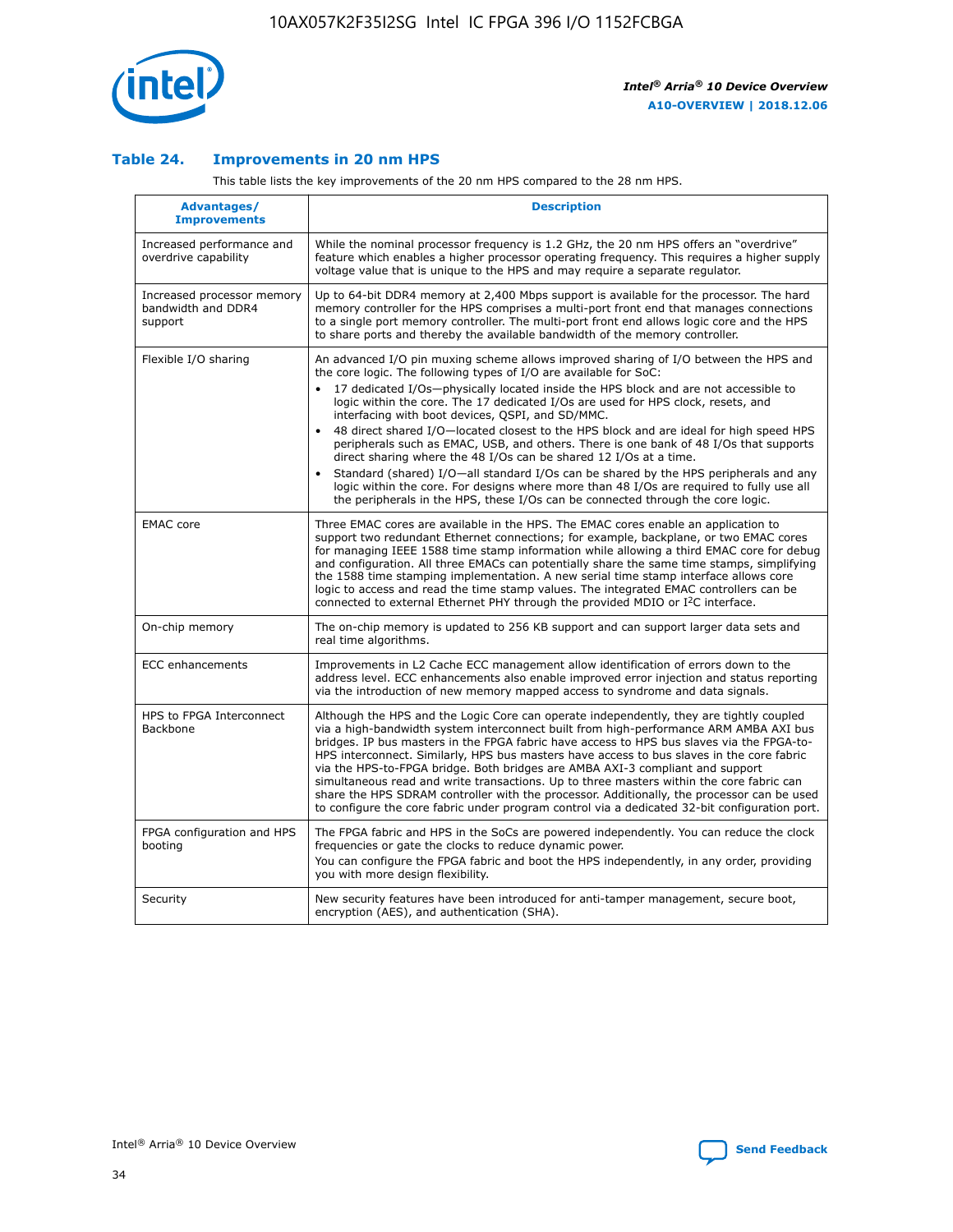![](_page_35_Picture_2.jpeg)

# **Features of the HPS**

The HPS has the following features:

- 1.2-GHz, dual-core ARM Cortex-A9 MPCore processor with up to 1.5-GHz via overdrive
	- ARMv7-A architecture that runs 32-bit ARM instructions, 16-bit and 32-bit Thumb instructions, and 8-bit Java byte codes in Jazelle style
	- Superscalar, variable length, out-of-order pipeline with dynamic branch prediction
	- Instruction Efficiency 2.5 MIPS/MHz, which provides total performance of 7500 MIPS at 1.5 GHz
- Each processor core includes:
	- 32 KB of L1 instruction cache, 32 KB of L1 data cache
	- Single- and double-precision floating-point unit and NEON media engine
	- CoreSight debug and trace technology
	- Snoop Control Unit (SCU) and Acceleration Coherency Port (ACP)
- 512 KB of shared L2 cache
- 256 KB of scratch RAM
- Hard memory controller with support for DDR3, DDR4 and optional error correction code (ECC) support
- Multiport Front End (MPFE) Scheduler interface to the hard memory controller
- 8-channel direct memory access (DMA) controller
- QSPI flash controller with SIO, DIO, QIO SPI Flash support
- NAND flash controller (ONFI 1.0 or later) with DMA and ECC support, updated to support 8 and 16-bit Flash devices and new command DMA to offload CPU for fast power down recovery
- Updated SD/SDIO/MMC controller to eMMC 4.5 with DMA with CE-ATA digital command support
- 3 10/100/1000 Ethernet media access control (MAC) with DMA
- 2 USB On-the-Go (OTG) controllers with DMA
- $\bullet$  5 I<sup>2</sup>C controllers (3 can be used by EMAC for MIO to external PHY)
- 2 UART 16550 Compatible controllers
- 4 serial peripheral interfaces (SPI) (2 Master, 2 Slaves)
- 62 programmable general-purpose I/Os, which includes 48 direct share I/Os that allows the HPS peripherals to connect directly to the FPGA I/Os
- 7 general-purpose timers
- 4 watchdog timers
- Anti-tamper, Secure Boot, Encryption (AES) and Authentication (SHA)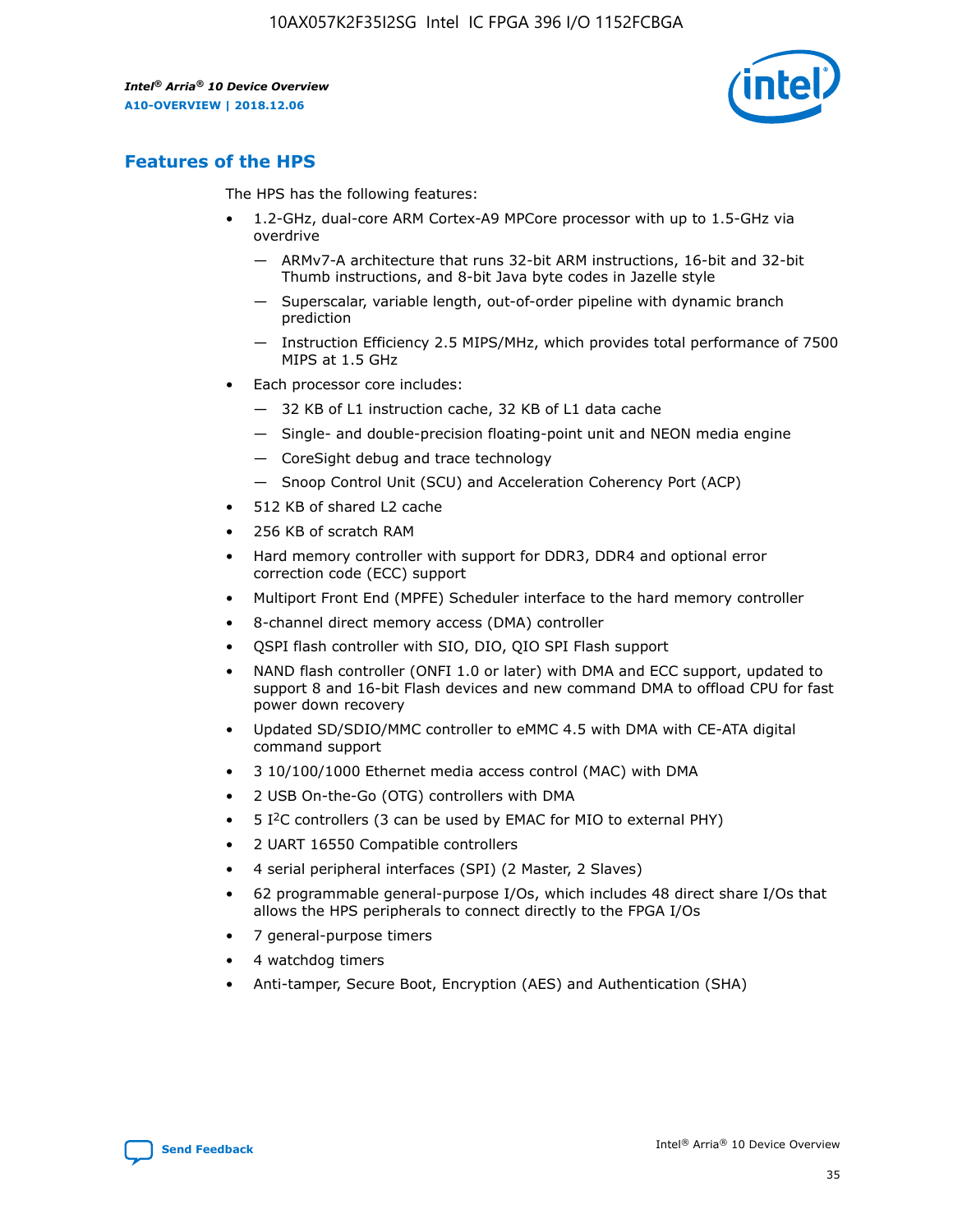![](_page_36_Picture_1.jpeg)

# **System Peripherals and Debug Access Port**

Each Ethernet MAC, USB OTG, NAND flash controller, and SD/MMC controller module has an integrated DMA controller. For modules without an integrated DMA controller, an additional DMA controller module provides up to eight channels of high-bandwidth data transfers. Peripherals that communicate off-chip are multiplexed with other peripherals at the HPS pin level. This allows you to choose which peripherals interface with other devices on your PCB.

The debug access port provides interfaces to industry standard JTAG debug probes and supports ARM CoreSight debug and core traces to facilitate software development.

## **HPS–FPGA AXI Bridges**

The HPS–FPGA bridges, which support the Advanced Microcontroller Bus Architecture (AMBA) Advanced eXtensible Interface (AXI™) specifications, consist of the following bridges:

- FPGA-to-HPS AMBA AXI bridge—a high-performance bus supporting 32, 64, and 128 bit data widths that allows the FPGA fabric to issue transactions to slaves in the HPS.
- HPS-to-FPGA Avalon/AMBA AXI bridge—a high-performance bus supporting 32, 64, and 128 bit data widths that allows the HPS to issue transactions to slaves in the FPGA fabric.
- Lightweight HPS-to-FPGA AXI bridge—a lower latency 32 bit width bus that allows the HPS to issue transactions to soft peripherals in the FPGA fabric. This bridge is primarily used for control and status register (CSR) accesses to peripherals in the FPGA fabric.

The HPS–FPGA AXI bridges allow masters in the FPGA fabric to communicate with slaves in the HPS logic, and vice versa. For example, the HPS-to-FPGA AXI bridge allows you to share memories instantiated in the FPGA fabric with one or both microprocessors in the HPS, while the FPGA-to-HPS AXI bridge allows logic in the FPGA fabric to access the memory and peripherals in the HPS.

Each HPS–FPGA bridge also provides asynchronous clock crossing for data transferred between the FPGA fabric and the HPS.

#### **HPS SDRAM Controller Subsystem**

The HPS SDRAM controller subsystem contains a multiport SDRAM controller and DDR PHY that are shared between the FPGA fabric (through the FPGA-to-HPS SDRAM interface), the level 2 (L2) cache, and the level 3 (L3) system interconnect. The FPGA-to-HPS SDRAM interface supports AMBA AXI and Avalon® Memory-Mapped (Avalon-MM) interface standards, and provides up to six individual ports for access by masters implemented in the FPGA fabric.

The HPS SDRAM controller supports up to 3 masters (command ports), 3x 64-bit read data ports and 3x 64-bit write data ports.

To maximize memory performance, the SDRAM controller subsystem supports command and data reordering, deficit round-robin arbitration with aging, and high-priority bypass features.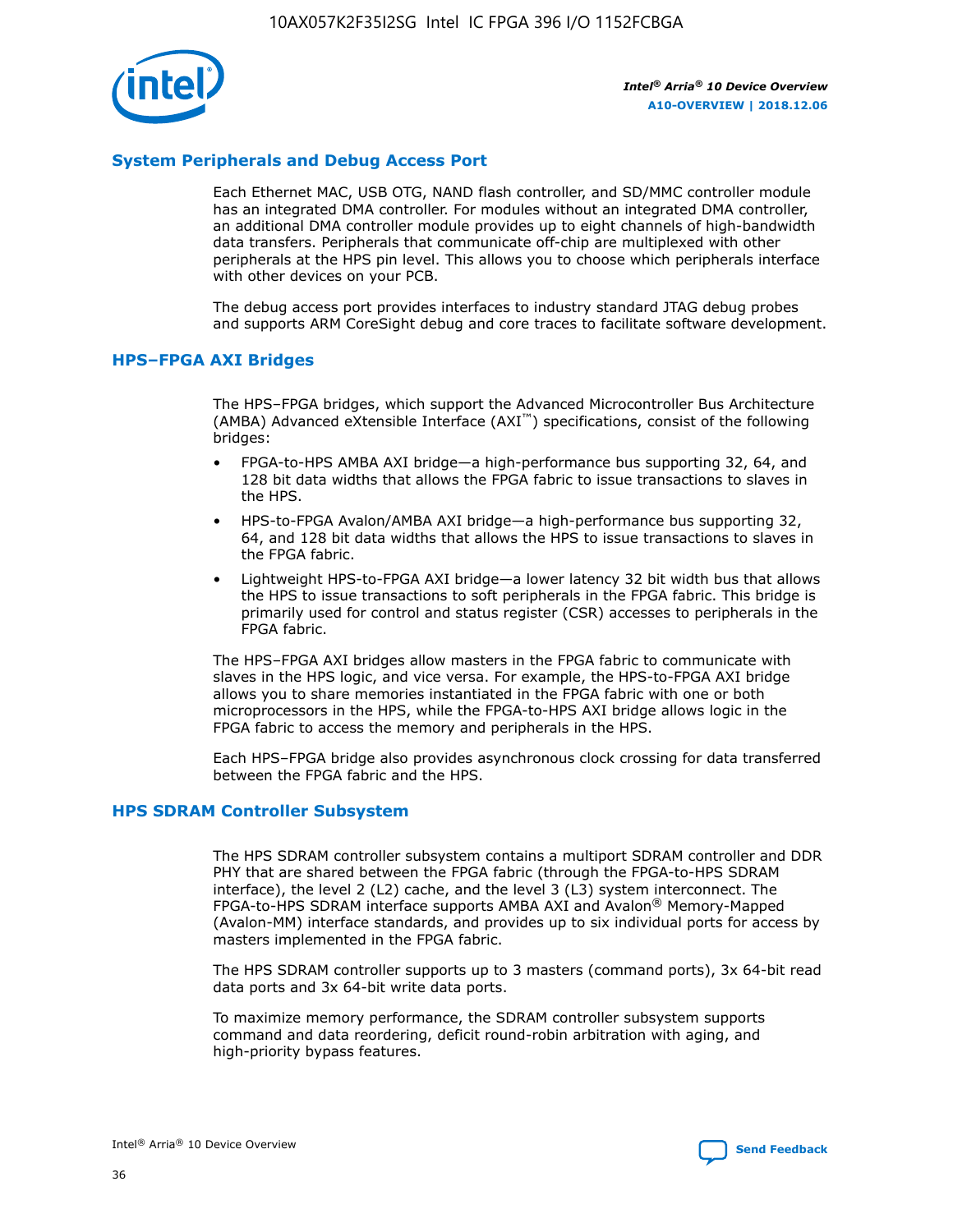![](_page_37_Picture_2.jpeg)

# **FPGA Configuration and HPS Booting**

The FPGA fabric and HPS in the SoC FPGA must be powered at the same time. You can reduce the clock frequencies or gate the clocks to reduce dynamic power.

Once powered, the FPGA fabric and HPS can be configured independently thus providing you with more design flexibility:

- You can boot the HPS independently. After the HPS is running, the HPS can fully or partially reconfigure the FPGA fabric at any time under software control. The HPS can also configure other FPGAs on the board through the FPGA configuration controller.
- Configure the FPGA fabric first, and then boot the HPS from memory accessible to the FPGA fabric.

## **Hardware and Software Development**

For hardware development, you can configure the HPS and connect your soft logic in the FPGA fabric to the HPS interfaces using the Platform Designer system integration tool in the Intel Quartus Prime software.

For software development, the ARM-based SoC FPGA devices inherit the rich software development ecosystem available for the ARM Cortex-A9 MPCore processor. The software development process for Intel SoC FPGAs follows the same steps as those for other SoC devices from other manufacturers. Support for Linux\*, VxWorks\*, and other operating systems are available for the SoC FPGAs. For more information on the operating systems support availability, contact the Intel FPGA sales team.

You can begin device-specific firmware and software development on the Intel SoC FPGA Virtual Target. The Virtual Target is a fast PC-based functional simulation of a target development system—a model of a complete development board. The Virtual Target enables the development of device-specific production software that can run unmodified on actual hardware.

# **Dynamic and Partial Reconfiguration**

The Intel Arria 10 devices support dynamic and partial reconfiguration. You can use dynamic and partial reconfiguration simultaneously to enable seamless reconfiguration of both the device core and transceivers.

# **Dynamic Reconfiguration**

You can reconfigure the PMA and PCS blocks while the device continues to operate. This feature allows you to change the data rates, protocol, and analog settings of a channel in a transceiver bank without affecting on-going data transfer in other transceiver banks. This feature is ideal for applications that require dynamic multiprotocol or multirate support.

# **Partial Reconfiguration**

Using partial reconfiguration, you can reconfigure some parts of the device while keeping the device in operation.

![](_page_37_Picture_18.jpeg)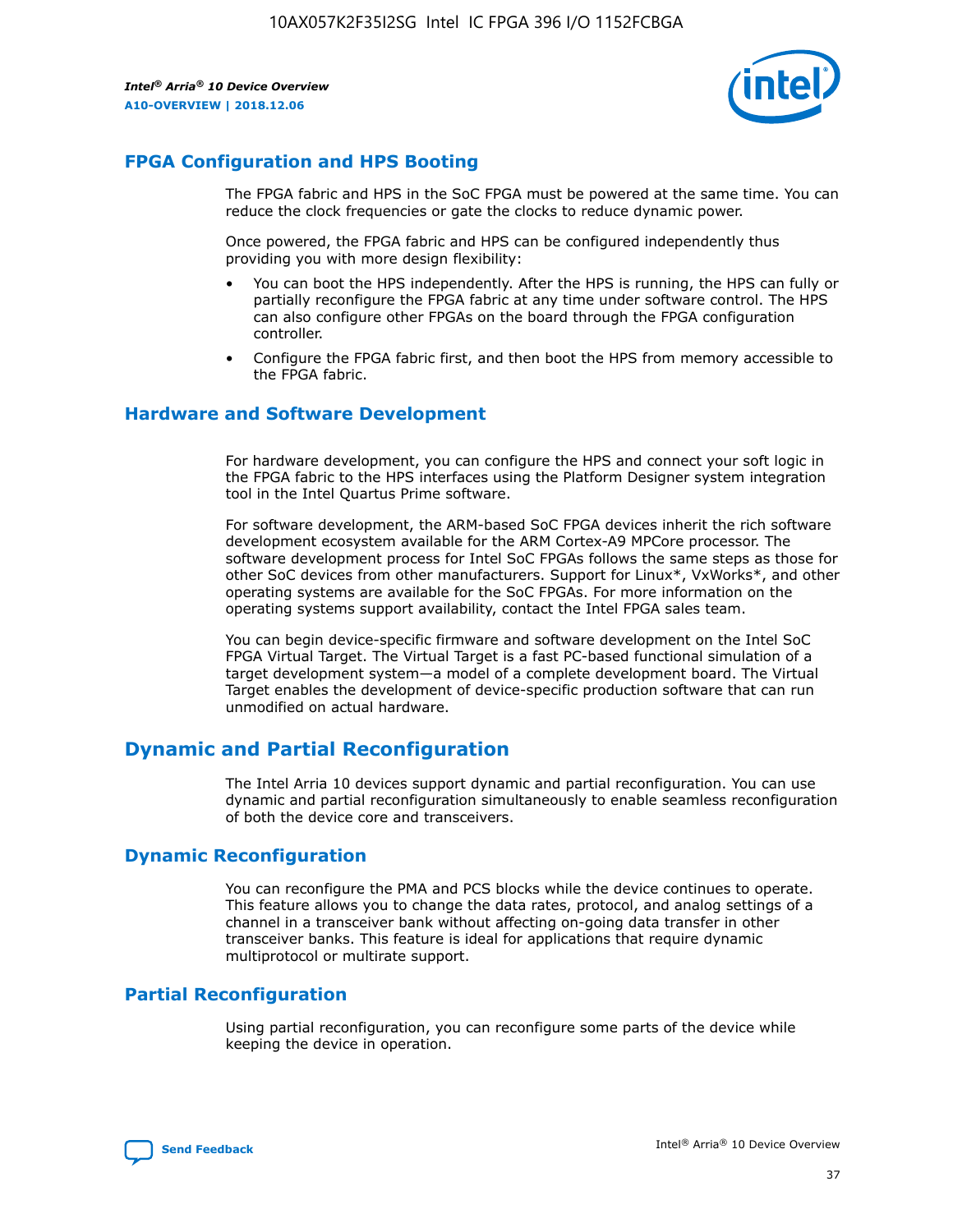![](_page_38_Picture_1.jpeg)

Instead of placing all device functions in the FPGA fabric, you can store some functions that do not run simultaneously in external memory and load them only when required. This capability increases the effective logic density of the device, and lowers cost and power consumption.

In the Intel solution, you do not have to worry about intricate device architecture to perform a partial reconfiguration. The partial reconfiguration capability is built into the Intel Quartus Prime design software, making such time-intensive task simple.

Intel Arria 10 devices support partial reconfiguration in the following configuration options:

- Using an internal host:
	- All supported configuration modes where the FPGA has access to external memory devices such as serial and parallel flash memory.
	- Configuration via Protocol [CvP (PCIe)]
- Using an external host—passive serial (PS), fast passive parallel (FPP) x8, FPP x16, and FPP x32 I/O interface.

# **Enhanced Configuration and Configuration via Protocol**

# **Table 25. Configuration Schemes and Features of Intel Arria 10 Devices**

Intel Arria 10 devices support 1.8 V programming voltage and several configuration schemes.

| <b>Scheme</b>                                                          | <b>Data</b><br><b>Width</b> | <b>Max Clock</b><br>Rate<br>(MHz) | <b>Max Data</b><br>Rate<br>(Mbps)<br>(13) | <b>Decompression</b> | <b>Design</b><br>Security <sup>(1</sup><br>4) | <b>Partial</b><br>Reconfiguration<br>(15) | <b>Remote</b><br><b>System</b><br><b>Update</b> |
|------------------------------------------------------------------------|-----------------------------|-----------------------------------|-------------------------------------------|----------------------|-----------------------------------------------|-------------------------------------------|-------------------------------------------------|
| <b>JTAG</b>                                                            | 1 bit                       | 33                                | 33                                        |                      |                                               | Yes(16)                                   |                                                 |
| Active Serial (AS)<br>through the<br>EPCO-L<br>configuration<br>device | 1 bit,<br>4 bits            | 100                               | 400                                       | Yes                  | Yes                                           | Yes(16)                                   | Yes                                             |
| Passive serial (PS)<br>through CPLD or<br>external<br>microcontroller  | 1 bit                       | 100                               | 100                                       | Yes                  | Yes                                           | Yes <sup>(16)</sup>                       | Parallel<br>Flash<br>Loader<br>(PFL) IP<br>core |
|                                                                        |                             |                                   |                                           |                      |                                               |                                           | continued                                       |

<sup>(13)</sup> Enabling either compression or design security features affects the maximum data rate. Refer to the Intel Arria 10 Device Datasheet for more information.

<sup>(14)</sup> Encryption and compression cannot be used simultaneously.

 $(15)$  Partial reconfiguration is an advanced feature of the device family. If you are interested in using partial reconfiguration, contact Intel for support.

 $(16)$  Partial configuration can be performed only when it is configured as internal host.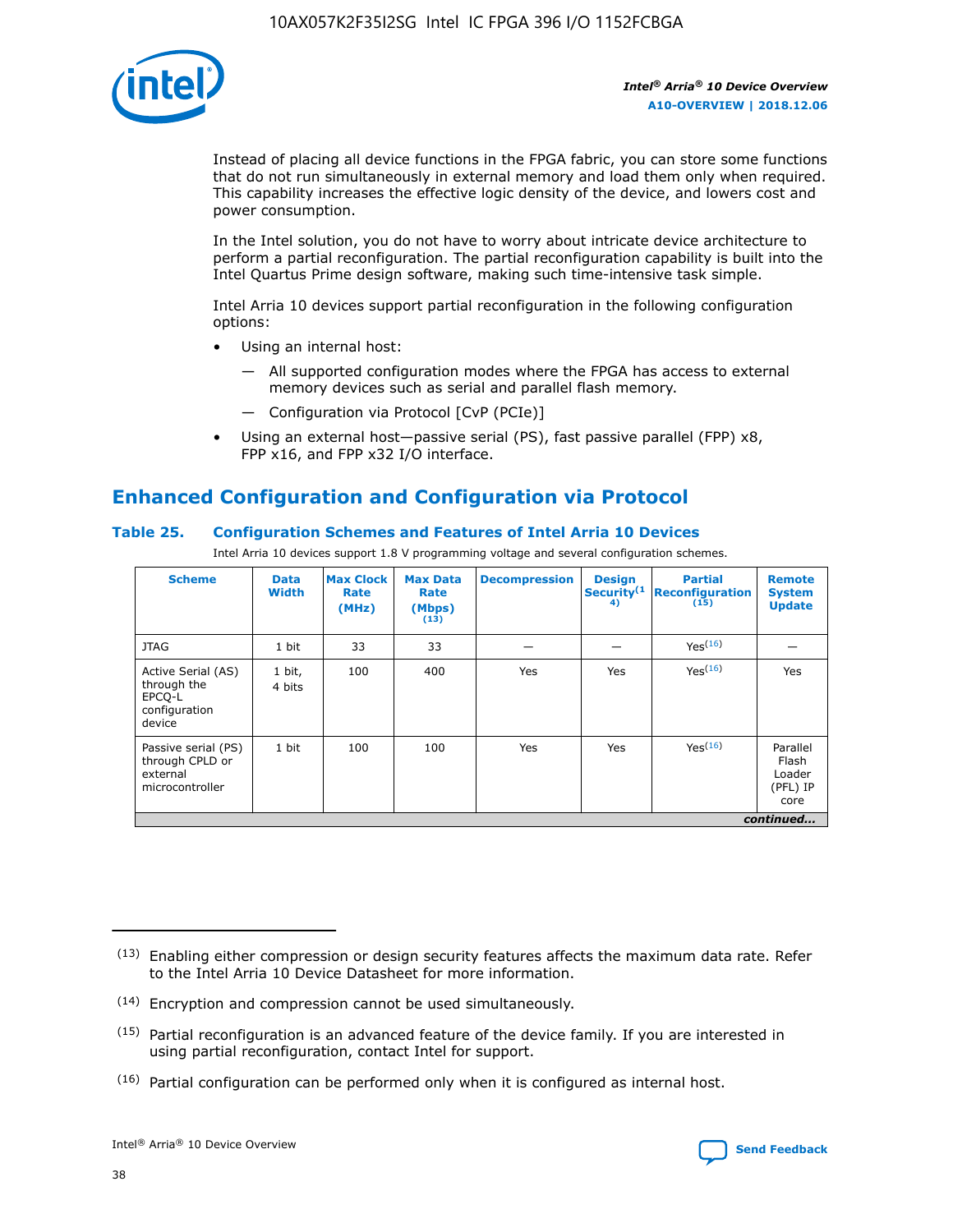![](_page_39_Picture_2.jpeg)

| <b>Scheme</b>                                   | <b>Data</b><br><b>Width</b> | <b>Max Clock</b><br>Rate<br>(MHz) | <b>Max Data</b><br>Rate<br>(Mbps)<br>(13) | <b>Decompression</b> | <b>Design</b><br>Security <sup>(1</sup><br>4) | <b>Partial</b><br><b>Reconfiguration</b><br>(15) | <b>Remote</b><br><b>System</b><br><b>Update</b> |
|-------------------------------------------------|-----------------------------|-----------------------------------|-------------------------------------------|----------------------|-----------------------------------------------|--------------------------------------------------|-------------------------------------------------|
| Fast passive                                    | 8 bits                      | 100                               | 3200                                      | Yes                  | Yes                                           | Yes(17)                                          | PFL IP                                          |
| parallel (FPP)<br>through CPLD or               | 16 bits                     |                                   |                                           | Yes                  | Yes                                           |                                                  | core                                            |
| external<br>microcontroller                     | 32 bits                     |                                   |                                           | Yes                  | Yes                                           |                                                  |                                                 |
| Configuration via                               | 16 bits                     | 100                               | 3200                                      | Yes                  | Yes                                           | Yes <sup>(17)</sup>                              |                                                 |
| <b>HPS</b>                                      | 32 bits                     |                                   |                                           | Yes                  | Yes                                           |                                                  |                                                 |
| Configuration via<br>Protocol [CvP<br>$(PCIe*)$ | x1, x2,<br>x4, x8<br>lanes  |                                   | 8000                                      | Yes                  | Yes                                           | Yes <sup>(16)</sup>                              |                                                 |

You can configure Intel Arria 10 devices through PCIe using Configuration via Protocol (CvP). The Intel Arria 10 CvP implementation conforms to the PCIe 100 ms power-up-to-active time requirement.

#### **Related Information**

[Configuration via Protocol \(CvP\) Implementation in Intel FPGAs User Guide](https://www.intel.com/content/www/us/en/programmable/documentation/dsu1441819344145.html#dsu1442269728522) Provides more information about the CvP configuration scheme.

# **SEU Error Detection and Correction**

Intel Arria 10 devices offer robust and easy-to-use single-event upset (SEU) error detection and correction circuitry.

The detection and correction circuitry includes protection for Configuration RAM (CRAM) programming bits and user memories. The CRAM is protected by a continuously running CRC error detection circuit with integrated ECC that automatically corrects one or two errors and detects higher order multi-bit errors. When more than two errors occur, correction is available through reloading of the core programming file, providing a complete design refresh while the FPGA continues to operate.

The physical layout of the Intel Arria 10 CRAM array is optimized to make the majority of multi-bit upsets appear as independent single-bit or double-bit errors which are automatically corrected by the integrated CRAM ECC circuitry. In addition to the CRAM protection, the M20K memory blocks also include integrated ECC circuitry and are layout-optimized for error detection and correction. The MLAB does not have ECC.

(14) Encryption and compression cannot be used simultaneously.

<sup>(17)</sup> Supported at a maximum clock rate of 100 MHz.

![](_page_39_Picture_15.jpeg)

 $(13)$  Enabling either compression or design security features affects the maximum data rate. Refer to the Intel Arria 10 Device Datasheet for more information.

 $(15)$  Partial reconfiguration is an advanced feature of the device family. If you are interested in using partial reconfiguration, contact Intel for support.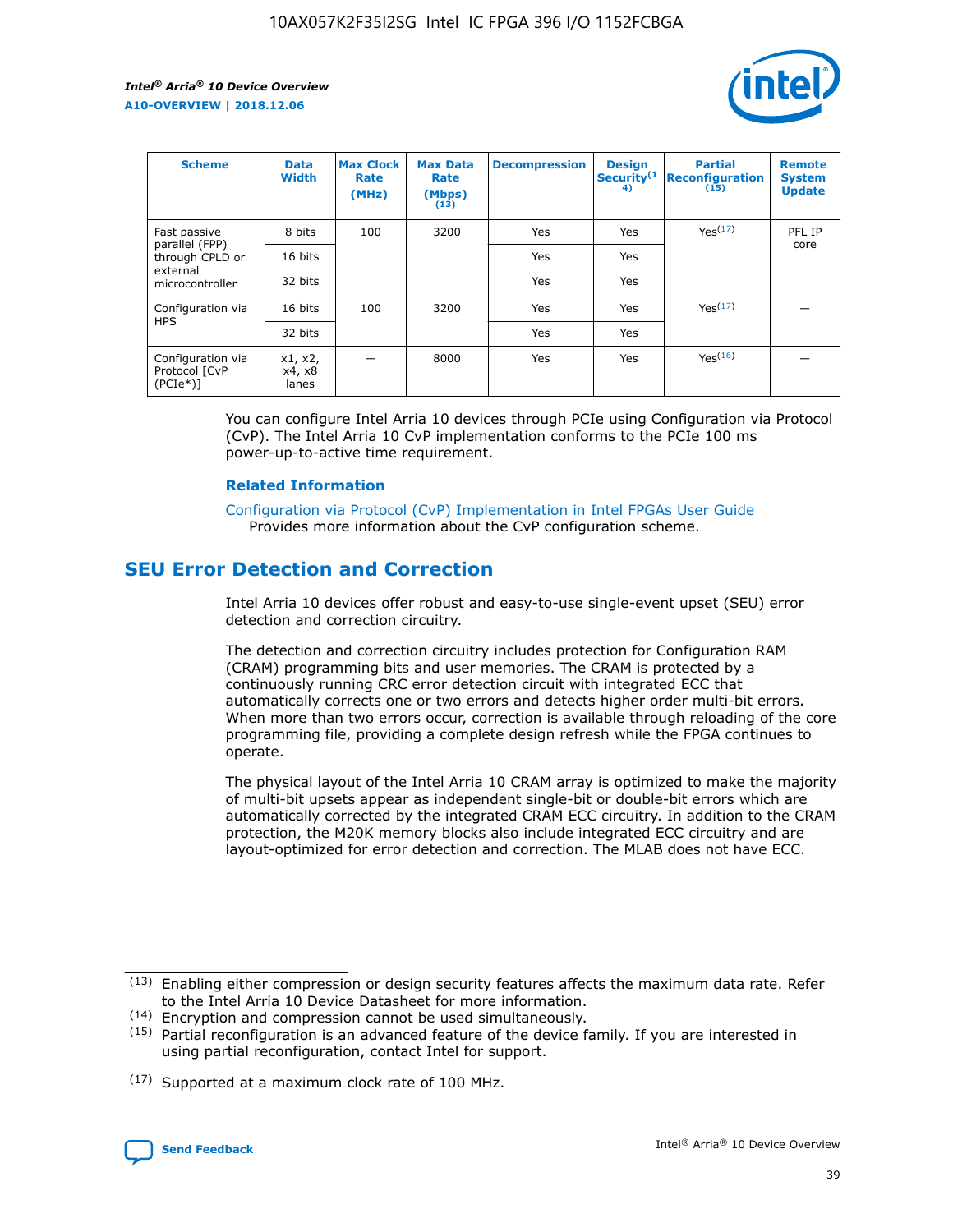![](_page_40_Picture_1.jpeg)

# **Power Management**

Intel Arria 10 devices leverage the advanced 20 nm process technology, a low 0.9 V core power supply, an enhanced core architecture, and several optional power reduction techniques to reduce total power consumption by as much as 40% compared to Arria V devices and as much as 60% compared to Stratix V devices.

The optional power reduction techniques in Intel Arria 10 devices include:

- **SmartVID**—a code is programmed into each device during manufacturing that allows a smart regulator to operate the device at lower core  $V_{CC}$  while maintaining performance
- **Programmable Power Technology**—non-critical timing paths are identified by the Intel Quartus Prime software and the logic in these paths is biased for low power instead of high performance
- **Low Static Power Options**—devices are available with either standard static power or low static power while maintaining performance

Furthermore, Intel Arria 10 devices feature Intel's industry-leading low power transceivers and include a number of hard IP blocks that not only reduce logic resources but also deliver substantial power savings compared to soft implementations. In general, hard IP blocks consume up to 90% less power than the equivalent soft logic implementations.

# **Incremental Compilation**

The Intel Quartus Prime software incremental compilation feature reduces compilation time and helps preserve performance to ease timing closure. The incremental compilation feature enables the partial reconfiguration flow for Intel Arria 10 devices.

Incremental compilation supports top-down, bottom-up, and team-based design flows. This feature facilitates modular, hierarchical, and team-based design flows where different designers compile their respective design sections in parallel. Furthermore, different designers or IP providers can develop and optimize different blocks of the design independently. These blocks can then be imported into the top level project.

# **Document Revision History for Intel Arria 10 Device Overview**

| <b>Document</b><br><b>Version</b> | <b>Changes</b>                                                                                                                                                                                                                                                              |
|-----------------------------------|-----------------------------------------------------------------------------------------------------------------------------------------------------------------------------------------------------------------------------------------------------------------------------|
| 2018.12.06                        | Added links to Intel Arria 10 device errata documents.<br>Removed automotive temperature option from the Intel Arria 10 GX devices.<br>Removed -3 fabric speed grade from the Intel Arria 10 GT devices.<br>Updated power options for the Intel Arria 10 GX and GT devices. |
| 2018.04.09                        | Updated the lowest $V_{CC}$ from 0.83 V to 0.82 V in the topic listing a summary of the device features.                                                                                                                                                                    |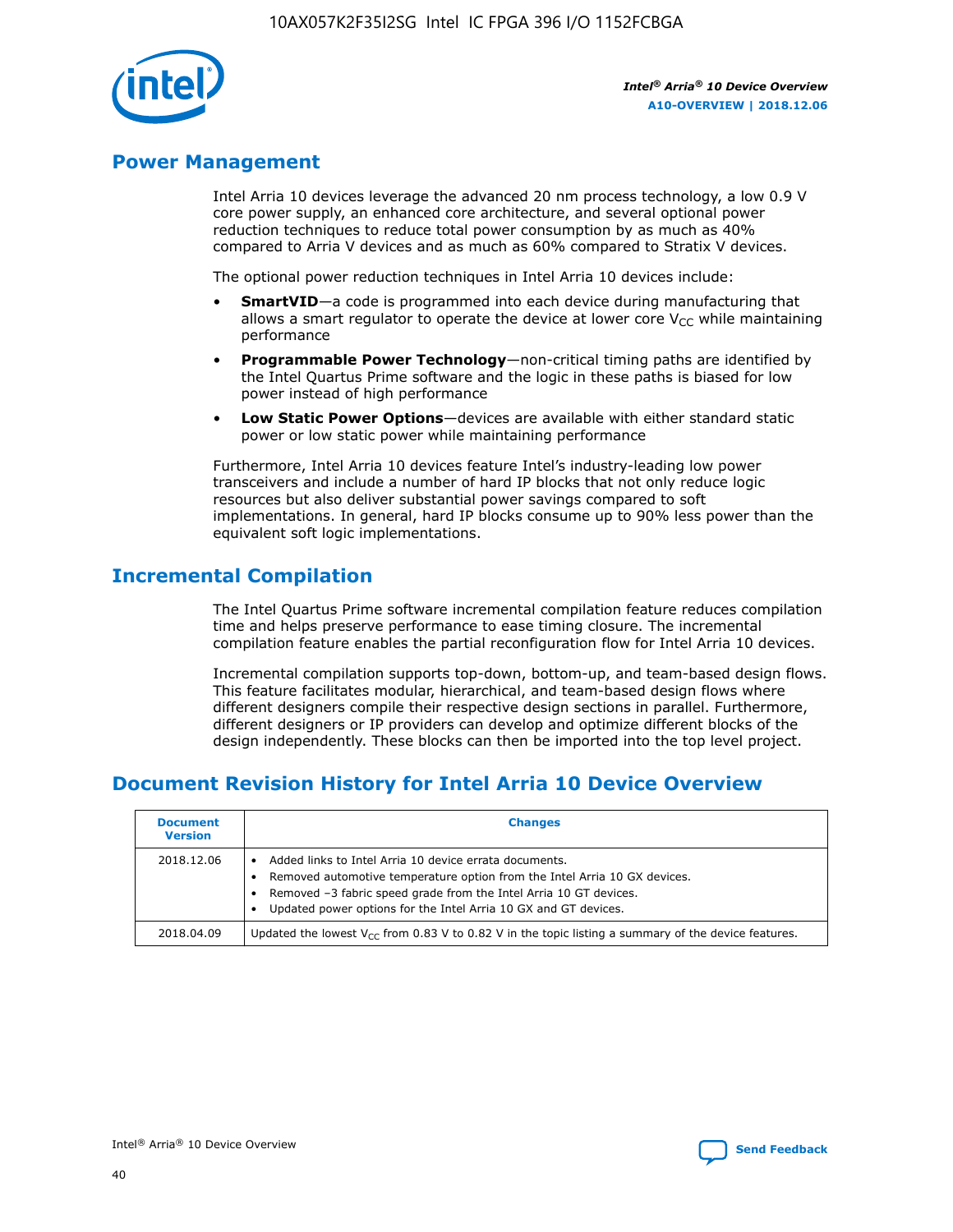*Intel® Arria® 10 Device Overview* **A10-OVERVIEW | 2018.12.06**

![](_page_41_Picture_2.jpeg)

| <b>Date</b>    | <b>Version</b> | <b>Changes</b>                                                                                                                                                                                                                                                                                                                                                                                                                                                                                                                                                                                                                                                                                                                                                                                                                                                                                                                                                            |
|----------------|----------------|---------------------------------------------------------------------------------------------------------------------------------------------------------------------------------------------------------------------------------------------------------------------------------------------------------------------------------------------------------------------------------------------------------------------------------------------------------------------------------------------------------------------------------------------------------------------------------------------------------------------------------------------------------------------------------------------------------------------------------------------------------------------------------------------------------------------------------------------------------------------------------------------------------------------------------------------------------------------------|
| January 2018   | 2018.01.17     | Updated the maximum data rate for HPS (Intel Arria 10 SX devices<br>external memory interface DDR3 controller from 2,166 Mbps to 2,133<br>Mbps.<br>Updated maximum frequency supported for half rate QDRII and QDRII<br>+ SRAM to 633 MHz in Memory Standards Supported by the Soft<br>Memory Controller table.<br>Updated transceiver backplane capability to 12.5 Gbps.<br>$\bullet$<br>Removed transceiver speed grade 5 in Sample Ordering Core and<br>Available Options for Intel Arria 10 GX Devices figure.<br>Removed package code 40, low static power, SmartVID, industrial, and<br>military operating temperature support from Sample Ordering Core and<br>Available Options for Intel Arria 10 GT Devices figure.<br>Updated short reach transceiver rate for Intel Arria 10 GT devices to<br>25.8 Gbps.<br>Removed On-Die Instrumentation - EyeQ and Jitter Margin Tool<br>support from PMA Features of the Transceivers in Intel Arria 10 Devices<br>table. |
| September 2017 | 2017.09.20     | Updated the maximum speed of the DDR4 external memory interface from<br>1,333 MHz/2,666 Mbps to 1,200 MHz/2,400 Mbps.                                                                                                                                                                                                                                                                                                                                                                                                                                                                                                                                                                                                                                                                                                                                                                                                                                                     |
| July 2017      | 2017.07.13     | Corrected the automotive temperature range in the figure showing the<br>available options for the Intel Arria 10 GX devices from "-40°C to 100°C"<br>to "-40°C to 125°C".                                                                                                                                                                                                                                                                                                                                                                                                                                                                                                                                                                                                                                                                                                                                                                                                 |
| July 2017      | 2017.07.06     | Added automotive temperature option to Intel Arria 10 GX device family.                                                                                                                                                                                                                                                                                                                                                                                                                                                                                                                                                                                                                                                                                                                                                                                                                                                                                                   |
| May 2017       | 2017.05.08     | Corrected protocol names with "1588" to "IEEE 1588v2".<br>Updated the vertical migration table to remove vertical migration<br>between Intel Arria 10 GX and Intel Arria 10 SX device variants.<br>Removed all "Preliminary" marks.                                                                                                                                                                                                                                                                                                                                                                                                                                                                                                                                                                                                                                                                                                                                       |
| March 2017     | 2017.03.15     | Removed the topic about migration from Intel Arria 10 to Intel Stratix<br>10 devices.<br>Rebranded as Intel.<br>$\bullet$                                                                                                                                                                                                                                                                                                                                                                                                                                                                                                                                                                                                                                                                                                                                                                                                                                                 |
| October 2016   | 2016.10.31     | Removed package F36 from Intel Arria 10 GX devices.<br>Updated Intel Arria 10 GT sample ordering code and maximum GX<br>$\bullet$<br>transceiver count. Intel Arria 10 GT devices are available only in the<br>SF45 package option with a maximum of 72 transceivers.                                                                                                                                                                                                                                                                                                                                                                                                                                                                                                                                                                                                                                                                                                     |
| May 2016       | 2016.05.02     | Updated the FPGA Configuration and HPS Booting topic.<br>Remove V <sub>CC</sub> PowerManager from the Summary of Features, Power<br>Management and Arria 10 Device Variants and packages topics. This<br>feature is no longer supported in Arria 10 devices.<br>Removed LPDDR3 from the Memory Standards Supported by the HPS<br>Hard Memory Controller table in the Memory Standards Supported by<br>Intel Arria 10 Devices topic. This standard is only supported by the<br>FPGA.<br>Removed transceiver speed grade 5 from the Device Variants and<br>Packages topic for Arria 10 GX and SX devices.                                                                                                                                                                                                                                                                                                                                                                   |
| February 2016  | 2016.02.11     | Changed the maximum Arria 10 GT datarate to 25.8 Gbps and the<br>minimum datarate to 1 Gbps globally.<br>Revised the state for Core clock networks in the Summary of Features<br>$\bullet$<br>topic.<br>Changed the transceiver parameters in the "Summary of Features for<br>Arria 10 Devices" table.<br>• Changed the transceiver parameters in the "Maximum Resource Counts<br>for Arria 10 GT Devices" table.<br>• Changed the package availability for GT devices in the "Package Plan<br>for Arria 10 GT Devices" table.<br>Changed the package configurations for GT devices in the "Migration"<br>Capability Across Arria 10 Product Lines" figure.<br>continued                                                                                                                                                                                                                                                                                                  |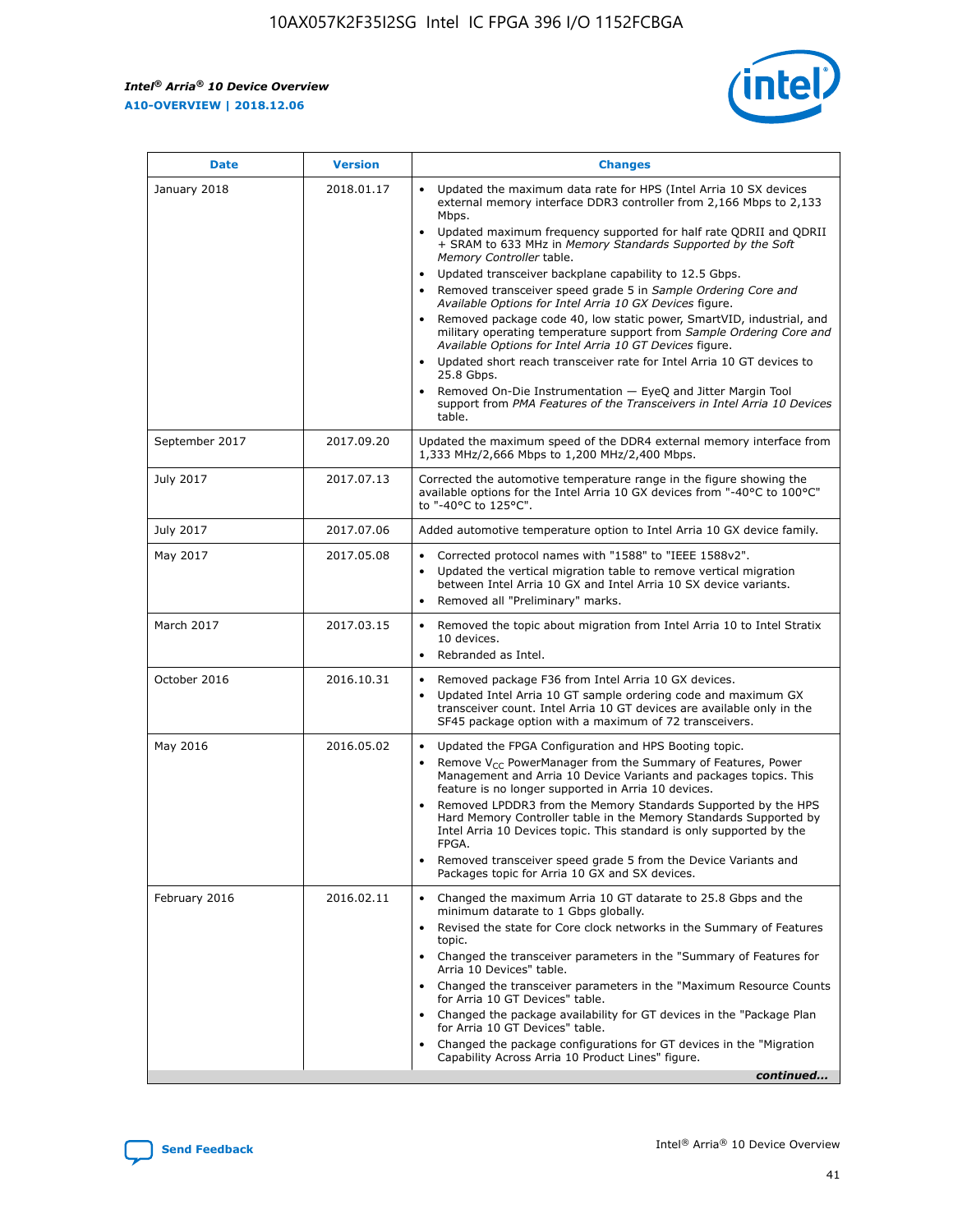![](_page_42_Picture_1.jpeg)

| <b>Date</b>   | <b>Version</b> | <b>Changes</b>                                                                                                                                                               |
|---------------|----------------|------------------------------------------------------------------------------------------------------------------------------------------------------------------------------|
|               |                | Changed transceiver parameters in the "Low Power Serial Transceivers"<br>$\bullet$<br>section.                                                                               |
|               |                | • Changed the transceiver descriptions in the "Device Variants for the<br>Arria 10 Device Family" table.                                                                     |
|               |                | • Changed the "Sample Ordering Code and Available Options for Arria 10<br>GT Devices" figure.                                                                                |
|               |                | Changed the datarates for GT devices in the "PMA Features" section.                                                                                                          |
|               |                | Changed the datarates for GT devices in the "PCS Features" section.<br>$\bullet$                                                                                             |
| December 2015 | 2015.12.14     | Updated the number of M20K memory blocks for Arria 10 GX 660 from<br>2133 to 2131 and corrected the total RAM bit from 48,448 Kb to<br>48,408 Kb.                            |
|               |                | Corrected the number of DSP blocks for Arria 10 GX 660 from 1688 to<br>$\bullet$<br>1687 in the table listing floating-point arithmetic resources.                           |
| November 2015 | 2015.11.02     | Updated the maximum resources for Arria 10 GX 220, GX 320, GX 480,<br>GX 660, SX 220, SX 320, SX 480, and SX 660.                                                            |
|               |                | Updated resource count for Arria 10 GX 320, GX 480, GX 660, SX 320,<br>SX 480, a SX 660 devices in Number of Multipliers in Intel Arria 10<br><b>Devices</b> table.          |
|               |                | Updated the available options for Arria 10 GX, GT, and SX.<br>$\bullet$                                                                                                      |
|               |                | Changed instances of Quartus II to Quartus Prime.<br>$\bullet$                                                                                                               |
| June 2015     | 2015.06.15     | Corrected label for Intel Arria 10 GT product lines in the vertical migration<br>figure.                                                                                     |
| May 2015      | 2015.05.15     | Corrected the DDR3 half rate and quarter rate maximum frequencies in the<br>table that lists the memory standards supported by the Intel Arria 10 hard<br>memory controller. |
| May 2015      | 2015.05.04     | • Added support for 13.5G JESD204b in the Summary of Features table.                                                                                                         |
|               |                | Added a link to Arria 10 GT Channel Usage in the Arria 10 GT Package<br>$\bullet$<br>Plan topic.                                                                             |
|               |                | • Added a note to the table, Maximum Resource Counts for Arria 10 GT<br>devices.                                                                                             |
|               |                | • Updated the power requirements of the transceivers in the Low Power<br>Serial Transceivers topic.                                                                          |
| January 2015  | 2015.01.23     | • Added floating point arithmetic features in the Summary of Features<br>table.                                                                                              |
|               |                | • Updated the total embedded memory from 38.38 megabits (Mb) to<br>65.6 Mb.                                                                                                  |
|               |                | • Updated the table that lists the memory standards supported by Intel<br>Arria 10 devices.                                                                                  |
|               |                | Removed support for DDR3U, LPDDR3 SDRAM, RLDRAM 2, and DDR2.                                                                                                                 |
|               |                | Moved RLDRAM 3 support from hard memory controller to soft memory<br>controller. RLDRAM 3 support uses hard PHY with soft memory<br>controller.                              |
|               |                | Added soft memory controller support for QDR IV.                                                                                                                             |
|               |                | Updated the maximum resource count table to include the number of<br>hard memory controllers available in each device variant.                                               |
|               |                | Updated the transceiver PCS data rate from 12.5 Gbps to 12 Gbps.                                                                                                             |
|               |                | Updated the max clock rate of PS, FPP x8, FPP x16, and Configuration<br>via HPS from 125 MHz to 100 MHz.                                                                     |
|               |                | Added a feature for fractional synthesis PLLs: PLL cascading.                                                                                                                |
|               |                | Updated the HPS programmable general-purpose I/Os from 54 to 62.<br>$\bullet$                                                                                                |
|               |                | continued                                                                                                                                                                    |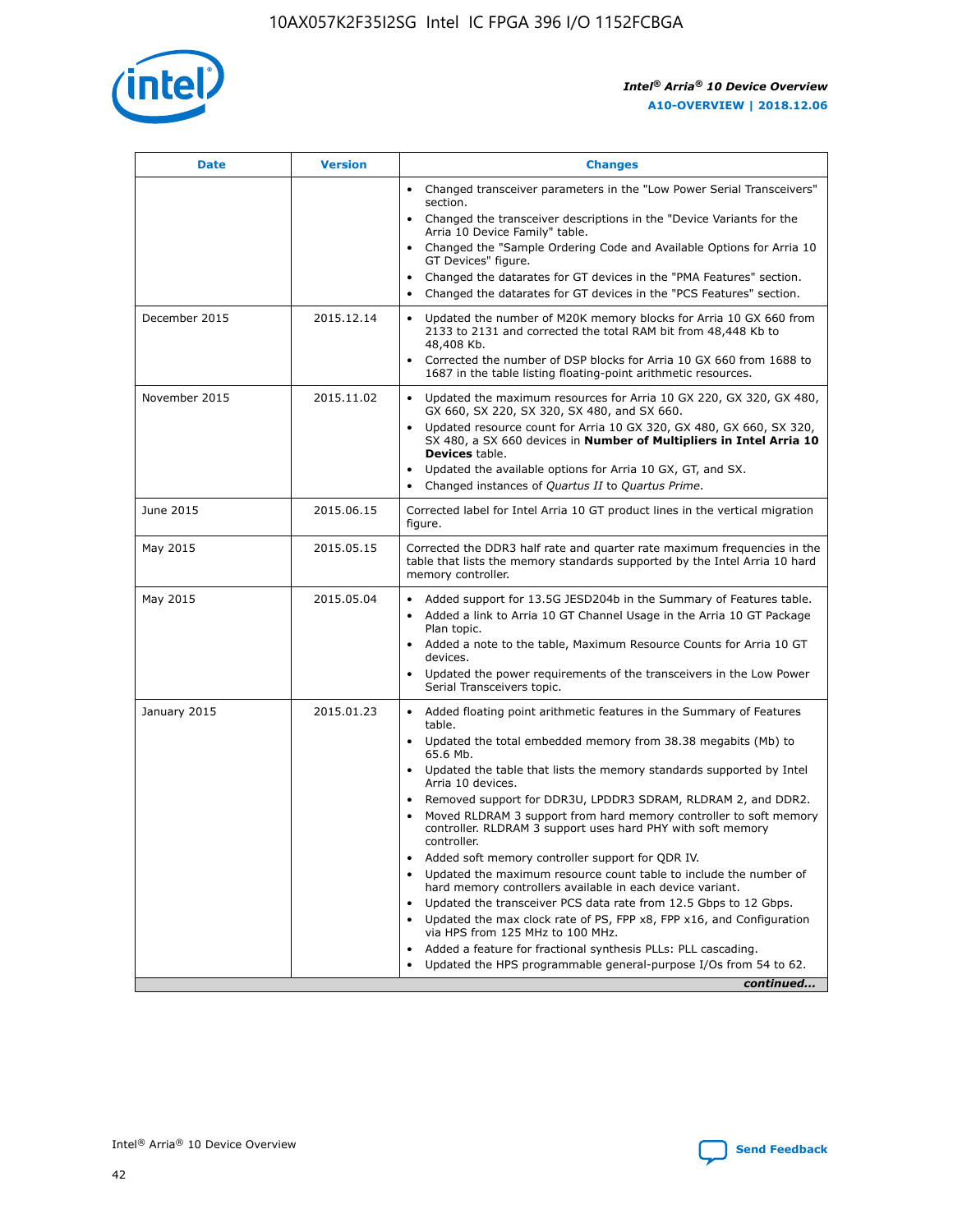r

![](_page_43_Picture_2.jpeg)

| <b>Date</b>    | <b>Version</b> | <b>Changes</b>                                                                                                                                                                                                                                                                                                                                                                                                                                                                                                                                      |
|----------------|----------------|-----------------------------------------------------------------------------------------------------------------------------------------------------------------------------------------------------------------------------------------------------------------------------------------------------------------------------------------------------------------------------------------------------------------------------------------------------------------------------------------------------------------------------------------------------|
| September 2014 | 2014.09.30     | Corrected the 3 V I/O and LVDS I/O counts for F35 and F36 packages<br>$\bullet$<br>of Arria 10 GX.<br>Corrected the 3 V I/O, LVDS I/O, and transceiver counts for the NF40<br>$\bullet$<br>package of the Arria GX 570 and 660.<br>Removed 3 V I/O, LVDS I/O, and transceiver counts for the NF40<br>$\bullet$<br>package of the Arria GX 900 and 1150. The NF40 package is not<br>available for Arria 10 GX 900 and 1150.                                                                                                                          |
| August 2014    | 2014.08.18     | Updated Memory (Kb) M20K maximum resources for Arria 10 GX 660<br>devices from 42,660 to 42,620.<br>Added GPIO columns consisting of LVDS I/O Bank and 3V I/O Bank in<br>$\bullet$<br>the Package Plan table.<br>Added how to use memory interface clock frequency higher than 533<br>$\bullet$<br>MHz in the I/O vertical migration.<br>Added information to clarify that RLDRAM3 support uses hard PHY with<br>$\bullet$<br>soft memory controller.<br>Added variable precision DSP blocks support for floating-point<br>$\bullet$<br>arithmetic. |
| June 2014      | 2014.06.19     | Updated number of dedicated I/Os in the HPS block to 17.                                                                                                                                                                                                                                                                                                                                                                                                                                                                                            |
| February 2014  | 2014.02.21     | Updated transceiver speed grade options for GT devices in Figure 2.                                                                                                                                                                                                                                                                                                                                                                                                                                                                                 |
| February 2014  | 2014.02.06     | Updated data rate for Arria 10 GT devices from 28.1 Gbps to 28.3 Gbps.                                                                                                                                                                                                                                                                                                                                                                                                                                                                              |
| December 2013  | 2013.12.10     | Updated the HPS memory standards support from LPDDR2 to LPDDR3.<br>Updated HPS block diagram to include dedicated HPS I/O and FPGA<br>$\bullet$<br>Configuration blocks as well as repositioned SD/SDIO/MMC, DMA, SPI<br>and NAND Flash with ECC blocks.                                                                                                                                                                                                                                                                                            |
| December 2013  | 2013.12.02     | Initial release.                                                                                                                                                                                                                                                                                                                                                                                                                                                                                                                                    |

![](_page_43_Picture_4.jpeg)